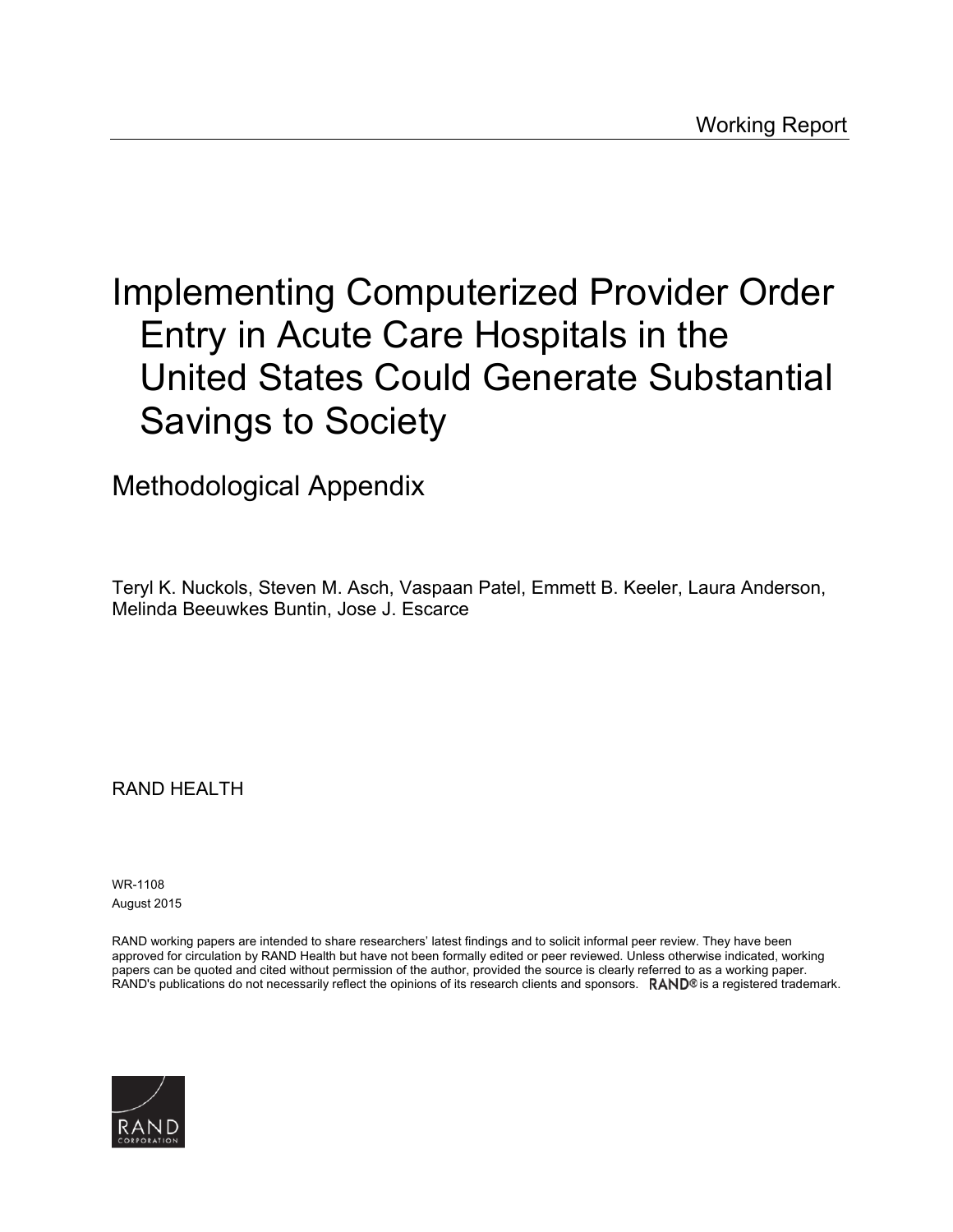# **Abstract:**

**Background**: Computerized provider order entry (CPOE) with clinical decision support is a basic criterion for hospitals' meaningful use of electronic health record systems. A study was conducted to evaluate from the societal perspective the cost-utility of implementing CPOE in acute care hospitals in the United States.

**Methods**: A decision-analytical model compared CPOE with paper ordering among patients admitted to acute care hospitals with > 25 beds. Parameters included start-up and maintenance costs, as well as costs for provider time use, medication and laboratory test ordering, and preventable adverse drug events. Probabilistic analyses produced incremental costs, effectiveness, and cost-effectiveness ratios for hospitals in four bed-size categories (25–72, 72–141, 141–267, 267–2,249).

**Results**: Relative to paper ordering and using typical estimates of implementation costs, CPOE had, on average, > 99% probability of yielding savings to society and improving health. Per hospital in each size category, mean life-time savings —in millions—were \$11.6 (standard deviation, \$9.30), \$34.4 (\$21.2), \$71.8 (\$43.8), and \$170 (\$119) (2012 dollars), respectively, and quality-adjusted life-years (QALYs) gained were 19.9 (16.9), 53.7 (38.7), 109 (79.6), and 249 (205). Incremental effectiveness and costs were less favorable in certain circumstances, such as high implementation costs. Nationwide, anticipated increases in CPOE implementation from 2009 through 2015 could save \$133 billion and 201,000 QALYs.

**Conclusions**: In addition to improving health, implementing CPOE with clinical decision support could yield substantial long-term savings to society in the United States, although results for individual hospitals are likely to vary.

The attachment is an appendix supporting the following publication: Nuckols, Teryl K.; Asch, Steven M.; Patel, Vaspaan; Keeler, Emmett; Anderson, Laura; Buntin, Melinda B.; Escarce, José, "Implementing Computerized Provider Order Entry in Acute Care Hospitals in the United States Could Generate Substantial Savings to Society," The Joint Commission Journal on Quality and Patient Safety, Volume 41, Number 8, August 2015, pp. 341.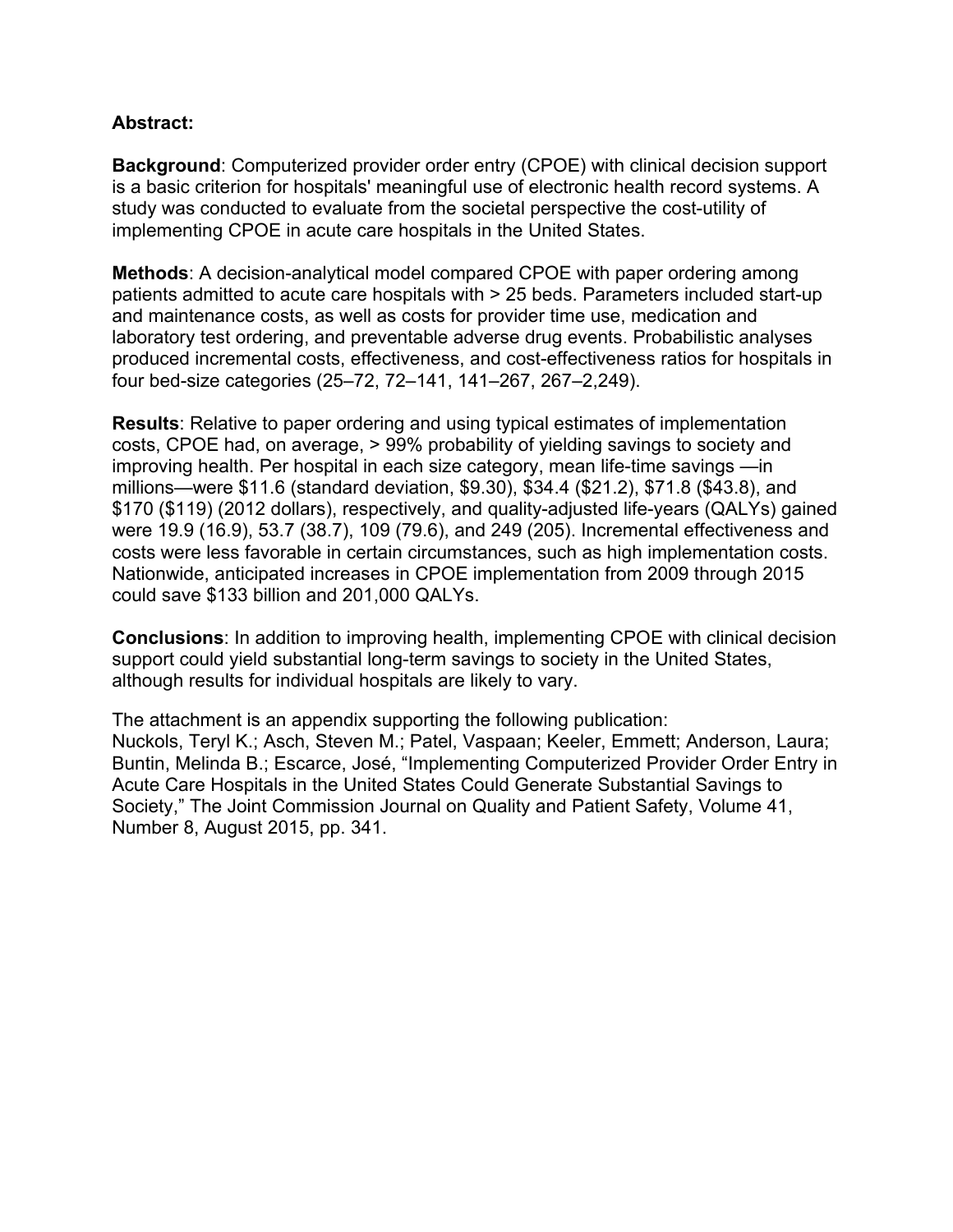## **Table of Contents**

# **List of Tables**

| Table 1: Clinical Parameters Used in Decision Model (Parameters that Pertain to Both Clinical Effects and Costs Are  |  |
|----------------------------------------------------------------------------------------------------------------------|--|
|                                                                                                                      |  |
|                                                                                                                      |  |
| Table 3: Search Terms Used to Identify Articles on Cost-related Issues within Previous Search Results:  15           |  |
|                                                                                                                      |  |
| Table 5: Baseline Proportion of Medication Errors Resulting in Preventable Adverse Drug Events (pADEs): Median 0.11, |  |
|                                                                                                                      |  |
|                                                                                                                      |  |
|                                                                                                                      |  |
|                                                                                                                      |  |
|                                                                                                                      |  |
| Table 10: Annual Cost Offsets to Hospitals from CPOE Implementation through Improvements in Medication and           |  |
|                                                                                                                      |  |
| Table 11: Effect of CPOE on Workflow of Interns*: Median Change +0.725, Range +0.55 to +1.22 Hours of Work per Day   |  |
|                                                                                                                      |  |
| Table 12: Effect of CPOE on Workflow of Nurses: Median Change -0.83 Hours of Work per Day, Range -1.31 to -0.33  28  |  |
| Table 14: Effect of CPOE on Workflow of Physicians*: Median Change +0.77, Range 0.58 to 0.96 Hours of Work per Day   |  |
|                                                                                                                      |  |
|                                                                                                                      |  |
| Table 16: Parameters Relevant to Estimating Costs of Workflow Changes, Including Wages, Benefits, and Days of Work   |  |
|                                                                                                                      |  |
|                                                                                                                      |  |
|                                                                                                                      |  |
|                                                                                                                      |  |
|                                                                                                                      |  |
|                                                                                                                      |  |
|                                                                                                                      |  |
|                                                                                                                      |  |
|                                                                                                                      |  |
|                                                                                                                      |  |
|                                                                                                                      |  |

# **Figures**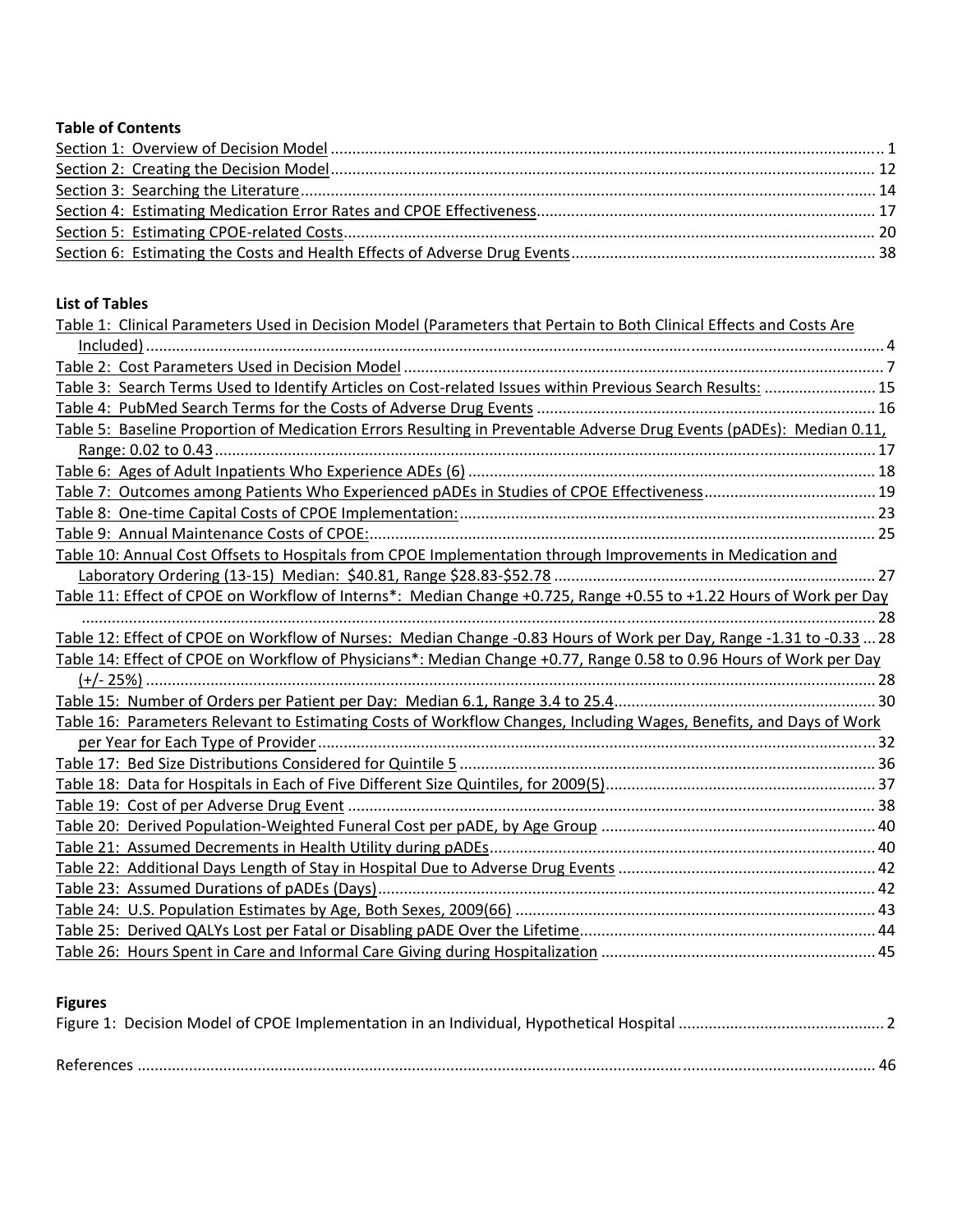Figure 1 below depicts the structure of the probability (i.e., decision) model, while Tables 2 and 3 list model parameters.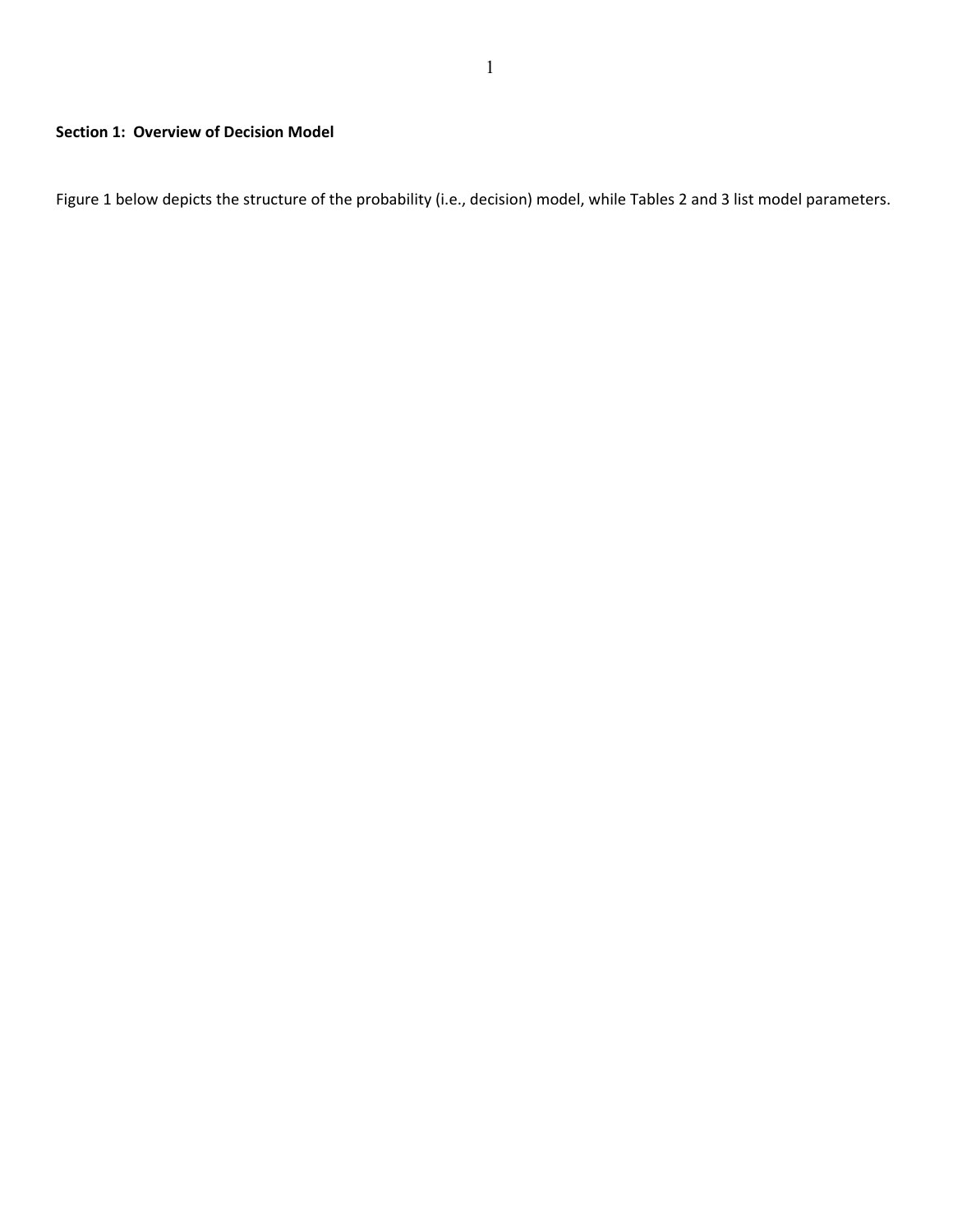

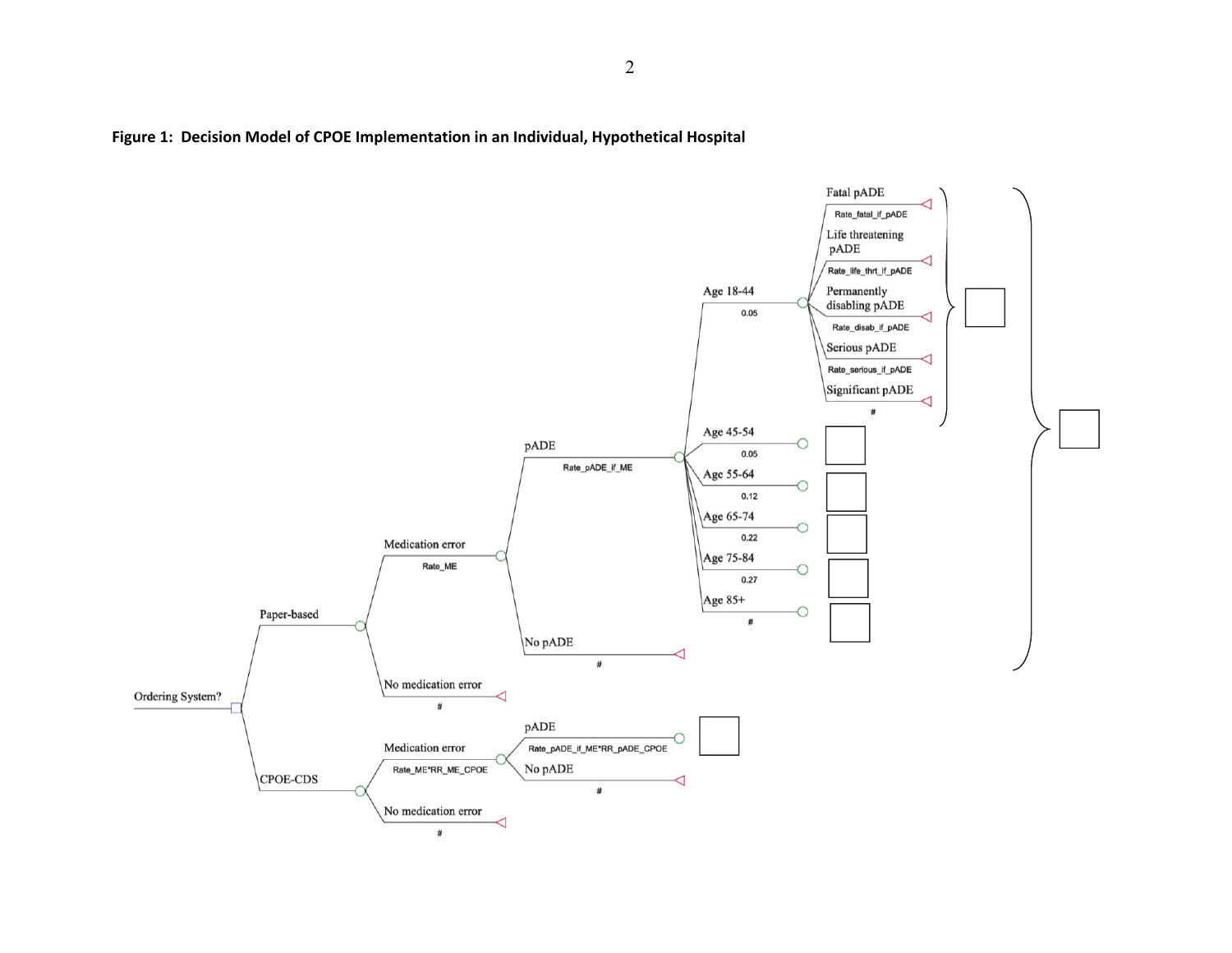Legend for Figure 1:

| <b>CPOE</b>          | = Computerized provider order entry                         |
|----------------------|-------------------------------------------------------------|
| Paper based          | = Paper-based order entry                                   |
| pADE                 | = Preventable adverse drug event                            |
| ME.                  | = Medication error                                          |
| Rate_ME              | = Proportion of hospitalizations with ME                    |
| Rate pADE if ME      | = Proportion of MEs resulting in pADEs                      |
| Rate_X_if_pADE       | $=$ Proportion of pADEs resulting in outcome X              |
| RR ME                | = Relative risk of ME with CPOE vs. paper-based order entry |
| #                    | $= 1.0 - \Sigma$ (probabilities on other branches)          |
| Letter within square | = Repeats a group of sub-branches used above                |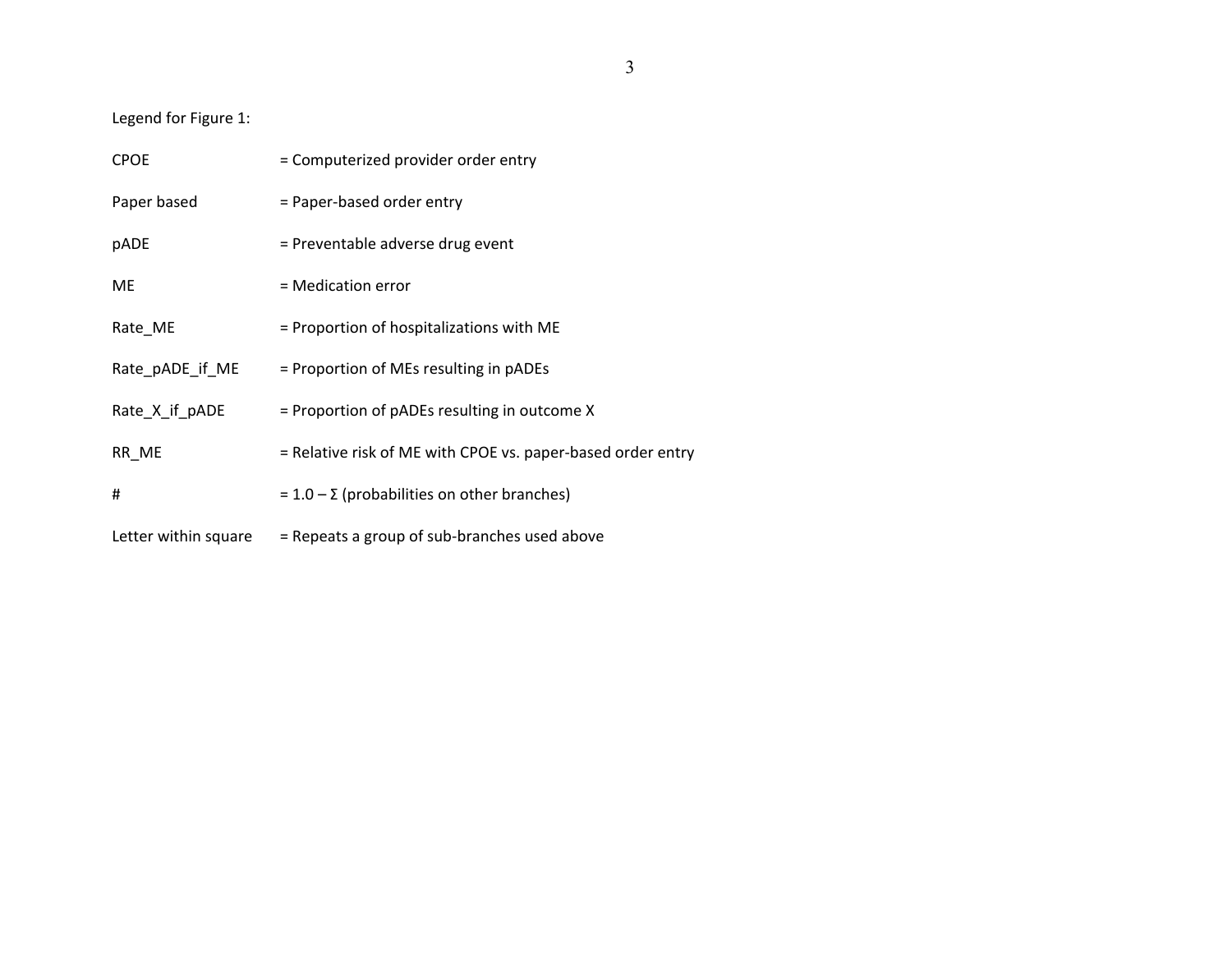| Parameter                 | <b>Distribution</b> | <b>Parameter Values</b>      | <b>Source</b>        |
|---------------------------|---------------------|------------------------------|----------------------|
| <b>Clinical and Cost</b>  |                     |                              |                      |
| <b>Parameters</b>         |                     |                              |                      |
| <b>Both Paper and</b>     |                     |                              |                      |
| <b>CPOE-CDS</b>           |                     |                              |                      |
| <b>Scenarios</b>          |                     |                              |                      |
| <b>Discount Rate</b>      | Single value        | 3%                           | Gold 1996 (1)        |
| Useful Lifespan of        | Triangular (peak,   | 10, 8 to 20                  | Wu 2007 (2), Spooner |
| CPOE System, years        | range)              |                              | 2012(3)              |
| Willingness to Pay        | Single value        | \$200,000                    | Braithwaite 2008 (4) |
| per QALY                  |                     |                              |                      |
| Beds per Hospital         |                     |                              | American Hospital    |
|                           |                     |                              | Association 2010 (5) |
| Quintile 2                | Uniform             | 25 to 72                     |                      |
| Quintile 3                | Uniform             | 72 to 141                    |                      |
| Quintile 4                | Uniform             | 141 to 267                   |                      |
| Quintile 5                | Log Normal          | 6.060705005,0.367902539      |                      |
|                           | (Mean, Standard     |                              |                      |
|                           | Deviation)          |                              |                      |
| Admissions per            | Function of         | Admissions =                 | American Hospital    |
| Hospital per Year         | another             | 49.6060*BEDS+(-              | Association 2010 (5) |
|                           | parameter           | $0.00411*BEDS2$ -690.2208206 |                      |
| Proportions of            | Triangular (peak,   | 0.473, 0.049 to 0.999        | See text and tables. |
| Hospitalizations          | range)              |                              |                      |
| with Medication           |                     |                              |                      |
| Errors                    |                     |                              |                      |
| Proportion of             | Triangular (peak,   | 0.11, 0.02 to 0.43           | See text and tables. |
| <b>Medication Errors</b>  | range)              |                              |                      |
| Resulting in pADEs        |                     |                              |                      |
| Proportion of             |                     |                              | Hug 2009 (6)         |
| People                    |                     |                              |                      |
| <b>Experiencing pADEs</b> |                     |                              |                      |
| in Various Age            |                     |                              |                      |
| Categories                |                     |                              |                      |
| Age 20-44                 | Single value        | 5%                           |                      |
| Age 45-54                 | Single value        | 5%                           |                      |
| Age 55-64                 | Single value        | 12%                          |                      |
| Age 65-74                 | Single value        | 22%                          |                      |
| Age 75-84                 | Single value        | 27%                          |                      |
| Age 85+                   | Single value        | 28%                          |                      |
| Outcomes of pADEs         |                     |                              |                      |
| Proportion of             | Triangular (peak,   | 0.008, 0.006 to 0.01         | See text and tables. |
| pADEs Fatal               | range)              |                              |                      |

**Table 1: Clinical Parameters Used in Decision Model (Parameters that Pertain to Both Clinical Effects and Costs Are Included)**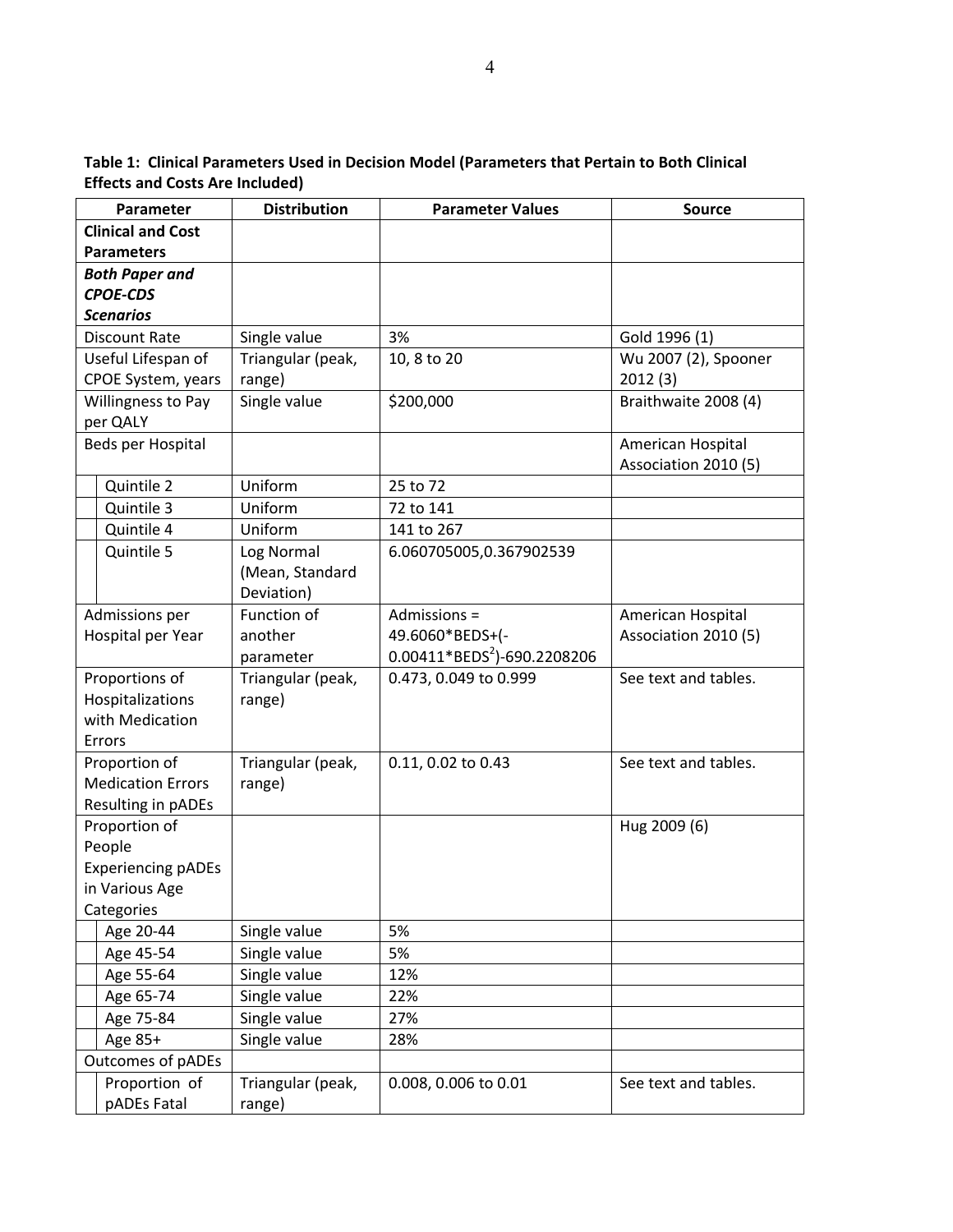| Multiplier to<br>Adjust for      | Single value                | 0.26                       | Hayward 2001 (7)          |
|----------------------------------|-----------------------------|----------------------------|---------------------------|
| Underlying                       |                             |                            |                           |
| Likelihood of                    |                             |                            |                           |
| Death                            |                             |                            |                           |
| Proportion of                    | Triangular (peak,           | 0.135, 0.02 to 0.20        | See text and tables.      |
| pADEs Life                       | range)                      |                            |                           |
| Threatening                      |                             |                            |                           |
| Proportion of<br>pADEs Disabling | Triangular (peak,<br>range) | 0.0023, 0.0015 to 0.003    | See text and tables.      |
| Proportion of<br>pADEs Serious   | Triangular (peak,<br>range) | 0.355, 0.09 to 0.70        | See text and tables.      |
| Proportion of                    | 1-sum of the rest           |                            |                           |
| pADEs                            | of branches                 |                            |                           |
| Significant                      |                             |                            |                           |
| Durations of pADEs               |                             |                            | See text and tables., Hug |
| during                           |                             |                            | 2009(6)                   |
| Hospitalization,                 |                             |                            |                           |
| Days                             |                             |                            |                           |
| Fatal, Life                      | Triangular (peak,           | 6.71, 1 to 10.1            |                           |
| Threatening, or                  | range)                      |                            |                           |
| <b>Disabling pADEs</b>           |                             |                            |                           |
| Serious pADEs                    | Triangular (peak,<br>range) | 2.63, 1 to 6.03            |                           |
| Significant<br>pADEs             | Triangular (peak,<br>range) | 2.38, 1 to 5.78            |                           |
| Changes in HRQoL                 |                             |                            | Karnon 2008 (8)           |
| During                           |                             |                            |                           |
| Hospitalization                  |                             |                            |                           |
| Following pADE                   |                             |                            |                           |
| Fatal or Life                    | Triangular (peak,           | $-0.65$ , $-0.5$ to $-0.8$ |                           |
| Threatening                      | range)                      |                            |                           |
| pADEs                            |                             |                            |                           |
| Disabling pADEs                  | Triangular (peak,<br>range) | $-0.4$ , $-0.3$ to $-0.5$  |                           |
| Serious pADEs                    | Triangular (peak,<br>range) | $-0.3, -0.2$ to $-0.4$     |                           |
| Significant                      | Triangular (peak,           | $-0.15$ , $-0.1$ to $-0.2$ |                           |
| pADEs                            | range)                      |                            |                           |
| QALYs Lost at                    |                             |                            | See text and tables.      |
| Death, Fatal pADEs               |                             |                            |                           |
| Age 20-44                        | Single value                | 18.94                      |                           |
| Age 45-54                        | Single value                | 13.97                      |                           |
| Age 55-64                        | Single value                | 10.82                      |                           |
| Age 65-74                        | Single value                | 7.61                       |                           |
| Age 75-84                        | Single value                | 4.44                       |                           |
| Age 85+                          | Single value                | 2.29                       |                           |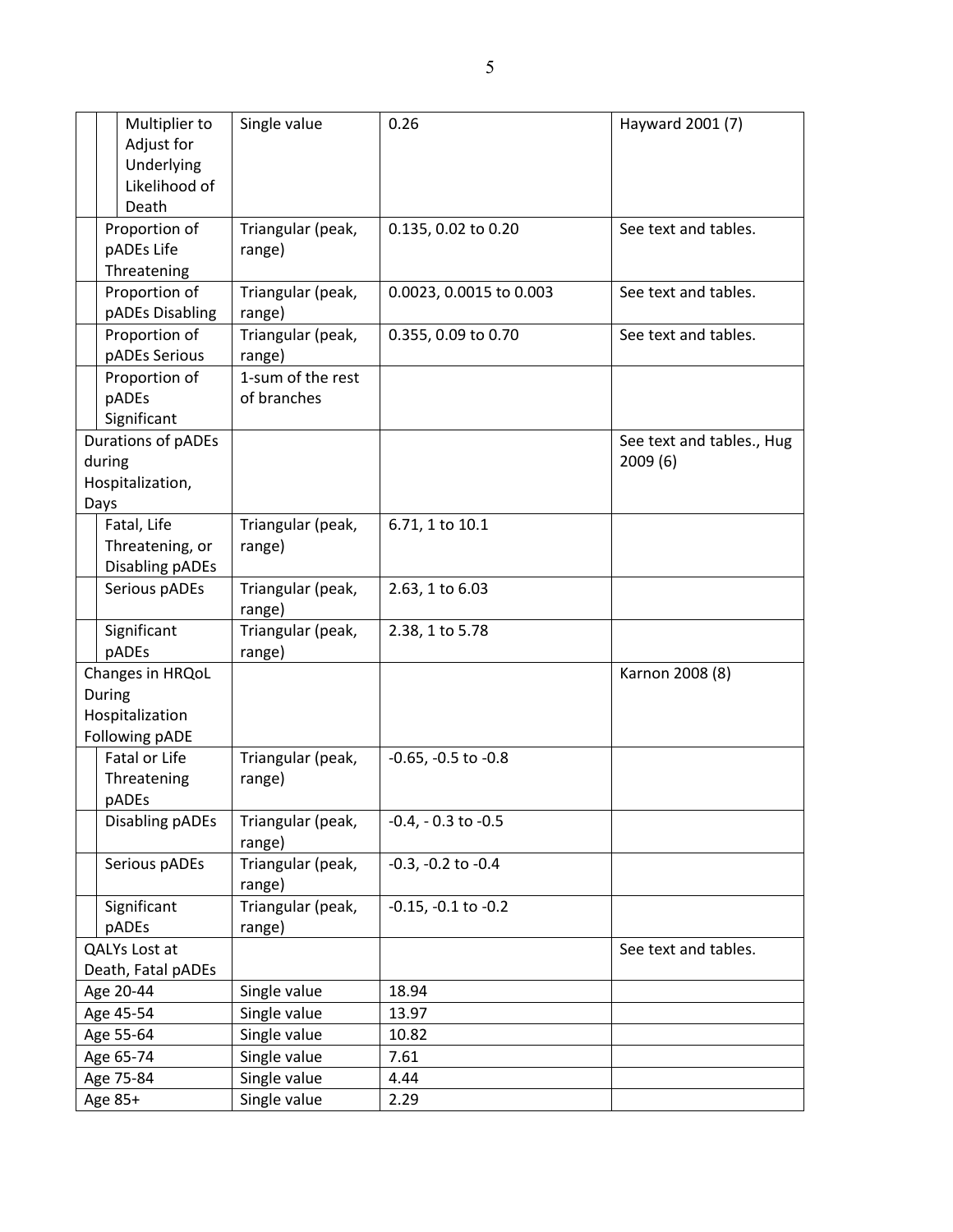| <b>QALYs Lost</b>        |               |               | See text and tables, |
|--------------------------|---------------|---------------|----------------------|
| Following                |               |               | Karnon 2008 (8)      |
| Hospitalization,         |               |               |                      |
| Disabling pADEs          |               |               |                      |
| Age 20-44                | Single value  | 7.58          |                      |
| Age 45-54                | Single value  | 5.59          |                      |
| Age 55-64                | Single value  | 4.33          |                      |
| Age 65-74                | Single value  | 3.05          |                      |
| Age 75-84                | Single value  | 1.78          |                      |
| Age 85+                  | Single value  | 0.92          |                      |
| Life Expectancy          |               |               | See text and tables. |
| after Disabling          |               |               |                      |
| pADE                     |               |               |                      |
| Age 20-44                | Single value  | 48.89         |                      |
| Age 45-54                | Single value  | 32.64         |                      |
| Age 55-64                | Single value  | 24.27         |                      |
| Age 65-74                | Single value  | 16.61         |                      |
| Age 75-84                | Single value  | 9.94          |                      |
| Age 85+                  | Single value  | 4.95          |                      |
| <b>CPOE-CDS Scenario</b> |               |               |                      |
| RR of ME after           | Normal (mean, | 0.46, 0.07143 | See text and tables. |
| <b>CPOE</b>              | standard      |               |                      |
| Implementation           | deviation)    |               |                      |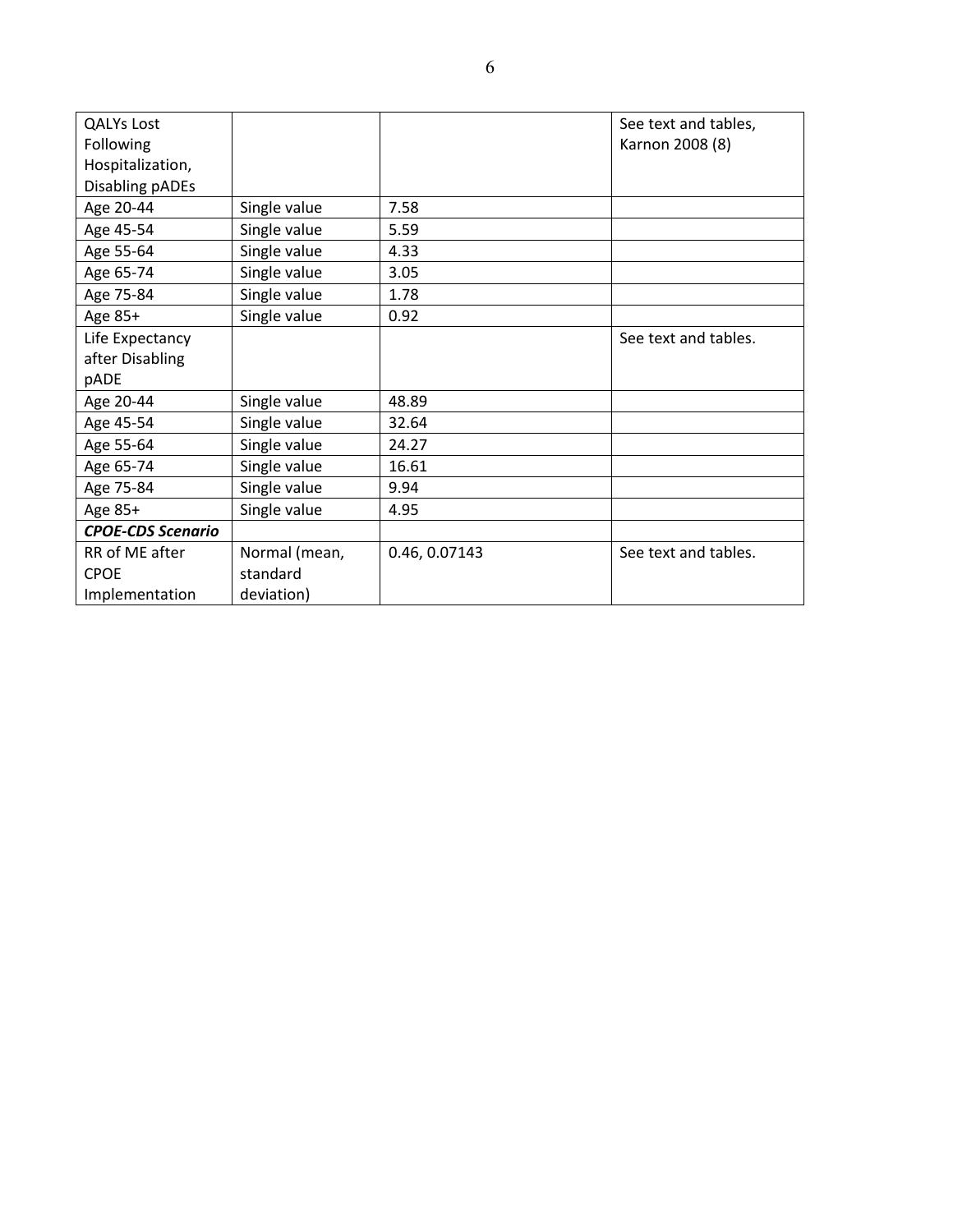| Variable                  | <b>Distribution</b> | <b>Parameter Values</b>            | <b>Source</b>                |
|---------------------------|---------------------|------------------------------------|------------------------------|
| <b>Both Paper and</b>     |                     |                                    |                              |
| <b>CPOE-CDS</b>           |                     |                                    |                              |
| <b>Scenarios</b>          |                     |                                    |                              |
| <b>Medical Care</b>       |                     |                                    |                              |
| Resource Use per          |                     |                                    |                              |
| <b>Medication Error</b>   |                     |                                    |                              |
| without pADE              |                     |                                    |                              |
| Pharmacist                | Single Value        | 0.17 hours (10 minutes)            | Assumption                   |
| Time                      |                     |                                    |                              |
|                           |                     |                                    |                              |
| Physician Time            | Single Value        | 0.33 hours (20 minutes)            | Assumption                   |
| <b>Medical Care Costs</b> |                     |                                    |                              |
| to Society per            |                     |                                    |                              |
| pADE                      |                     |                                    |                              |
| Ratio of                  | Single Value        | 1.044                              | American Hospital            |
| Expenditures to           |                     |                                    | <b>Association Chartbook</b> |
| Costs for                 |                     |                                    | 2010(9)                      |
| <b>Hospital Care</b>      |                     |                                    |                              |
| (Aggregate                |                     |                                    |                              |
| Operating                 |                     |                                    |                              |
| Margin)                   |                     |                                    |                              |
| Costs of pADEs            |                     |                                    |                              |
| to Hospitals              |                     |                                    |                              |
| Fatal, Life               | Triangular (peak,   | \$7,307; \$270 to \$14,343         | See text and tables; Hug     |
| Threatening,              | range)              |                                    | 2012 (10)                    |
| <b>Disabling</b>          |                     |                                    |                              |
| Serious                   | Triangular (peak,   | \$3,282; \$282 to \$8,294          | See text and tables; Hug     |
|                           | range)              |                                    | 2012 (10)                    |
| Significant               | Triangular (peak,   | \$2,987; \$282 to \$8,294          | See text and tables; Hug     |
|                           | range)              |                                    | 2012 (10)                    |
| Physician                 | Single value        | Multiply hospitalization costs for | Thomas 1999 (11)             |
| <b>Inpatient Care</b>     |                     | each type of pADE by 1.033 to      |                              |
|                           |                     |                                    |                              |
|                           |                     | include both hospital care and     |                              |
|                           |                     | inpatient physician care costs     |                              |
| Post-Discharge            | Triangular (peak,   | 0.78, 0.25 to 1.25 times           | Thomas 1999 (11)             |
| Care for                  | range)              | hospitalization cost for disabling |                              |
| Disabling pADEs           |                     | pADEs                              |                              |
| Hours of Care by          | Single value        | 24                                 |                              |
| <b>Family Members</b>     |                     |                                    |                              |
| per Day while in          |                     |                                    |                              |
| Hospital after            |                     |                                    |                              |
| pADE                      |                     |                                    |                              |

**Table 2: Cost Parameters Used in Decision Model**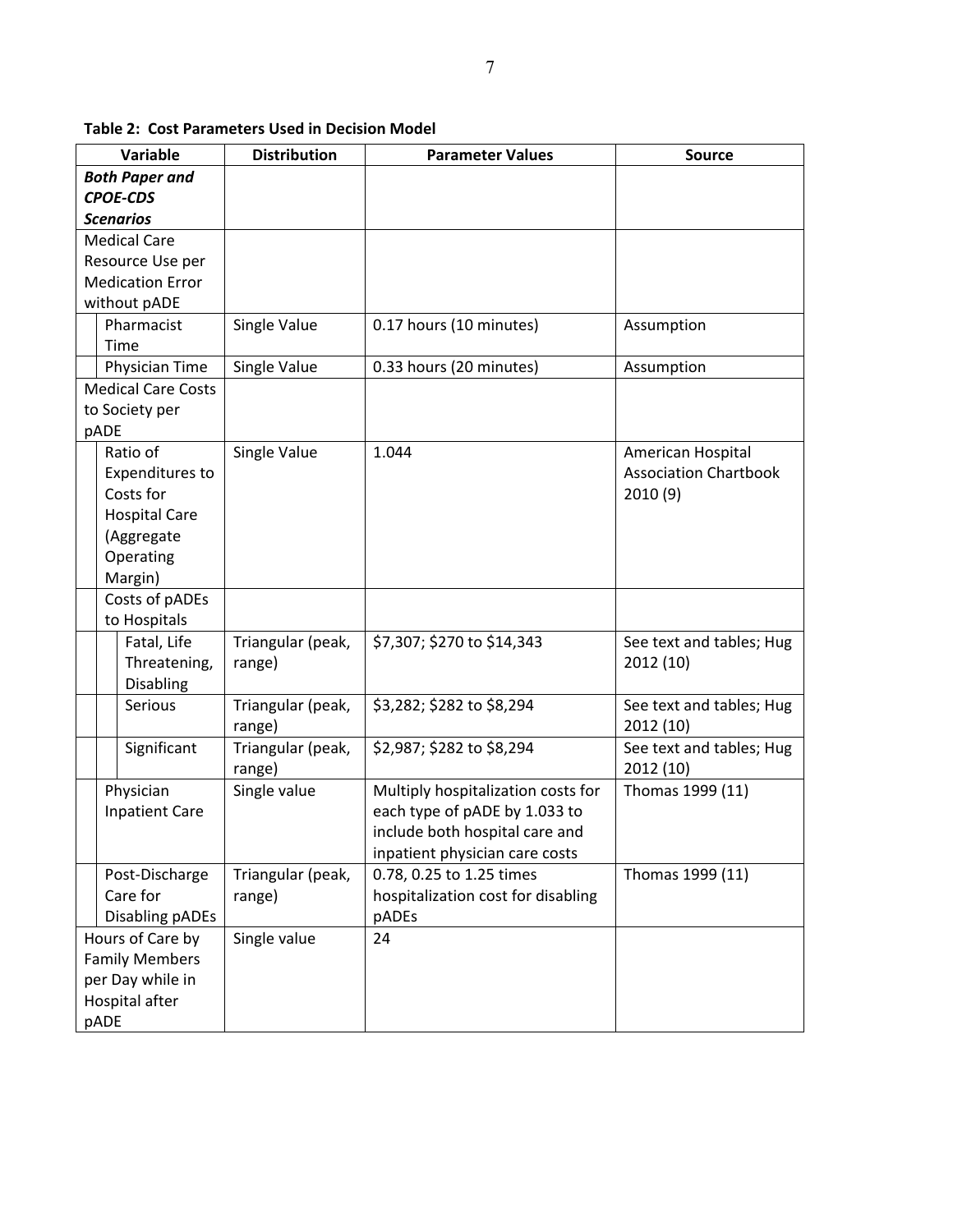| Hours in Care per           | Triangular (peak, | 6, 2 to 60                     | Assumption           |
|-----------------------------|-------------------|--------------------------------|----------------------|
| Year for Duration<br>range) |                   |                                |                      |
| of Life Expectancy          |                   |                                |                      |
| after Disabling             |                   |                                |                      |
| pADE                        |                   |                                |                      |
| <b>Cost of Premature</b>    |                   |                                | See text and tables. |
| Funeral                     |                   |                                |                      |
| Age 20-44                   | Single value      | \$4,734                        |                      |
| Age 45-54                   | Single value      | \$3,755                        |                      |
| Age 55-64                   | Single value      | \$3,036                        |                      |
| Age 65-74                   | Single value      | \$2,223                        |                      |
| Age 75-84                   | Single value      | \$1,366                        |                      |
| Age 85+                     | Single value      | \$628                          |                      |
| <b>CPOE-CDS</b>             |                   |                                |                      |
| <b>Scenario</b>             |                   |                                |                      |
| <b>CPOE-CDS Capital</b>     | Uniform           |                                |                      |
| Expenditures in             | distribution      |                                |                      |
| Year One                    | between           |                                |                      |
|                             | minimum and       |                                |                      |
|                             | maximum value     |                                |                      |
|                             | Minimum value,    | $Cost =$                       | Zimlichman 2013(12)  |
|                             | function of       | 39.95*10*(49.606*BEDS+(-       |                      |
|                             | another           | $0.00411*BEDS2$ -690.221)      |                      |
|                             | parameter         |                                |                      |
|                             | Maximum value,    | $Cost =$                       | Zimlichman 2013(12)  |
|                             | function of       | 53.12*10*(49.606*BEDS+(-       |                      |
|                             | another           | $0.00411*BEDS2$ -690.221)      |                      |
|                             | parameter         |                                |                      |
| <b>CPOE</b>                 | Uniform           |                                |                      |
| Maintenance                 | distribution      |                                |                      |
| Costs                       | between           |                                |                      |
|                             | minimum and       |                                |                      |
|                             | maximum value     |                                |                      |
|                             | Minimum value,    | $Cost = 65.48*(49.606*BEDS+(-$ | Zimlichman 2013(12)  |
|                             | function of       | $0.00411*BEDS2$ -690.221)      |                      |
|                             | another           |                                |                      |
|                             | parameter         |                                |                      |
|                             | Maximum value,    | $Cost = 98.25*(49.606*BEDS+(-$ | Zimlichman 2013(12)  |
|                             | function of       | $0.00411*BEDS2$ -690.221)      |                      |
|                             | another           |                                |                      |
|                             | parameter         |                                |                      |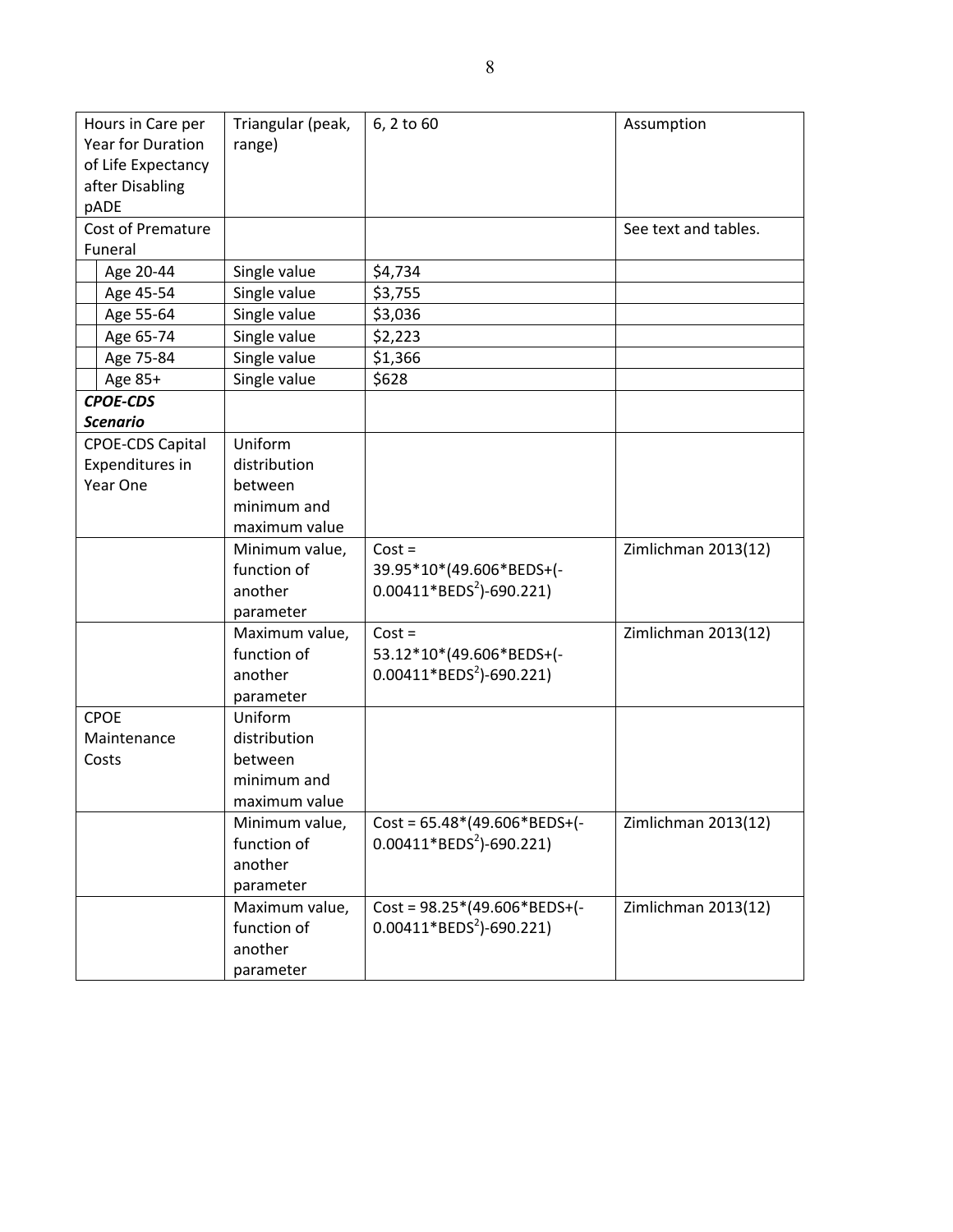| Changes in Costs<br>per Patient per<br>Day due to<br>Changes in<br>Laboratory and<br>Medication | Triangular (peak,<br>range)         | -\$32.21, -\$21.01 to -\$43.41                                                | Adams 2008 (13);<br><b>Bureau of Labor</b><br>Statistics, Consumer<br>Price Index (14); Lau<br>2011 (15)   |
|-------------------------------------------------------------------------------------------------|-------------------------------------|-------------------------------------------------------------------------------|------------------------------------------------------------------------------------------------------------|
| Ordering                                                                                        |                                     |                                                                               |                                                                                                            |
| Days Worked per                                                                                 |                                     |                                                                               |                                                                                                            |
| Year                                                                                            |                                     |                                                                               |                                                                                                            |
| Interns                                                                                         | Single value                        | 158                                                                           | Landrigan 2006 (16);<br><b>Accreditation Council</b><br>for Graduate Medical<br><b>Education 2010 (17)</b> |
| RNs and LVNs,<br><b>Full Time</b>                                                               | Triangular (peak,<br>range)         | 172, 96 to 200                                                                | Spetz 2011 (18)                                                                                            |
| RNs and LVNs,<br>Part Time                                                                      | Triangular (peak,<br>range)         | 108, 48 to 150                                                                | Spetz 2011 (18)                                                                                            |
| Pharmacists,<br><b>Full Time</b>                                                                | Triangular (peak,<br>range)         | 187, 168 to 235                                                               | Imputed based on data<br>for hospitalists                                                                  |
| Pharmacists,                                                                                    | Triangular (peak,                   | 140, 126 to 176                                                               | Assumption                                                                                                 |
| Part Time                                                                                       | range)                              |                                                                               |                                                                                                            |
| Hospitalists and<br>Intensivists, Full<br>Time                                                  | Triangular (peak,<br>range)         | 187, 168 to 235                                                               | Society for Hospital<br>Medicine 2008-2009<br>(19)                                                         |
| Hospitalists and<br>Intensivists,<br>Part Time                                                  | Triangular (peak,<br>range)         | 140, 126 to 176                                                               | Assumption                                                                                                 |
| Staff Members per<br>Hospital                                                                   |                                     |                                                                               |                                                                                                            |
| Resident<br>Physicians and<br>Dentists                                                          | Function of<br>another<br>parameter | Staff $=$<br>$0.1163*BEDS+0.000173*BEDS2$<br>$-10.0795598$                    | American Hospital<br>Association 2010 (5)                                                                  |
| Percentage<br>of Residents<br>Who Are<br>Interns                                                | Single value                        | 23.9%                                                                         | Brotherton 2009 (20)                                                                                       |
| LVNs, Full Time                                                                                 | Function of<br>another<br>parameter | Staff $=$<br>0.074777459*BEDS+0.0000039*<br>BEDS <sup>2</sup><br>+6.112294263 | American Hospital<br>Association 2010 (5)                                                                  |
| LVNs, Part Time                                                                                 | Function of<br>another<br>parameter | Staff = $0.0242*BEDS+(-$<br>$0.0000061*BEDS2$ )<br>+2.552931986               | American Hospital<br>Association 2010 (5)                                                                  |
| RNs, Full Time                                                                                  | Function of<br>another<br>parameter | Staff $=$<br>$1.3330*BEDS+(0.000265*BEDS2)$<br>$-25.0129$                     | American Hospital<br>Association 2010 (5)                                                                  |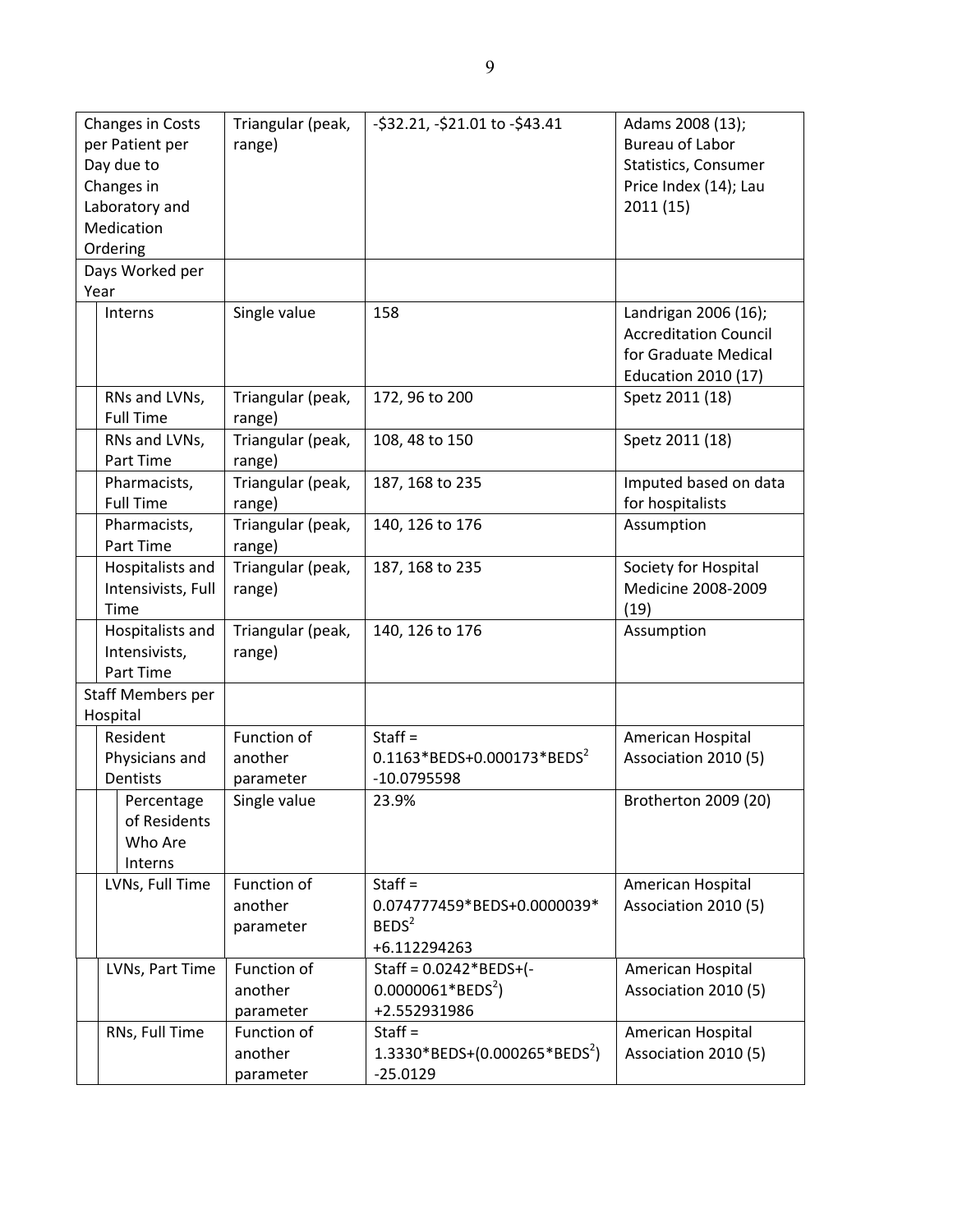| $0.000204914*BEDS2$<br>another<br>Association 2010 (5)<br>$-13.8234022$<br>parameter<br>Function of<br>Pharmacists,<br>$Start =$<br>American Hospital<br>0.0540*BEDS+0.0000159*BEDS <sup>2</sup><br><b>Full Time</b><br>another<br>Association 2010 (5)<br>$-0.678398195$<br>parameter<br>Staff = 0.0200*BEDS+(-<br>Function of<br>American Hospital<br>Pharmacists,<br>$0.00000093*BEDS2)$<br>another<br>Association 2010 (5)<br>Part Time<br>$-0.035390812$<br>parameter<br>Function of<br>Staff $=$<br>American Hospital<br><b>FTE Hospitalists</b><br>+ Intensivists<br>another<br>0.04513*BEDS+0.000009174*BE<br>Association 2010 (5)<br>DS <sup>2</sup> +7.205092678<br>parameter<br>Hourly Wages<br>\$14.17<br>Interns<br>Single value<br>American Association of<br><b>Medical Colleges 2008</b><br>(21)<br>\$18.88<br><b>Bureau of Labor</b><br><b>LVNs</b><br>Single value<br>Statistics, National<br><b>Compensation Survey</b><br>2009 (22)<br>\$32.76<br><b>Bureau of Labor</b><br><b>RNs</b><br>Single value<br>Statistics, National<br><b>Compensation Survey</b><br>2009 (22)<br>Pharmacists<br>Single value<br>\$52.49<br><b>Bureau of Labor</b><br>Statistics, National<br><b>Compensation Survey</b><br>2009 (22)<br>Hospital<br>Single value<br>\$83.99<br><b>Bureau of Labor</b><br>Physicians<br>Statistics, National<br><b>Compensation Survey</b><br>2009 (22)<br>\$20.99<br>General<br>Single value<br><b>Bureau of Labor</b><br>Population<br>Statistics, National<br><b>Compensation Survey</b><br>2009 (22)<br><b>Wage Benefit</b><br>Multiplier<br>1.32<br>American Association of<br>Interns<br>Single value<br><b>Medical Colleges 2008</b><br>(21)<br><b>Employer Cost of</b><br>Single value<br>All Others<br>1.517<br>Employee<br>Compensation 2009 (23)<br>Effects of CPOE on<br>See text and tables. |  |                |             |                            |                   |
|------------------------------------------------------------------------------------------------------------------------------------------------------------------------------------------------------------------------------------------------------------------------------------------------------------------------------------------------------------------------------------------------------------------------------------------------------------------------------------------------------------------------------------------------------------------------------------------------------------------------------------------------------------------------------------------------------------------------------------------------------------------------------------------------------------------------------------------------------------------------------------------------------------------------------------------------------------------------------------------------------------------------------------------------------------------------------------------------------------------------------------------------------------------------------------------------------------------------------------------------------------------------------------------------------------------------------------------------------------------------------------------------------------------------------------------------------------------------------------------------------------------------------------------------------------------------------------------------------------------------------------------------------------------------------------------------------------------------------------------------------------------------------------------------------------------------------------------|--|----------------|-------------|----------------------------|-------------------|
|                                                                                                                                                                                                                                                                                                                                                                                                                                                                                                                                                                                                                                                                                                                                                                                                                                                                                                                                                                                                                                                                                                                                                                                                                                                                                                                                                                                                                                                                                                                                                                                                                                                                                                                                                                                                                                          |  | RNs, Part Time | Function of | Staff = 0.72101308*BEDS+(- | American Hospital |
|                                                                                                                                                                                                                                                                                                                                                                                                                                                                                                                                                                                                                                                                                                                                                                                                                                                                                                                                                                                                                                                                                                                                                                                                                                                                                                                                                                                                                                                                                                                                                                                                                                                                                                                                                                                                                                          |  |                |             |                            |                   |
|                                                                                                                                                                                                                                                                                                                                                                                                                                                                                                                                                                                                                                                                                                                                                                                                                                                                                                                                                                                                                                                                                                                                                                                                                                                                                                                                                                                                                                                                                                                                                                                                                                                                                                                                                                                                                                          |  |                |             |                            |                   |
|                                                                                                                                                                                                                                                                                                                                                                                                                                                                                                                                                                                                                                                                                                                                                                                                                                                                                                                                                                                                                                                                                                                                                                                                                                                                                                                                                                                                                                                                                                                                                                                                                                                                                                                                                                                                                                          |  |                |             |                            |                   |
|                                                                                                                                                                                                                                                                                                                                                                                                                                                                                                                                                                                                                                                                                                                                                                                                                                                                                                                                                                                                                                                                                                                                                                                                                                                                                                                                                                                                                                                                                                                                                                                                                                                                                                                                                                                                                                          |  |                |             |                            |                   |
|                                                                                                                                                                                                                                                                                                                                                                                                                                                                                                                                                                                                                                                                                                                                                                                                                                                                                                                                                                                                                                                                                                                                                                                                                                                                                                                                                                                                                                                                                                                                                                                                                                                                                                                                                                                                                                          |  |                |             |                            |                   |
|                                                                                                                                                                                                                                                                                                                                                                                                                                                                                                                                                                                                                                                                                                                                                                                                                                                                                                                                                                                                                                                                                                                                                                                                                                                                                                                                                                                                                                                                                                                                                                                                                                                                                                                                                                                                                                          |  |                |             |                            |                   |
|                                                                                                                                                                                                                                                                                                                                                                                                                                                                                                                                                                                                                                                                                                                                                                                                                                                                                                                                                                                                                                                                                                                                                                                                                                                                                                                                                                                                                                                                                                                                                                                                                                                                                                                                                                                                                                          |  |                |             |                            |                   |
|                                                                                                                                                                                                                                                                                                                                                                                                                                                                                                                                                                                                                                                                                                                                                                                                                                                                                                                                                                                                                                                                                                                                                                                                                                                                                                                                                                                                                                                                                                                                                                                                                                                                                                                                                                                                                                          |  |                |             |                            |                   |
|                                                                                                                                                                                                                                                                                                                                                                                                                                                                                                                                                                                                                                                                                                                                                                                                                                                                                                                                                                                                                                                                                                                                                                                                                                                                                                                                                                                                                                                                                                                                                                                                                                                                                                                                                                                                                                          |  |                |             |                            |                   |
|                                                                                                                                                                                                                                                                                                                                                                                                                                                                                                                                                                                                                                                                                                                                                                                                                                                                                                                                                                                                                                                                                                                                                                                                                                                                                                                                                                                                                                                                                                                                                                                                                                                                                                                                                                                                                                          |  |                |             |                            |                   |
|                                                                                                                                                                                                                                                                                                                                                                                                                                                                                                                                                                                                                                                                                                                                                                                                                                                                                                                                                                                                                                                                                                                                                                                                                                                                                                                                                                                                                                                                                                                                                                                                                                                                                                                                                                                                                                          |  |                |             |                            |                   |
|                                                                                                                                                                                                                                                                                                                                                                                                                                                                                                                                                                                                                                                                                                                                                                                                                                                                                                                                                                                                                                                                                                                                                                                                                                                                                                                                                                                                                                                                                                                                                                                                                                                                                                                                                                                                                                          |  |                |             |                            |                   |
|                                                                                                                                                                                                                                                                                                                                                                                                                                                                                                                                                                                                                                                                                                                                                                                                                                                                                                                                                                                                                                                                                                                                                                                                                                                                                                                                                                                                                                                                                                                                                                                                                                                                                                                                                                                                                                          |  |                |             |                            |                   |
|                                                                                                                                                                                                                                                                                                                                                                                                                                                                                                                                                                                                                                                                                                                                                                                                                                                                                                                                                                                                                                                                                                                                                                                                                                                                                                                                                                                                                                                                                                                                                                                                                                                                                                                                                                                                                                          |  |                |             |                            |                   |
|                                                                                                                                                                                                                                                                                                                                                                                                                                                                                                                                                                                                                                                                                                                                                                                                                                                                                                                                                                                                                                                                                                                                                                                                                                                                                                                                                                                                                                                                                                                                                                                                                                                                                                                                                                                                                                          |  |                |             |                            |                   |
|                                                                                                                                                                                                                                                                                                                                                                                                                                                                                                                                                                                                                                                                                                                                                                                                                                                                                                                                                                                                                                                                                                                                                                                                                                                                                                                                                                                                                                                                                                                                                                                                                                                                                                                                                                                                                                          |  |                |             |                            |                   |
|                                                                                                                                                                                                                                                                                                                                                                                                                                                                                                                                                                                                                                                                                                                                                                                                                                                                                                                                                                                                                                                                                                                                                                                                                                                                                                                                                                                                                                                                                                                                                                                                                                                                                                                                                                                                                                          |  |                |             |                            |                   |
|                                                                                                                                                                                                                                                                                                                                                                                                                                                                                                                                                                                                                                                                                                                                                                                                                                                                                                                                                                                                                                                                                                                                                                                                                                                                                                                                                                                                                                                                                                                                                                                                                                                                                                                                                                                                                                          |  |                |             |                            |                   |
|                                                                                                                                                                                                                                                                                                                                                                                                                                                                                                                                                                                                                                                                                                                                                                                                                                                                                                                                                                                                                                                                                                                                                                                                                                                                                                                                                                                                                                                                                                                                                                                                                                                                                                                                                                                                                                          |  |                |             |                            |                   |
|                                                                                                                                                                                                                                                                                                                                                                                                                                                                                                                                                                                                                                                                                                                                                                                                                                                                                                                                                                                                                                                                                                                                                                                                                                                                                                                                                                                                                                                                                                                                                                                                                                                                                                                                                                                                                                          |  |                |             |                            |                   |
|                                                                                                                                                                                                                                                                                                                                                                                                                                                                                                                                                                                                                                                                                                                                                                                                                                                                                                                                                                                                                                                                                                                                                                                                                                                                                                                                                                                                                                                                                                                                                                                                                                                                                                                                                                                                                                          |  |                |             |                            |                   |
|                                                                                                                                                                                                                                                                                                                                                                                                                                                                                                                                                                                                                                                                                                                                                                                                                                                                                                                                                                                                                                                                                                                                                                                                                                                                                                                                                                                                                                                                                                                                                                                                                                                                                                                                                                                                                                          |  |                |             |                            |                   |
|                                                                                                                                                                                                                                                                                                                                                                                                                                                                                                                                                                                                                                                                                                                                                                                                                                                                                                                                                                                                                                                                                                                                                                                                                                                                                                                                                                                                                                                                                                                                                                                                                                                                                                                                                                                                                                          |  |                |             |                            |                   |
|                                                                                                                                                                                                                                                                                                                                                                                                                                                                                                                                                                                                                                                                                                                                                                                                                                                                                                                                                                                                                                                                                                                                                                                                                                                                                                                                                                                                                                                                                                                                                                                                                                                                                                                                                                                                                                          |  |                |             |                            |                   |
|                                                                                                                                                                                                                                                                                                                                                                                                                                                                                                                                                                                                                                                                                                                                                                                                                                                                                                                                                                                                                                                                                                                                                                                                                                                                                                                                                                                                                                                                                                                                                                                                                                                                                                                                                                                                                                          |  |                |             |                            |                   |
|                                                                                                                                                                                                                                                                                                                                                                                                                                                                                                                                                                                                                                                                                                                                                                                                                                                                                                                                                                                                                                                                                                                                                                                                                                                                                                                                                                                                                                                                                                                                                                                                                                                                                                                                                                                                                                          |  |                |             |                            |                   |
|                                                                                                                                                                                                                                                                                                                                                                                                                                                                                                                                                                                                                                                                                                                                                                                                                                                                                                                                                                                                                                                                                                                                                                                                                                                                                                                                                                                                                                                                                                                                                                                                                                                                                                                                                                                                                                          |  |                |             |                            |                   |
|                                                                                                                                                                                                                                                                                                                                                                                                                                                                                                                                                                                                                                                                                                                                                                                                                                                                                                                                                                                                                                                                                                                                                                                                                                                                                                                                                                                                                                                                                                                                                                                                                                                                                                                                                                                                                                          |  |                |             |                            |                   |
|                                                                                                                                                                                                                                                                                                                                                                                                                                                                                                                                                                                                                                                                                                                                                                                                                                                                                                                                                                                                                                                                                                                                                                                                                                                                                                                                                                                                                                                                                                                                                                                                                                                                                                                                                                                                                                          |  |                |             |                            |                   |
|                                                                                                                                                                                                                                                                                                                                                                                                                                                                                                                                                                                                                                                                                                                                                                                                                                                                                                                                                                                                                                                                                                                                                                                                                                                                                                                                                                                                                                                                                                                                                                                                                                                                                                                                                                                                                                          |  |                |             |                            |                   |
|                                                                                                                                                                                                                                                                                                                                                                                                                                                                                                                                                                                                                                                                                                                                                                                                                                                                                                                                                                                                                                                                                                                                                                                                                                                                                                                                                                                                                                                                                                                                                                                                                                                                                                                                                                                                                                          |  |                |             |                            |                   |
|                                                                                                                                                                                                                                                                                                                                                                                                                                                                                                                                                                                                                                                                                                                                                                                                                                                                                                                                                                                                                                                                                                                                                                                                                                                                                                                                                                                                                                                                                                                                                                                                                                                                                                                                                                                                                                          |  |                |             |                            |                   |
|                                                                                                                                                                                                                                                                                                                                                                                                                                                                                                                                                                                                                                                                                                                                                                                                                                                                                                                                                                                                                                                                                                                                                                                                                                                                                                                                                                                                                                                                                                                                                                                                                                                                                                                                                                                                                                          |  |                |             |                            |                   |
|                                                                                                                                                                                                                                                                                                                                                                                                                                                                                                                                                                                                                                                                                                                                                                                                                                                                                                                                                                                                                                                                                                                                                                                                                                                                                                                                                                                                                                                                                                                                                                                                                                                                                                                                                                                                                                          |  |                |             |                            |                   |
|                                                                                                                                                                                                                                                                                                                                                                                                                                                                                                                                                                                                                                                                                                                                                                                                                                                                                                                                                                                                                                                                                                                                                                                                                                                                                                                                                                                                                                                                                                                                                                                                                                                                                                                                                                                                                                          |  |                |             |                            |                   |
|                                                                                                                                                                                                                                                                                                                                                                                                                                                                                                                                                                                                                                                                                                                                                                                                                                                                                                                                                                                                                                                                                                                                                                                                                                                                                                                                                                                                                                                                                                                                                                                                                                                                                                                                                                                                                                          |  |                |             |                            |                   |
|                                                                                                                                                                                                                                                                                                                                                                                                                                                                                                                                                                                                                                                                                                                                                                                                                                                                                                                                                                                                                                                                                                                                                                                                                                                                                                                                                                                                                                                                                                                                                                                                                                                                                                                                                                                                                                          |  |                |             |                            |                   |
|                                                                                                                                                                                                                                                                                                                                                                                                                                                                                                                                                                                                                                                                                                                                                                                                                                                                                                                                                                                                                                                                                                                                                                                                                                                                                                                                                                                                                                                                                                                                                                                                                                                                                                                                                                                                                                          |  |                |             |                            |                   |
|                                                                                                                                                                                                                                                                                                                                                                                                                                                                                                                                                                                                                                                                                                                                                                                                                                                                                                                                                                                                                                                                                                                                                                                                                                                                                                                                                                                                                                                                                                                                                                                                                                                                                                                                                                                                                                          |  |                |             |                            |                   |
|                                                                                                                                                                                                                                                                                                                                                                                                                                                                                                                                                                                                                                                                                                                                                                                                                                                                                                                                                                                                                                                                                                                                                                                                                                                                                                                                                                                                                                                                                                                                                                                                                                                                                                                                                                                                                                          |  |                |             |                            |                   |
|                                                                                                                                                                                                                                                                                                                                                                                                                                                                                                                                                                                                                                                                                                                                                                                                                                                                                                                                                                                                                                                                                                                                                                                                                                                                                                                                                                                                                                                                                                                                                                                                                                                                                                                                                                                                                                          |  |                |             |                            |                   |
|                                                                                                                                                                                                                                                                                                                                                                                                                                                                                                                                                                                                                                                                                                                                                                                                                                                                                                                                                                                                                                                                                                                                                                                                                                                                                                                                                                                                                                                                                                                                                                                                                                                                                                                                                                                                                                          |  |                |             |                            |                   |
|                                                                                                                                                                                                                                                                                                                                                                                                                                                                                                                                                                                                                                                                                                                                                                                                                                                                                                                                                                                                                                                                                                                                                                                                                                                                                                                                                                                                                                                                                                                                                                                                                                                                                                                                                                                                                                          |  |                |             |                            |                   |
|                                                                                                                                                                                                                                                                                                                                                                                                                                                                                                                                                                                                                                                                                                                                                                                                                                                                                                                                                                                                                                                                                                                                                                                                                                                                                                                                                                                                                                                                                                                                                                                                                                                                                                                                                                                                                                          |  |                |             |                            |                   |
|                                                                                                                                                                                                                                                                                                                                                                                                                                                                                                                                                                                                                                                                                                                                                                                                                                                                                                                                                                                                                                                                                                                                                                                                                                                                                                                                                                                                                                                                                                                                                                                                                                                                                                                                                                                                                                          |  |                |             |                            |                   |
|                                                                                                                                                                                                                                                                                                                                                                                                                                                                                                                                                                                                                                                                                                                                                                                                                                                                                                                                                                                                                                                                                                                                                                                                                                                                                                                                                                                                                                                                                                                                                                                                                                                                                                                                                                                                                                          |  |                |             |                            |                   |
|                                                                                                                                                                                                                                                                                                                                                                                                                                                                                                                                                                                                                                                                                                                                                                                                                                                                                                                                                                                                                                                                                                                                                                                                                                                                                                                                                                                                                                                                                                                                                                                                                                                                                                                                                                                                                                          |  | Workflow       |             |                            |                   |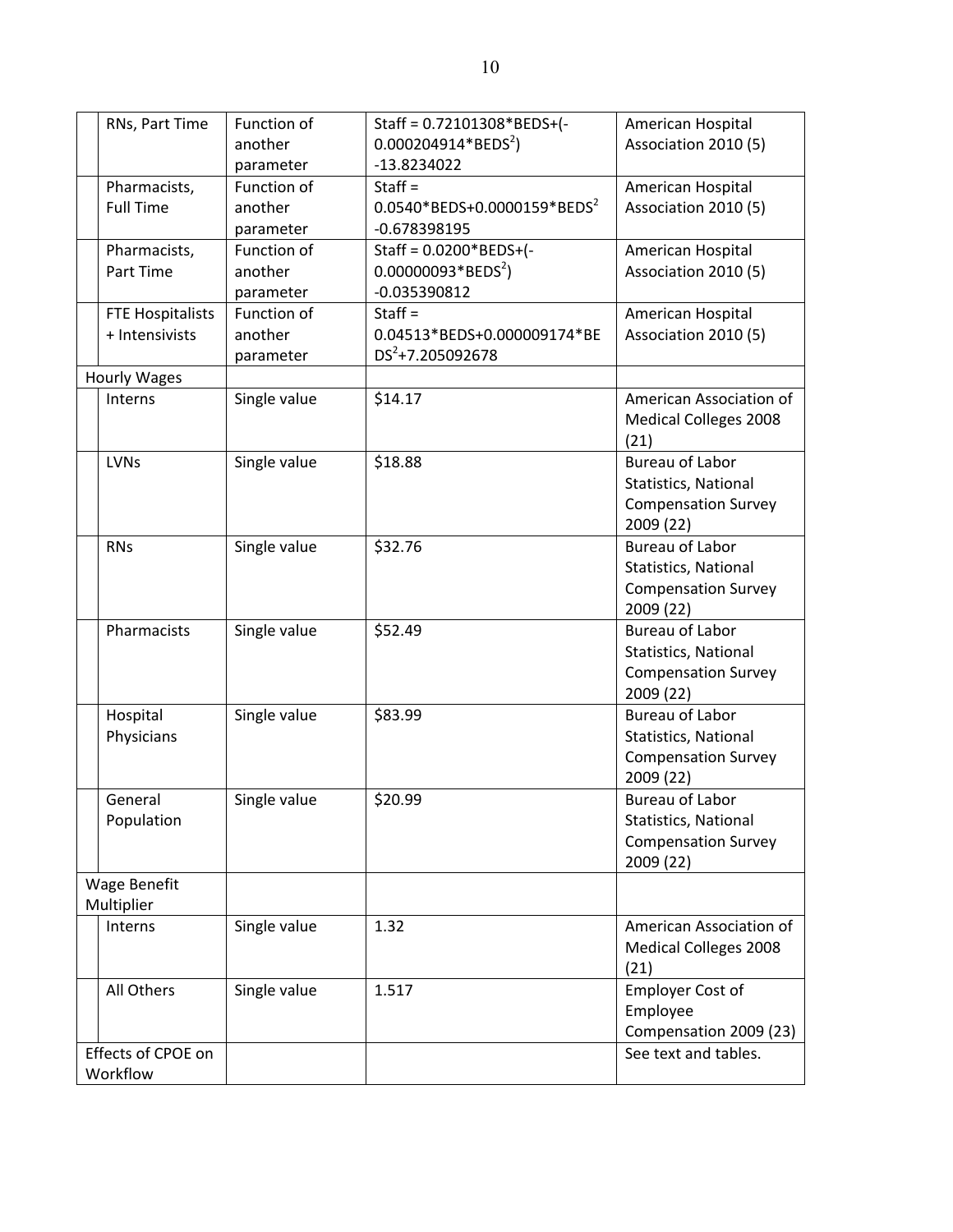| <b>Interns</b> | Triangular (peak, | 0.725, 0.55 to 1.22          |  |
|----------------|-------------------|------------------------------|--|
|                | range)            |                              |  |
| LVN and RNs    | Triangular (peak, | $-0.83$ , $-1.31$ to $-0.33$ |  |
|                | range)            |                              |  |
| <b>MDs</b>     | Triangular (peak, | $\vert$ 0.77, 0.58 to 0.96   |  |
|                | range)            |                              |  |
| Pharmacists    | Triangular (peak, | $-1.32$ , $-3.33$ to 0.5     |  |
|                | range)            |                              |  |

#### **Abbreviations:**

CUA = Cost‐utility analysis CPOE = Computerized physician order entry LVN = Licensed vocational nurse MD = Medical Doctor pADE = Preventable adverse drug event RN = Registered nurse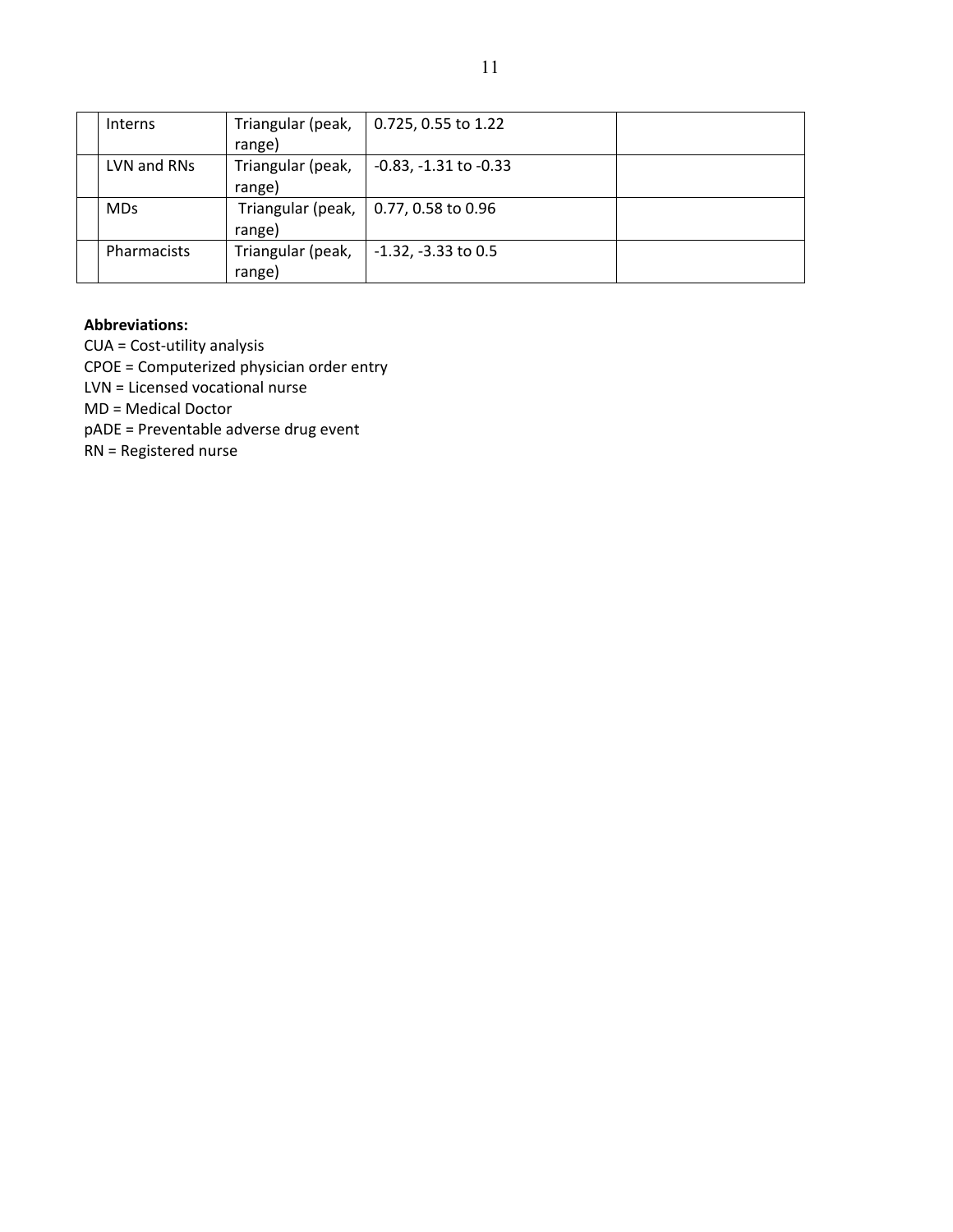#### **Section 2: Creating the Decision Model**

We developed the decision (probability) model comparing computerized provider order entry (CPOE) with paper ordering systems.

Paper ordering systems generally entail having physicians, nurse practitioners, physician assistants, and any other providers who write orders create an order by writing it on paper sheets, placing the sheets into a paper chart (often a notebook format chart) or hand it directly to the unit clerk, who then communicates the existence of the order to the nurse and, if a medication is involved, the pharmacy. The clerk may need to copy (transcribe) the order into a different interface before transmitting it to the pharmacy, or may simply fax the order. For medications, the pharmacist prepares the medication, notifies the nurse when it is ready, and then the nurse administers the medication.

Computerized provider order entry involves having providers directly enter orders through the computer rather than writing them on paper. Transcribing the order is generally unnecessary with CPOE. In its most basic form, CPOE eliminates problems with handwriting and its interpretation, and copying errors involved in transcription. New types of errors can occur, however, such as selecting the wrong patient, drug, or dose from electronic menus.

Clinical decision support systems are available with various degrees of sophistication. The purpose of these systems is to detect specific types of errors, such as allergies to a medication that a provider is trying to prescribe, drug‐drug interactions, or other contra-indications to medications. In a recently published systematic review, we found no significant difference in effectiveness between studies with and without clinical decision support.(24) We included parameters reflecting the use of CPOE with clinical decision support (CDS) systems, whenever such data were available, and also used relevant data for CPOE without CDS.

The probability model compared the likelihood of medication errors and preventable adverse drug events (pADEs) with paper‐based ordering vs. ordering using CPOE. It focused on the proportion of admitted patients who experience one or more medication errors, the proportion of medication errors resulting in patient harm (i.e., pADEs), and the proportion of patients with adverse drug events who experience various outcomes. Creating model was an iterative process. As we created draft models, we conducted literature searches to identify relevant model parameters.

The model is designed so that unit of analysis is the individual hospital admission, or patient. Individual patients enter the model and experience various clinical events with different probabilities. However, multiplying the individual‐level events by the number of hospital admissions per year scales the model to the hospital level. This was appropriate because CPOE often is implemented (or not) on a hospital‐wide basis. In addition, current federal policies are incentivizing hospital‐level purchasing decisions. Consequently, our objective was to model the economic implications of implementing CPOE in individual hospitals. The number of admissions per year or the number of beds in the hospital was the basis for scaling many parameters in the model.

We used TreeAge Pro 2012 to develop the probability model.

Tables above summarize the parameter values used in the base case analysis, including the distributions of probabilities used in the Monte Carlo analyses. For parameter involving either variability across hospitals or uncertainty about the true value of the parameter, we created a distribution of probabilities. Where feasible, the distribution of probabilities was based on a representative sample, such as a national sample of hospitals. Other parameters were based on assemblages of studies, each offering different values for a particular parameter. In the latter situation, we created a triangular distribution of probabilities for the parameter, where the range was based on the minimum and maximum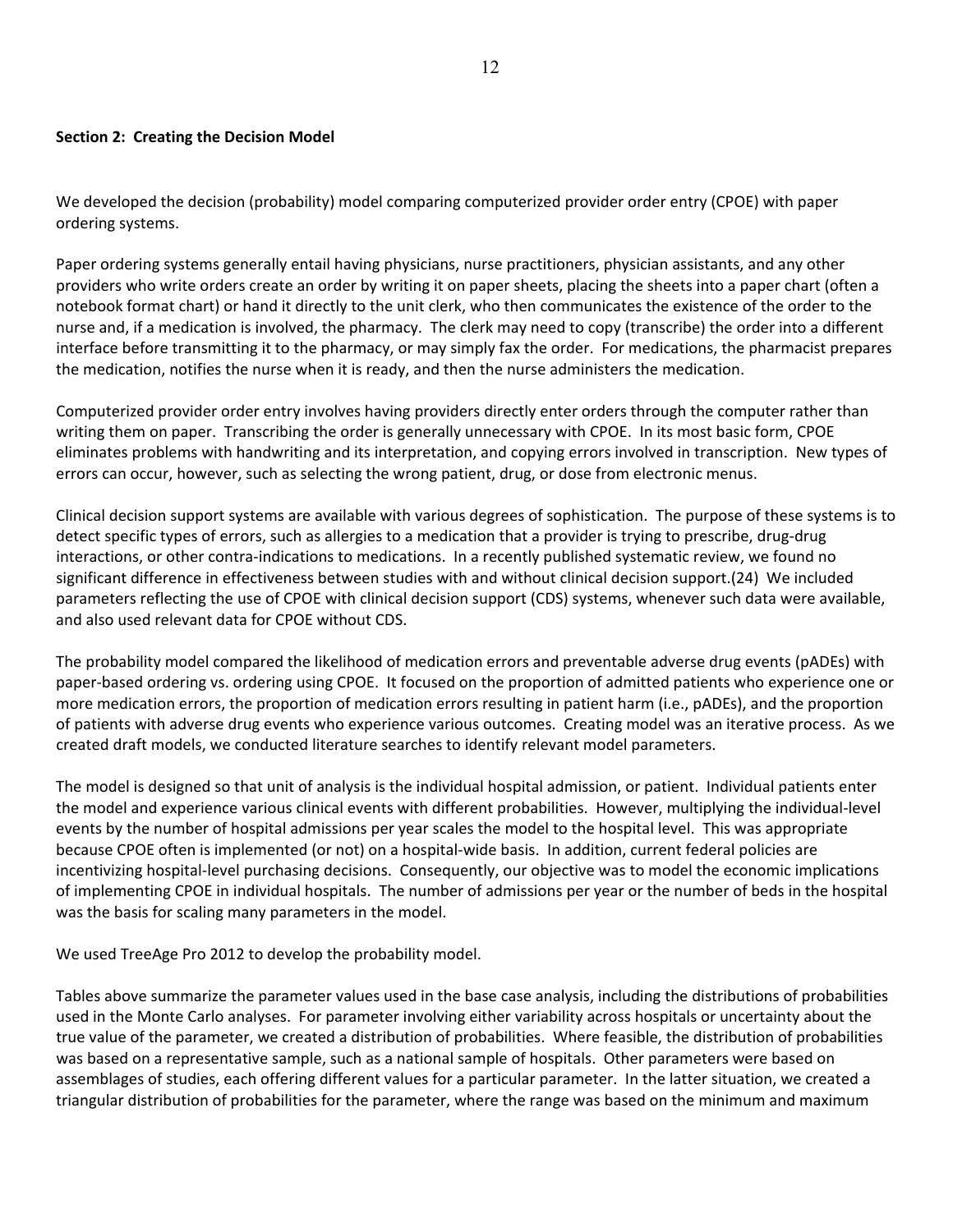values offered by the various studies and the peak was based on the median value. Exceptions to this pattern occur on a case‐by‐case basis, as described below.

In compiling the various costs and benefits of CPOE, we allocated capital expenditures associated with the purchase of CPOE to the first year (i.e., without discounting). We assumed that the changes in costs that would occur through changes in workflow and laboratory and medication ordering would occur each year. We also assumed that pADE rates would change each year. Maintenance costs were excluded from the first year but were included in each subsequent year.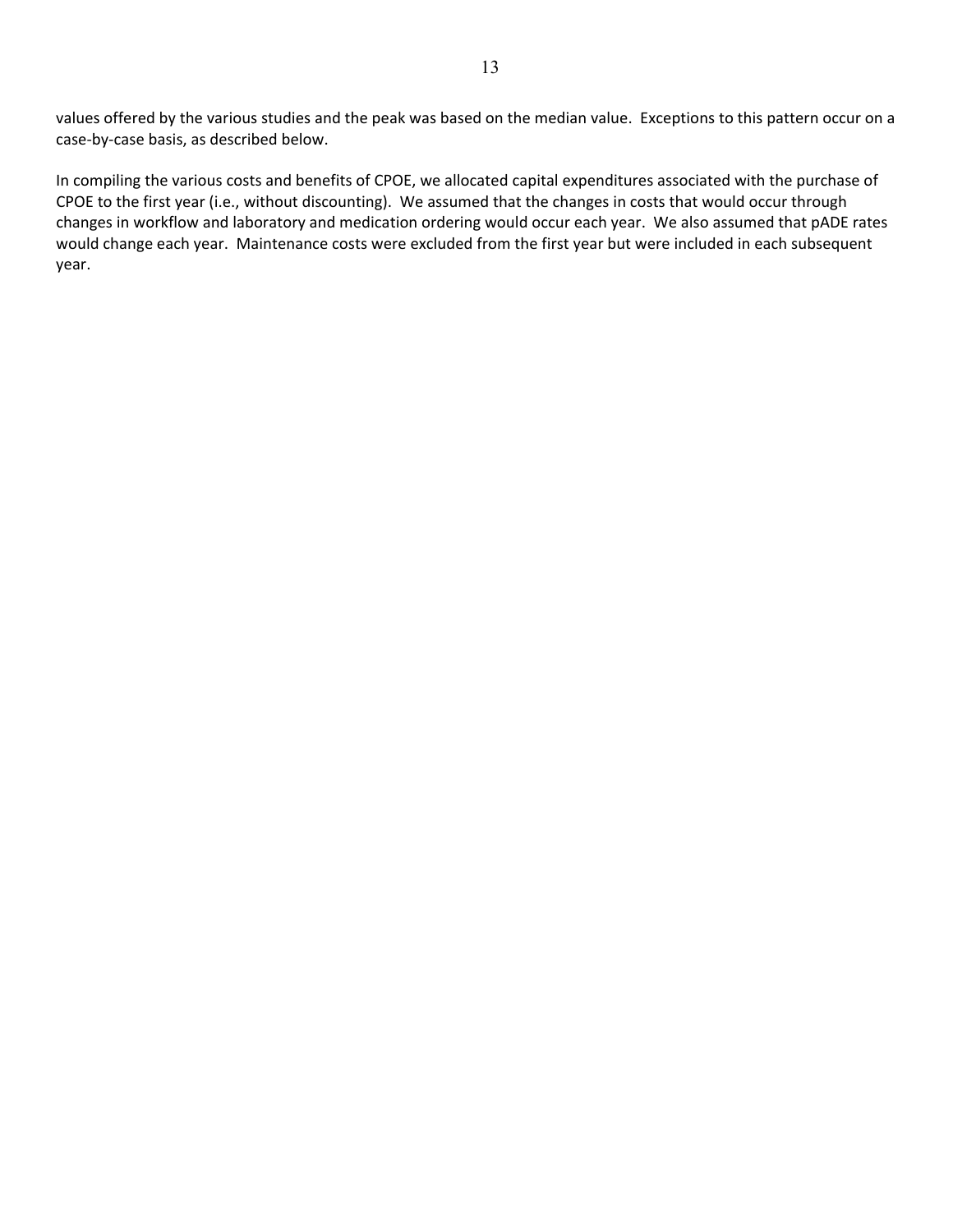## **Section 3: Searching the Literature**

To identify model parameters, we conducted two reviews of the literature. First, we reviewed the literature on CPOE, including its effectiveness and costs. Second, we reviewed the literature on medication errors and adverse drug events and their associated costs.

## *Searching for Articles on Medication Error Rates and CPOE Effectiveness*

The systematic review and meta‐analysis associated with this study includes search terms, databases, inclusion criteria, information about eligible studies.(24)

To perform this analysis using the probability model described earlier, we needed to obtain data relevant to the following model parameters:

- 1. For paper‐based order entry,
	- a. Baseline proportion of hospitalized patients experiencing medication errors,
	- b. Baseline proportion of patients with medication errors going on to experience pADE,
	- c. Baseline severities of the outcomes of experienced by patients with pADEs
- 2. For CPOE,
	- a. Relative risk of medication errors with CPOE vs. paper‐based order entry

The meta-analysis answers the question of how effective CPOE is at reducing medication errors and preventable adverse drug events. We also identified data relevant to the other parameters above, to the degree possible, from studies addressing the effectiveness of CPOE, including those with and without CDS. Studies conducted outside the context of examining the effectiveness of CPOE are likely to have used different methods for studying these events, and may study a subset of events less relevant to CPOE systems. Using the same set of studies to identify the above model parameters provided greater methodological consistency.

## *Searching for Information on CPOE‐related Costs Including Capital and Maintenance Costs*

Using the search strategy as for assessing CPOE effectiveness, we identified articles, reports, and weblinks on costs relevant to CPOE, including: the cost of purchasing, implementing, and maintaining CPOE systems; the effects of CPOE on workflow or efficiency; changes in ordering patterns that affect costs; or any other costs or cost‐offsets associated with CPOE.

We sought articles, reports, and web materials meeting the following criteria:

- 1. Addressed the costs to one or more of the stakeholders associated with the implementation of CPOE,
- 2. Addressed the effects that CPOE has on the workflow of individuals who work in hospitals, or
- 3. Addressed cost-offsets that may occur through the implementation of CPOE.

First, we conducted a PubMed search within our general collection of articles on CPOE, using the search terms in the **Table below**, to identify potentially relevant articles. Two reviewers independently reviewed each title, followed by abstract and article to identify relevant articles.

Second, we reviewed non‐peer‐reviewed reports obtained through the various websites. We included these sources because the business executives leading hospitals may not see a need to publish its findings in the medical literature, but may commission consultant reports or choose to share experiences with other executives through other venues.

We selected articles for inclusion in the final analysis, considering the following attributes: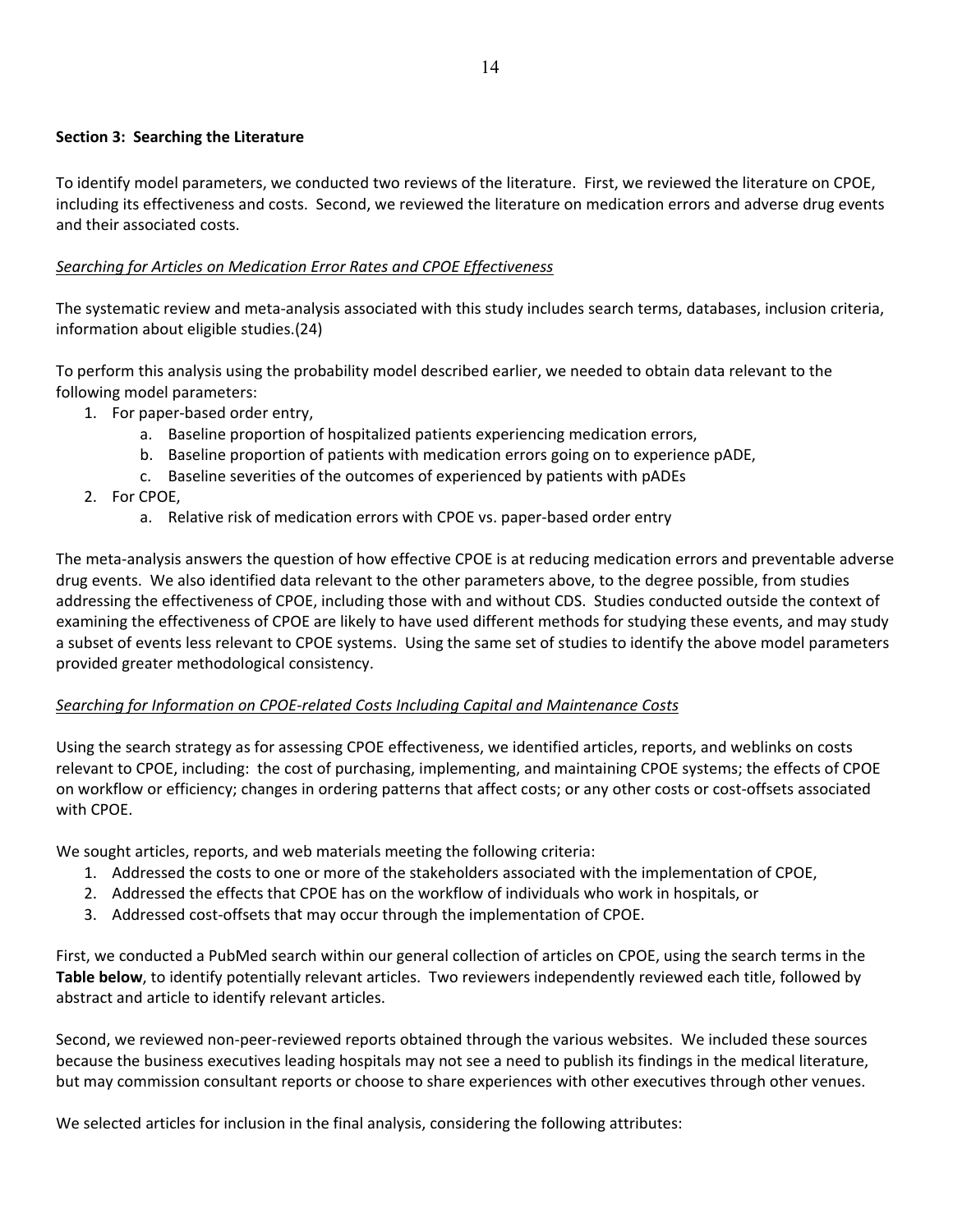- 1. Analytical rigor including completeness,
- 2. Ability to understand the components of the analysis,
- 3. Information on costs at hospitals of different sizes,
- 4. Inclusion of information on start‐up and ongoing costs, and
- 5. Inclusion of information on cost offsets other than prevention of medication errors.
- 6. Originality of data and study site.

Our main criterion for down‐prioritizing a study was lack of originality of the data and study site. We found that many analyses based key parameters on data from other sites for which data had already been published, making the second analysis' contributions to the understanding of the costs associated with CPOE less than original.

We inflated any costs to 2012, using the consumer price index for all goods and services to inflate the cost of CPOE systems rather than an index for medical goods or services because computer products and services are generally provided by vendors from outside the healthcare services sector(14).

## Table 3: Search Terms Used to Identify Articles on Cost-related Issues within Previous Search Results:

"medical records systems, computerized/economics"[mesh] OR "cost‐benefit analysis"[mesh] OR "decision support systems, clinical/economics"[mesh] OR "medical order entry systems/economics"[mesh] OR "decision making, computer‐assisted/economics"[mesh] OR "medical errors/economics"[mesh] OR "hospital information systems/economics"[mesh] OR "medical records systems, computerized/economics"[mesh] OR "medication systems, hospital/economics"[mesh] OR "cost savings"[mesh] OR "drug costs"[mesh] OR "capital expenditures"[mesh] OR "investments"[mesh] OR "budgets"[mesh] OR "drug utilization/economics"[mesh] OR "costs and cost analysis"[mesh] OR "hospital costs"[mesh] OR "models, economic"[mesh] OR "iatrogenic disease/economics"[mesh] OR "drug toxicity/economics"[mesh] OR "economic\*" OR "cost saving\*" OR "cost‐benefit analysis" OR "costs and benefits" OR "cost‐benefit" OR "cost benefit" OR "benefits and costs" OR "drug costs" OR "capital expenditures" OR "investments" OR "budgets" OR "costs and cost analysis" OR "hospital costs" OR "return on investment" OR "resources" OR "cost" OR "costs" OR "cost‐effectiveness" OR "cost effectiveness" OR "pharmacoeconomic\*" OR "save money" OR "savings" OR "cost‐offset\*" OR "cost offset\*" OR "profit" OR "financial" OR "investment\*" OR "invest" OR "investing" OR "fiscal" OR "monetary" OR "money" OR "dollar\*"

Both the clinical literature search on the effectiveness of CPOE and the cost literature search yielded articles on the effects of CPOE on workflow. We created a collection of these articles during the course of these two other literature searches.

## *Searching for Information on Costs and Health Effects of Medication Errors and Adverse Drug Events*

We used similar methods to search PubMed for information on adverse drug events and their associated costs. First, we created search terms and created a collection of potentially relevant articles using the following rows from the **Table** below: (#1) AND (#2) AND (#3) AND (#4) NOT (#5). We also accessed personal reference collections, examining the citations in an Institute of Medicine report(25), searching Web of Science for papers citing seminal articles in the field, and reviewed the citations in recent review articles. We selected studies specifically designed to evaluate the outcomes and costs associated with adverse drug events.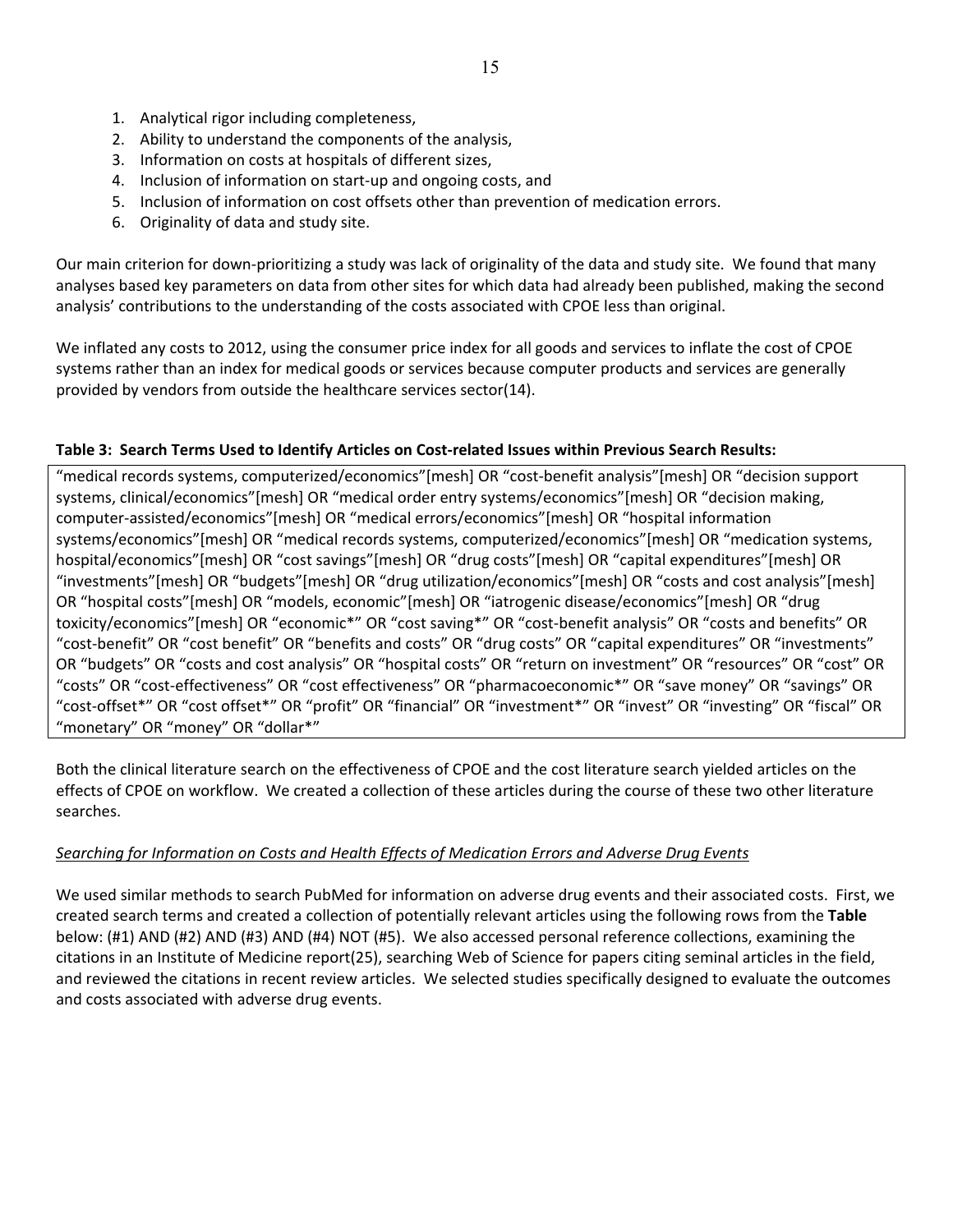|                | Concept     | <b>Terms</b>                                                                                       |  |  |  |  |  |
|----------------|-------------|----------------------------------------------------------------------------------------------------|--|--|--|--|--|
| 1              | Medication  | "adverse drug event*" OR "medication error*" OR "medication safety" OR "patient safety" OR         |  |  |  |  |  |
|                | errors      | "medical error" OR "medical errors" OR "iatrogenic disease*" OR "adverse event*" OR "medical       |  |  |  |  |  |
|                |             | injury" OR "medical injuries"                                                                      |  |  |  |  |  |
| $\overline{2}$ | Medications | "drug" OR "drugs" OR "drug-related" OR "medication*" OR "prescription*" OR "prescribing" OR        |  |  |  |  |  |
|                |             | "prescribe" OR "pharmacolog*" OR "pharmaceutical"                                                  |  |  |  |  |  |
| $\overline{3}$ | Hospital    | "Hospitals"[mesh] OR "Medication systems, hospital"[mesh] OR "Hospital                             |  |  |  |  |  |
|                | setting     | administration"[mesh] OR "Pharmacy service, hospital"[mesh] OR "Hospital"[All Fields] OR           |  |  |  |  |  |
|                |             | "Hospitals"[All Fields] OR "hospitalized*"[All Fields] OR "hospitalization"[All Fields] OR         |  |  |  |  |  |
|                |             | "Inpatient"[All Fields] OR "Acute care"[All Fields] OR "Intensive care"[All Fields] OR "ICU"[All   |  |  |  |  |  |
|                |             | Fields] OR "ward"[All Fields] OR "wards"[All Fields]                                               |  |  |  |  |  |
| 4              | Costs       | "medical records systems, computerized/economics"[mesh] OR "cost-benefit analysis"[mesh]           |  |  |  |  |  |
|                |             | OR "decision support systems, clinical/economics"[mesh] OR "medical order entry                    |  |  |  |  |  |
|                |             | systems/economics"[mesh] OR "decision making, computer-assisted/economics"[mesh] OR                |  |  |  |  |  |
|                |             | "medical errors/economics"[mesh] OR "hospital information systems/economics"[mesh] OR              |  |  |  |  |  |
|                |             | "medical records systems, computerized/economics"[mesh] OR "medication systems,                    |  |  |  |  |  |
|                |             | hospital/economics"[mesh] OR "cost savings"[mesh] OR "drug costs"[mesh] OR "capital                |  |  |  |  |  |
|                |             | expenditures"[mesh] OR "investments"[mesh] OR "budgets"[mesh] OR "drug                             |  |  |  |  |  |
|                |             | utilization/economics"[mesh] OR "costs and cost analysis"[mesh] OR "hospital costs"[mesh] OR       |  |  |  |  |  |
|                |             | "models, economic"[mesh] OR "iatrogenic disease/economics"[mesh] OR "drug                          |  |  |  |  |  |
|                |             | toxicity/economics"[mesh] OR "economic*" OR "cost saving*" OR "cost-benefit analysis" OR           |  |  |  |  |  |
|                |             | "costs and benefits" OR "cost-benefit" OR "cost benefit" OR "benefits and costs" OR "drug          |  |  |  |  |  |
|                |             | costs" OR "capital expenditures" OR "investments" OR "budgets" OR "costs and cost analysis"        |  |  |  |  |  |
|                |             | OR "hospital costs" OR "return on investment" OR "resources" OR "cost" OR "costs" OR "cost-        |  |  |  |  |  |
|                |             | effectiveness" OR "cost effectiveness" OR "pharmacoeconomic*" OR "save money" OR                   |  |  |  |  |  |
|                |             | "savings" OR "cost-offset*" OR "cost offset*" OR "profit" OR "financial" OR "investment*" OR       |  |  |  |  |  |
|                |             | "invest" OR "investing" OR "fiscal" OR "monetary" OR "money" OR "dollar*"                          |  |  |  |  |  |
| 5              | Unrelated   | "gene"[ti] OR "genome"[ti] OR "genomics"[ti] OR "genomic"[ti] OR "genetic"[ti] OR "in vitro"[ti]   |  |  |  |  |  |
|                | topics      | OR "in vivo"[ti] OR "proteomics"[ti] OR "mouse"[ti] OR "mice"[ti] OR "rat"[ti] OR "rats"[ti] OR    |  |  |  |  |  |
|                |             | "symposium"[ti] OR "symposia"[ti] OR "consensus statement"[ti] OR "position paper"[ti] OR          |  |  |  |  |  |
|                |             | "protein"[ti] OR "proteins"[ti] OR "embryonic"[ti] OR "imaging"[ti] OR "image-based"[ti] OR        |  |  |  |  |  |
|                |             | "plasma"[ti] OR "residential"[ti] OR "long-term care"[ti] OR "long term care"[ti] OR "nursing      |  |  |  |  |  |
|                |             | home"[ti] OR "skilled nursing facility"[ti] OR "recovery house" OR "organelle"[ti] OR              |  |  |  |  |  |
|                |             | "dental"[ti] OR "dentist"[ti] OR "dentistry"[ti] OR "screening"[ti] OR "interview"[ti] OR "primary |  |  |  |  |  |
|                |             | care"[ti] "primary-care"[ti] OR "ambulatory care"[ti] OR "cancer*"[ti]                             |  |  |  |  |  |

**Table 4: PubMed Search Terms for the Costs of Adverse Drug Events**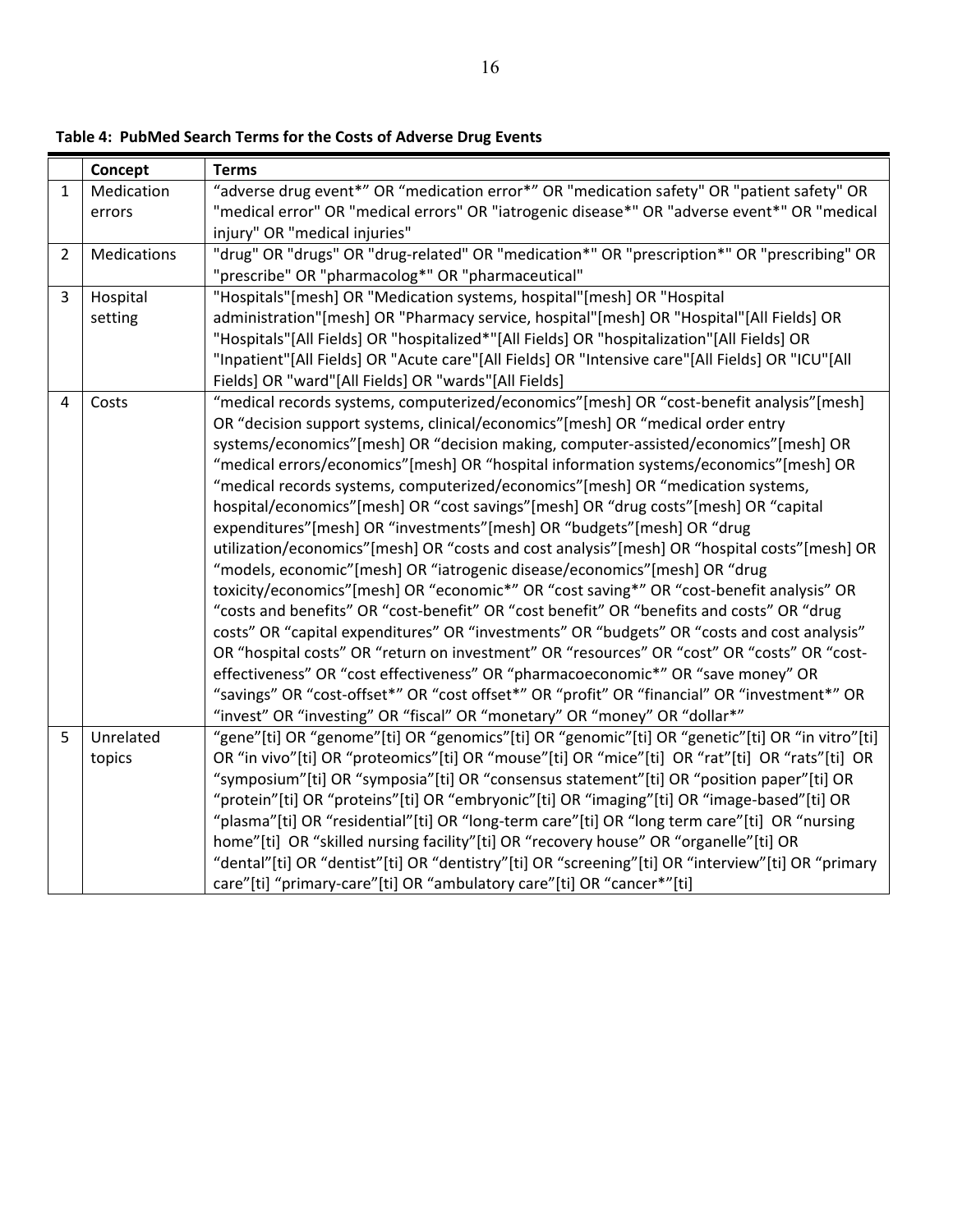## **Section 4: Estimating Medication Error Rates and CPOE Effectiveness**

## *Estimating Baseline Rates of Medication Errors and pADEs*

The associated meta‐analysis lists articles that met all inclusion criteria, addressed the effect of CPOE on medication errors, and included the baseline rate of medication errors among hospitalized patients. Some of the CPOE systems included CDS and some did not.(24)

The studies reported information relevant to calculating the number of medication errors per hospitalization, but the probability model required this same information in slightly different units: the proportion of all hospitalizations resulting in medication errors. We converted rates of medication per hospitalization to proportions of hospitalizations with medication errors using the equation *proportion* = 1 -  $e^{r \alpha t e^{*} \tan e}$  where time is a constant (in this case time = 1, for one hospitalization).

Information on eligible studies, their characteristics, and baseline proportions of hospitalizations associated with medication errors are described in the associated meta‐analysis.(24)

| (1)        |                                        | <b>Proportion of MEs Resulting in pADEs</b> | (2)  | <b>Estimate</b> | (3)      | <b>Citation</b>    |
|------------|----------------------------------------|---------------------------------------------|------|-----------------|----------|--------------------|
| (4)        |                                        | 5 pADEs / 242 non-missed dose MEs           | (5)  | 0.02            | (6)      | <b>Bates 1999</b>  |
|            |                                        |                                             |      |                 |          | (26)               |
|            |                                        |                                             | (7)  | 0.02            | (8)      | Van                |
|            | 102 pADEs/ 5,724 MEs                   |                                             |      |                 |          | Doormal 2009 (27)  |
|            |                                        |                                             | (10) |                 | (11)     | Menendez           |
|            | (9)<br>33 pADEs / 356 MEs              |                                             |      | 0.09            | 2012(28) |                    |
| (12)       | 12 pADEs/ 106 MEs (MEs excluded        |                                             |      | $0.11*$         | (14)     | Colpaert           |
|            | "minor")                               |                                             | (13) |                 |          | 2006 (29)          |
|            |                                        | 106 pADEs/ 504 non-intercepted MEs          |      |                 | (17)     | <b>Leung 2012</b>  |
| (15)       |                                        |                                             | (16) | 0.21            |          | (30), Hug 2009 (6) |
|            | (18)                                   | 70 pADEs / 264 MEs                          | (19) | 0.27            | (20)     | Cullen 1997        |
|            |                                        |                                             |      |                 |          | (31)               |
| (21)       | 55 pADEs / 127 serious non-intercepted |                                             |      |                 | (23)     | <b>Bates 1998</b>  |
| <b>MEs</b> |                                        |                                             | (22) | 0.43            |          | (32)               |

Table 5: Baseline Proportion of Medication Errors Resulting in Preventable Adverse Drug Events (pADEs): Median **0.11, Range: 0.02 to 0.43**

\* Median value

After determining the rate of pADEs, we sought to convert information on the health effects of pADEs to health utilities, specifically quality-adjusted life years (QALYs). Sections later in this Appendix address methods for calculating changes in health‐related quality of life and QALYs due to pADEs. However, two patient‐level variables included in the probability model were age and the severity of the pADE.

The ages of people who experience pADEs determine the lifetime effects on health‐related quality of life, and also influence lifetime costs. For this reason, the model stratifies by age immediately before the outcome of the pADE. The only paper we identified that described the ages of patients with ADEs was by Hug et al., which was based in six community hospitals (6). We assumed that the age distribution would be the same for pADEs. These data are listed in **Table** below.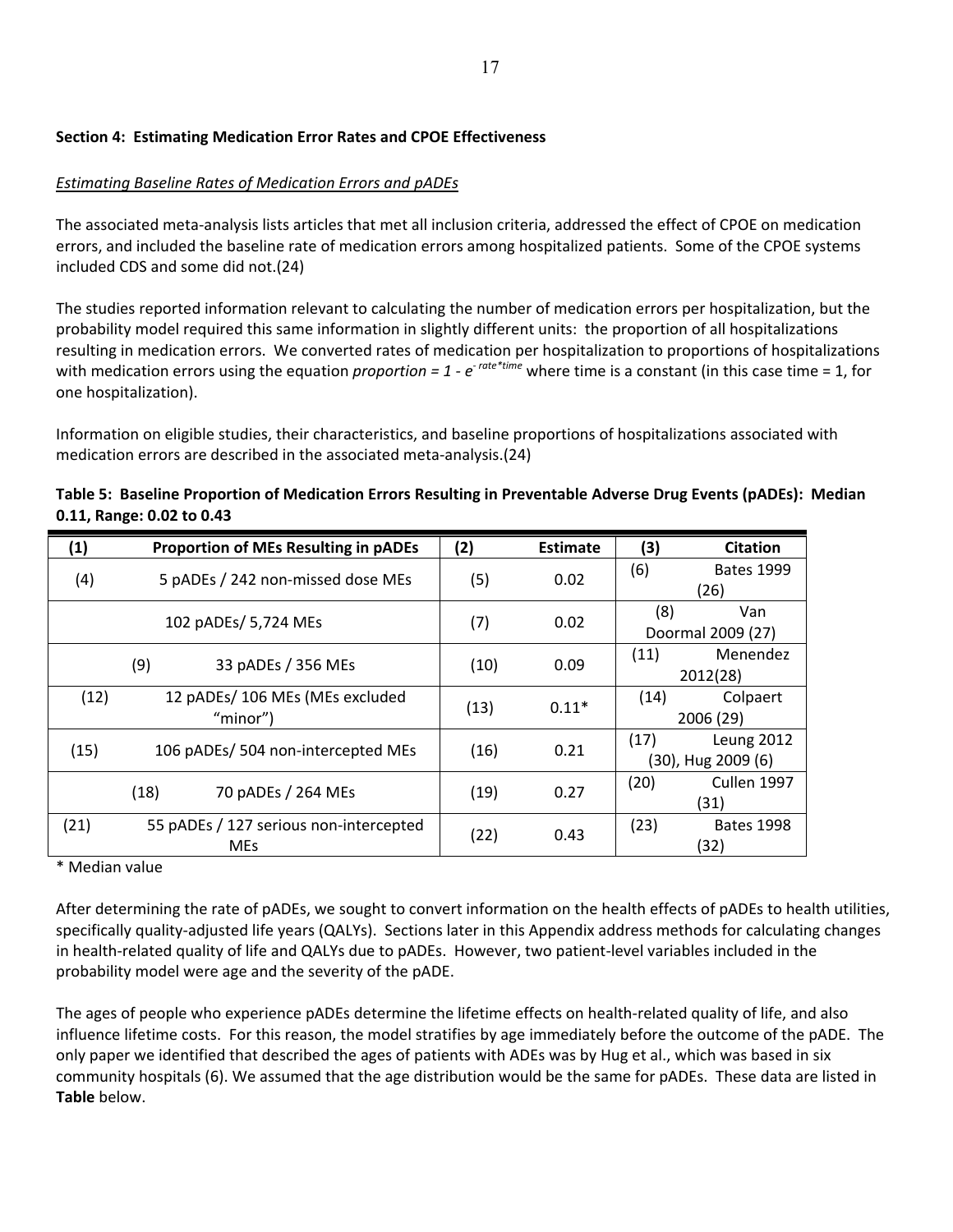| (24)     | <b>Age Group</b> | (25)<br>Percentage of Adult Inpatients with<br><b>ADEs</b> |  |  |  |
|----------|------------------|------------------------------------------------------------|--|--|--|
|          | 18-44            | 5%                                                         |  |  |  |
|          | 45-54            | 5%                                                         |  |  |  |
|          | 55-64            | 12%                                                        |  |  |  |
|          | 65-74            | 22%                                                        |  |  |  |
|          | 75-84            | 27%                                                        |  |  |  |
| $> = 85$ |                  | 28%                                                        |  |  |  |
|          | Total            | 100%                                                       |  |  |  |

|  |  | Table 6: Ages of Adult Inpatients Who Experience ADEs (6) |  |
|--|--|-----------------------------------------------------------|--|
|  |  |                                                           |  |

To determine the severity of pADE outcomes, we drew from the articles on CPOE effectiveness; articles with the relevant information are listed in **Table** below.

Some studies used the National Coordinating Council for Medication Error Reporting and Prevention (NCCMERP) severity classification system (pADEs include categories E, F, G, H, I) while others used the Folli severity classification system (serious, significant, life threatening, fatal) (33, 34). After comparing the original definitions, we combined the NCCMERP and Folli categories as seen in the table below. Although the Folli categories do not include permanently disabling events, we did so because such events have the potential to result in substantial lifetime losses in health‐ related quality of life.

In general, the studies in **Table** below did not report permanently disabling events (except Van Doormal et al. reported one for the post‐implementation period). However, in a large population‐based study of medical errors, the Utah/Colorado study, pADEs resulting in permanent disability were detected. In this study, preventable adverse events (injuries due to medical errors) occurred during 1.9% of hospital admissions, 16% of the preventable adverse events involved drugs, and 6.6% of the preventable adverse events overall involved permanent disability (ranging from mild to grave). This study was based on a stratified random sample of hospitals in Utah and Colorado (11). Extrapolating from these percentages (i.e., multiplying them) suggests that approximately 0.02% of hospital admissions involve pADEs that lead to permanent disability. Later analysts have argued that the Utah/Colorado study may have overestimated event rates because it only used one review per case and reliability was limited; adjusting for this would lower the preventable adverse event rate by up to 50% (35); consequently, the number of hospital admissions involving permanently disabling pADEs may be approximately 0.01%. Considering (i.e., dividing by) the median proportion of people with medication errors who experience pADEs (0.16) and the median number of medication errors per admitted patient (0.411), we can estimate the proportion of pADEs that cause permanent disability: 0.0015 to 0.003. In two sensitivity analyses, we tested the effect of these assumptions by examining the results of disabling pADE rates that were 20% lower and 400% higher than assumed in the base case analysis.

The studies in **Table** below also detected only a few fatal pADEs. These studies generally consider whether the death was "due to the pADE," but do not formally account for the likelihood that the patient might have died even if the pADE had not occurred. For example, a patient who dies from a chemotherapy overdose would be identified as dying from a pADE even if they had terminal cancer with a prognosis of less than 30 days survival. In one study, Hayward and Hofer found that adjusting for the patients' underlying probability of surviving to hospital discharge reduced the preventable death rate by a factor of 0.26 (7). Consequently, in our probability model, we accounted for the underlying probability of surviving to discharge by multiplying the fatal pADE rate by 0.26. In two sensitivity analyses, we assumed the multiplier was 0.15 and 0.40.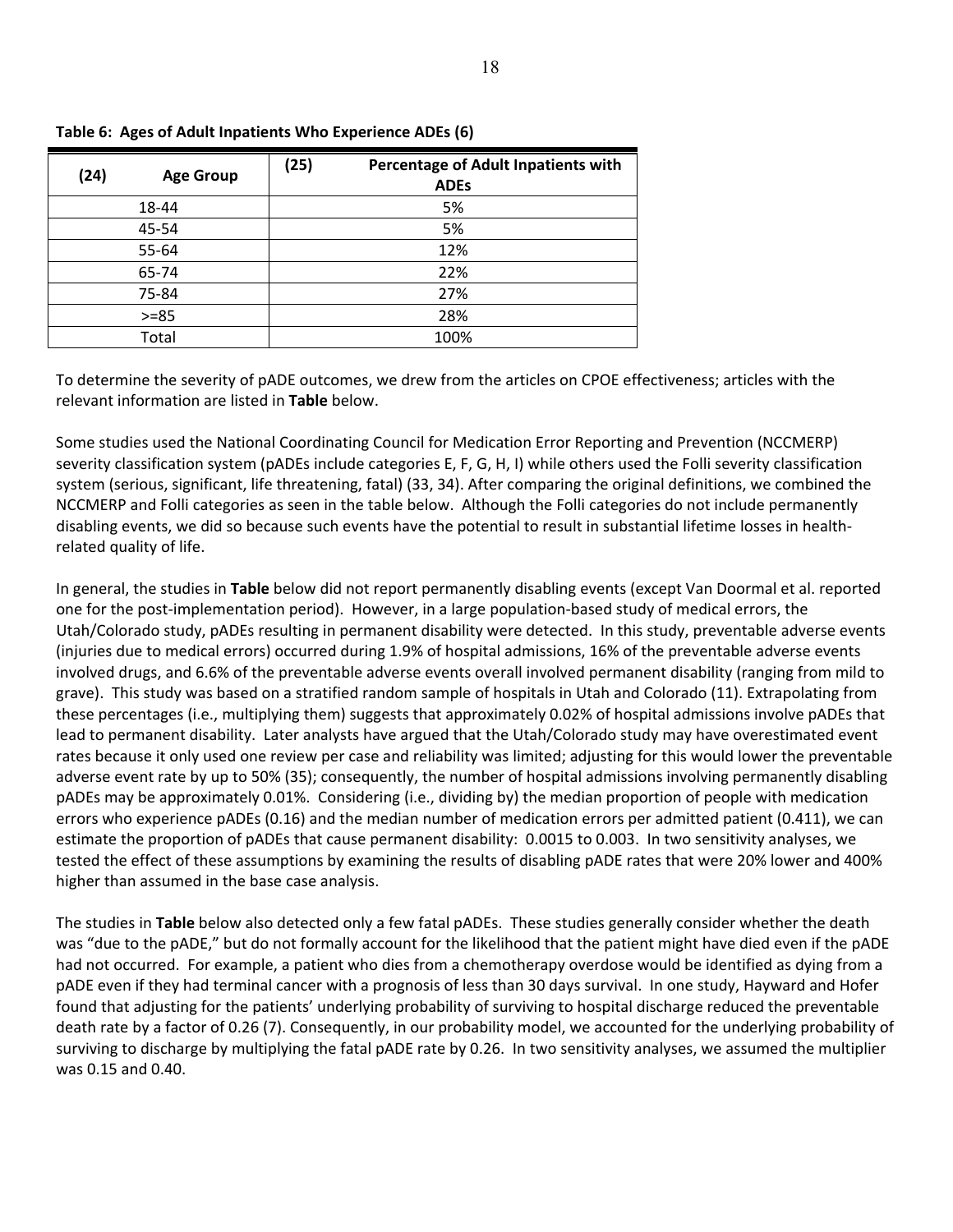| (26)<br>Category                 | (27)                                                                  | Proportions per Person with an pADE                                        | <b>Citation</b><br>(28) |  |  |
|----------------------------------|-----------------------------------------------------------------------|----------------------------------------------------------------------------|-------------------------|--|--|
| <b>Fatal/ NCCMERP Category I</b> | Median: 0.008, range 0.006 to 0.01. We multiplied this by a prognosis |                                                                            |                         |  |  |
|                                  |                                                                       | adjustment factor, 0.26, range 0.15 to 0.40 (see text).                    |                         |  |  |
|                                  | $\mathbf 0$                                                           |                                                                            | Bates 1998 (32)         |  |  |
|                                  | $\mathbf 0$                                                           |                                                                            | Bates 1999 (26)         |  |  |
|                                  | 0.006                                                                 |                                                                            | Hug 2009 (6)            |  |  |
|                                  | 0.01                                                                  |                                                                            | Van Doormal 2009        |  |  |
|                                  |                                                                       |                                                                            | (27)                    |  |  |
| Life Threatening/ NCCMERP        |                                                                       | Median: 0.135, range 0.02 to 0.20                                          |                         |  |  |
| <b>Category H</b>                |                                                                       |                                                                            |                         |  |  |
|                                  | 0.02                                                                  |                                                                            | Van Doormal 2009        |  |  |
|                                  |                                                                       |                                                                            | (27)                    |  |  |
|                                  | 0.12                                                                  |                                                                            | Hug 2009 (6)            |  |  |
|                                  | $0.15*$                                                               |                                                                            | Bates 1998 (32)         |  |  |
|                                  | $0.20*$                                                               |                                                                            | Bates 1999 (26)         |  |  |
| <b>Permanently Disabling/</b>    |                                                                       | Base case 0.0023, range 0.0015 to 0.003. See above for methods of          |                         |  |  |
| <b>NCCMERP Category G</b>        | derivation.                                                           |                                                                            |                         |  |  |
| Serious/                         |                                                                       | Median: 0.355, range 0.09 to 0.70‡                                         |                         |  |  |
| <b>NCCMERP Category F</b>        |                                                                       |                                                                            |                         |  |  |
|                                  | 0.09                                                                  |                                                                            | Van Doormal 2009        |  |  |
|                                  |                                                                       |                                                                            | (27)                    |  |  |
|                                  | 0.22                                                                  |                                                                            | Bates 1998 (32)         |  |  |
|                                  | 0.49                                                                  |                                                                            | Hug 2009 (6)            |  |  |
|                                  | 0.80                                                                  |                                                                            | Bates 1999 (26)         |  |  |
| Significant/                     |                                                                       | For the probability model, this category was treated as 1 minus the sum of |                         |  |  |
| <b>NCCMERP Category E</b>        | the other ones.                                                       |                                                                            |                         |  |  |
|                                  | $\mathbf 0$                                                           |                                                                            | Bates 1999 (26)         |  |  |
|                                  | 0.64                                                                  |                                                                            | Bates 1998 (32)         |  |  |
|                                  | 0.38                                                                  |                                                                            | Hug 2009 (6)            |  |  |
|                                  | 0.99                                                                  |                                                                            | Van Doormal 2009        |  |  |
|                                  |                                                                       |                                                                            | (27)                    |  |  |

**Table 7: Outcomes among Patients Who Experienced pADEs in Studies of CPOE Effectiveness**

\* These papers reported outcomes per pADE rather than per person with a pADE, so we assume one pADE per person. † The upper limit was truncated at 0.70 so that the sum of the probabilities across all branches in the model tree would never exceed 1.0.

## *CPOE Effectiveness*

The associated meta-analysis includes complete methods used to determine CPOE effectiveness.(24)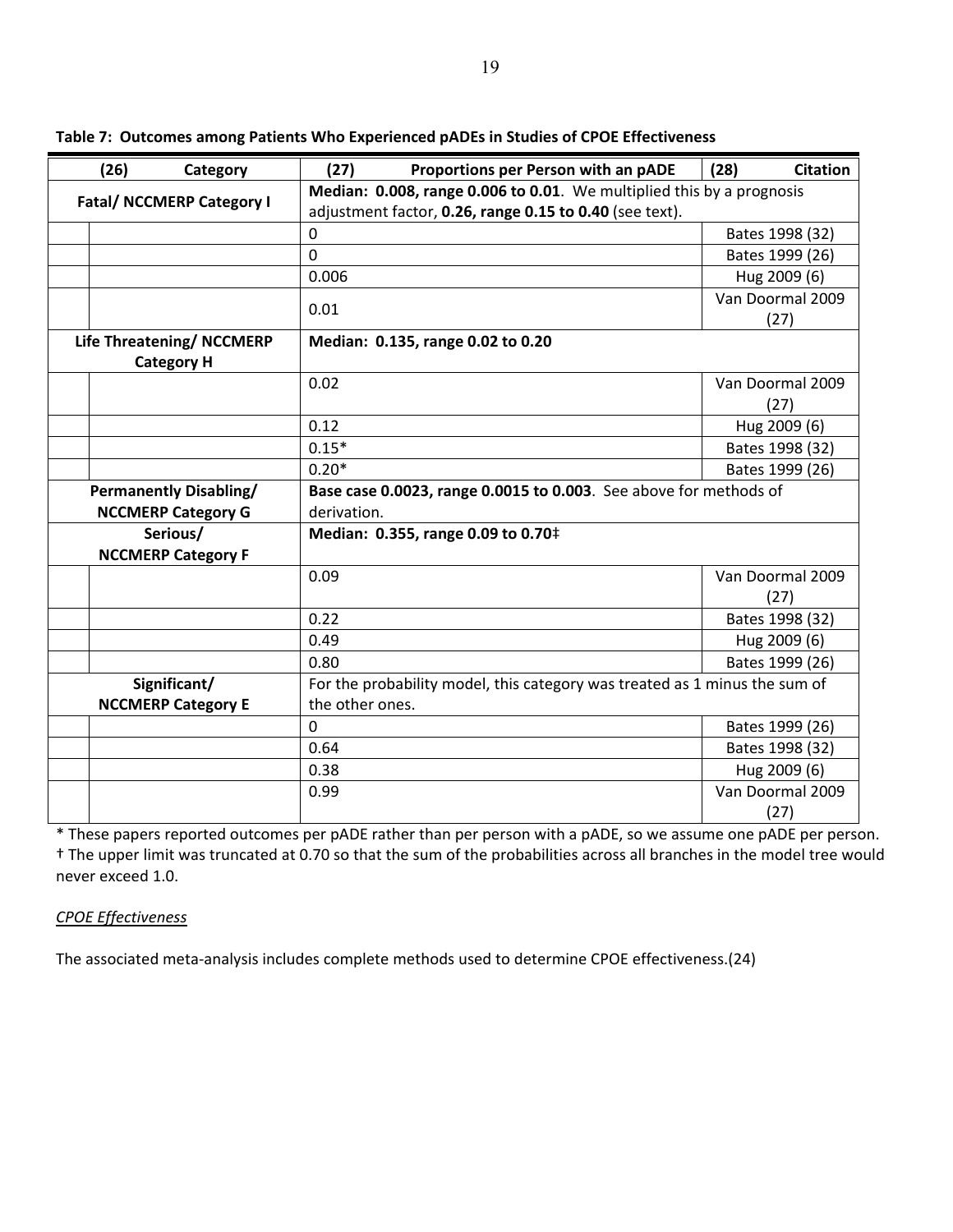#### **Section 5: Estimating CPOE‐related Costs**

#### *Estimating CPOE Capital and Maintenance Costs*

We identified several original papers that described the capital and maintenance costs associated with adding CPOE to an existing EHR system, which is, arguably, one way of estimating the marginal cost associated with CPOE. The cost studies did not distinguish between CPOE systems with and without CDS.

One study, by Ohsfeldt et al., estimated costs by contacting 74 hospitals and included estimates for several different size hospitals and created equations that enabled the precise estimation of costs for hospitals of various bed sizes; however, this study was based on data from 2001.(36) Ohsfeldt et al. estimated costs for urban, rural, rural referral, and critical access hospitals in Iowa. The authors surveyed the Chief Executive Officer, Chief Information Officer, or Information Technology (IT) department heads of 74 hospitals from all across Iowa. Seventy-four hospitals completed the survey, which represented a 64% response rate (the survey was sent to 114 hospitals). The size of the hospitals in the survey ranged from 13 beds to 679 beds per hospital. The authors collaborated with an IT vendor to estimate the cost of CPOE based on survey results. The authors considered the possibility that the hospitals had an existing clinical information system (electronic health record) system, and the possibility that they did not. Hospital type, bed size, and the presence or absence of clinical information system was factored in when estimating the capital and operating costs of CPOE. The estimates for hospitals with 100 or fewer beds assume that smaller hospitals would work together as a purchasing cooperative to reduce costs. They created equations estimating costs as a function of beds plus beds‐squared. For hospitals with and hospitals without existing health record systems, they created equations modeling a lower estimate and a higher estimate for capital expenditures and a lower estimate and a higher estimate for annual maintenance costs. Then they conducted sensitivity analyses in which the fixed costs (i.e., capital expenditures) were 50% higher and marginal costs (i.e., annual maintenance costs) were 25% higher than expected, as well as the converse, 50% and 25% lower than expected, respectively (36). We used the first set of equations in our base case analysis, and the latter set in one of our single‐variable sensitivity analyses.

A second study by Zimlichman et al. reported costs for implementing CPOE in 4 hospitals with 100‐300 beds and reported cost per admission (12) for two pairs of hospitals. To apply these estimates in the model, we created a weighted average cost per admission, and then used the equation that estimated admissions per year based on hospital bed size. Because this equation included both a beds and beds‐squared term, the equation for estimating CPOE implementation costs did also.

Adams et al. represents a report from the Massachusetts Technology Collaborative and the New England Healthcare Institute in collaboration with First Consulting Group. They estimate the cost of implementing CPOE at a 500 bed hospital and provided scaled down costs for 150 and 250 bed hospitals. Cost figures were originally reported in 2003 dollars (37). The authors made a key assumption that the hospital in question has an existing clinical information system in place and no network upgrades are necessary. The three mutually exclusive scenarios for CPOE installation are:

- a. The hospital can use the same vendor to install a CPOE system, thereby adding on to its existing clinical information system;
- b. The hospital can use a different vendor to add a CPOE module to 'wraparound' its existing clinical information system. This solution works whether the existing clinical information system was purchased from an outside vendor or "homegrown" (a system created *de novo* for an individual hospital).
- c. The hospital can purchase a new clinical information system, and with that acquire a CPOE system bundled with the clinical information system. While Adams assumed that this would replace an existing clinical information system, this would be the cost for organizations that have yet to implement a clinical information system (37).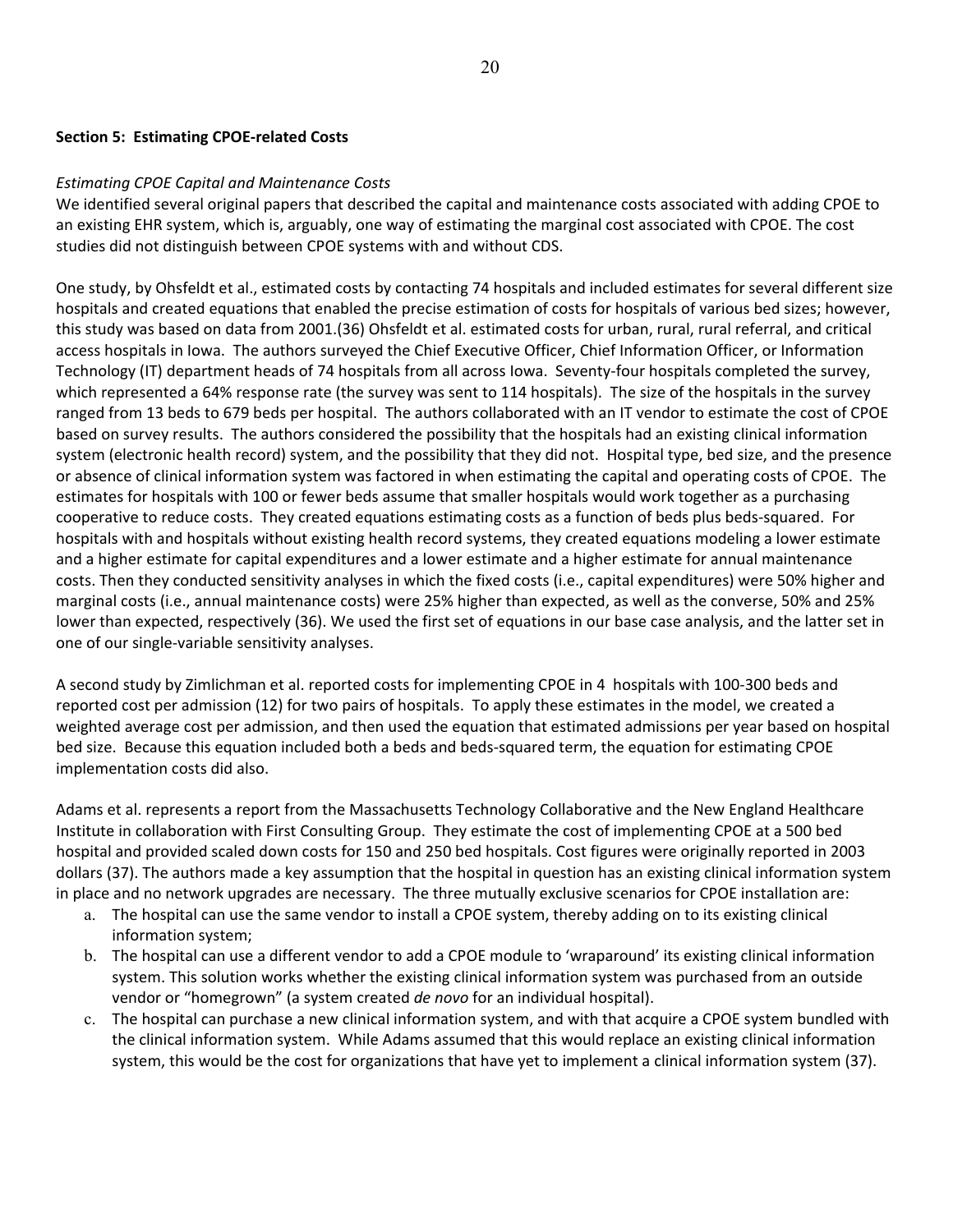It appears that the cost data was collected by studying data from one community and five academic hospitals, on the basis of a separate report published by First Consulting Group in 2003, and citing the same implementation costs for option "a" above (38).

A report by the Congressional Budget Office extrapolated from a different 2003 First Consulting Group report that estimated costs in 2001 dollars. First Consulting Group created a model of costs based on experiences at five hospitals, estimating that, at a 500‐bed hospital, capital expenditures would be \$7.9 million and maintenance costs \$1.35 million per year. At a 250‐bed hospital, capital expenditures would be \$3 million and maintenance costs \$700,000. (82) On the basis of these estimates, the Congressional Budget Office estimated that capital expenditures were an average of \$14,500 per bed, (\$18,940 inflated to 2012 dollars) and annual maintenance costs \$2,700 (\$3527 in 2012 dollars).(14,41)

Birkmeyer el al. collaborated with a health IT vendor to obtain cost data for hospitals ranging from 200 beds up to 1000 beds (39), but reported costs for only hospitals of those two sizes. Cost figures were reported in 2000 dollars. The authors did not provide information about the types or locations of the hospitals. The authors explain three mutually exclusive scenarios for CPOE installation, which are described immediately below. The author made several assumptions about the minimum system and IT infrastructure requirements needed to support CPOE installation, based on documents published in 2000 by the Leapfrog Group, which we were unable to locate. The three scenarios, which are somewhat similar to those by Adams et al, include:

- a. The hospital has a clinical information system with a CPOE module that is currently inactive and needs to pay the vendor to activate it;
- b. The hospital has a clinical information system that lacks a CPOE module. In this case, the hospital will need to be purchased a CPOE system from either the same or different vendor. This is similar to Adams' scenarios "a" and "b" above;
- c. The hospital has no clinical information system at all and will need to purchase a clinical information system with electronic order capabilities. The scenario is most similar to Adams' scenario "c" above.

The analysis by Kaushal et al. was based on the CPOE system at Brigham and Women's hospital in Massachusetts, a 720‐ bed hospital. Of the four articles, it was the only one that had a homegrown CPOE system already in place. The authors looked at the cost, and benefits, of CPOE implementation over ten years (1992-2002). Cost data was obtained by reviewing internal documents and interviewing individuals involved in the implementation process. Capital costs were estimated for the first three years of implementation (1992‐1994) with 60 percent of the cost being attributed to the first year alone. Annual operation expenses were estimated from 1993 onwards. While details in calculating the capital costs were same as the other papers, no information was provided regarding the details of the annual operating costs (40).

A few specific details about each study are worth noting:

- 1. Ohsfeldt et al. organized its cost data in four categories: Hardware and software purchase and upgrades, technical support, testing and training staff, and selection process. The authors have calculated the capital and operating costs using these categories (36).
- 2. In general, Adams, Birkmeyer, and Ohsfeldt appeared fairly consistent in regard to the parameters used to determine capital and ongoing expenditures. Adams et al. and Birkmeyer et al. provided details regarding initial and ongoing expenditure. Hardware and software purchase, licensing, training hospital staff members, technical support, consulting charges were included in initial costs.
- 3. Adams et al. assumed that the CPOE costs depend on the size of the hospital. The hospital is also assumed to have the necessary IT capabilities in place, i.e. no need for hardware or software upgrades and wireless devices. Costs for wireless network implementation are included (37).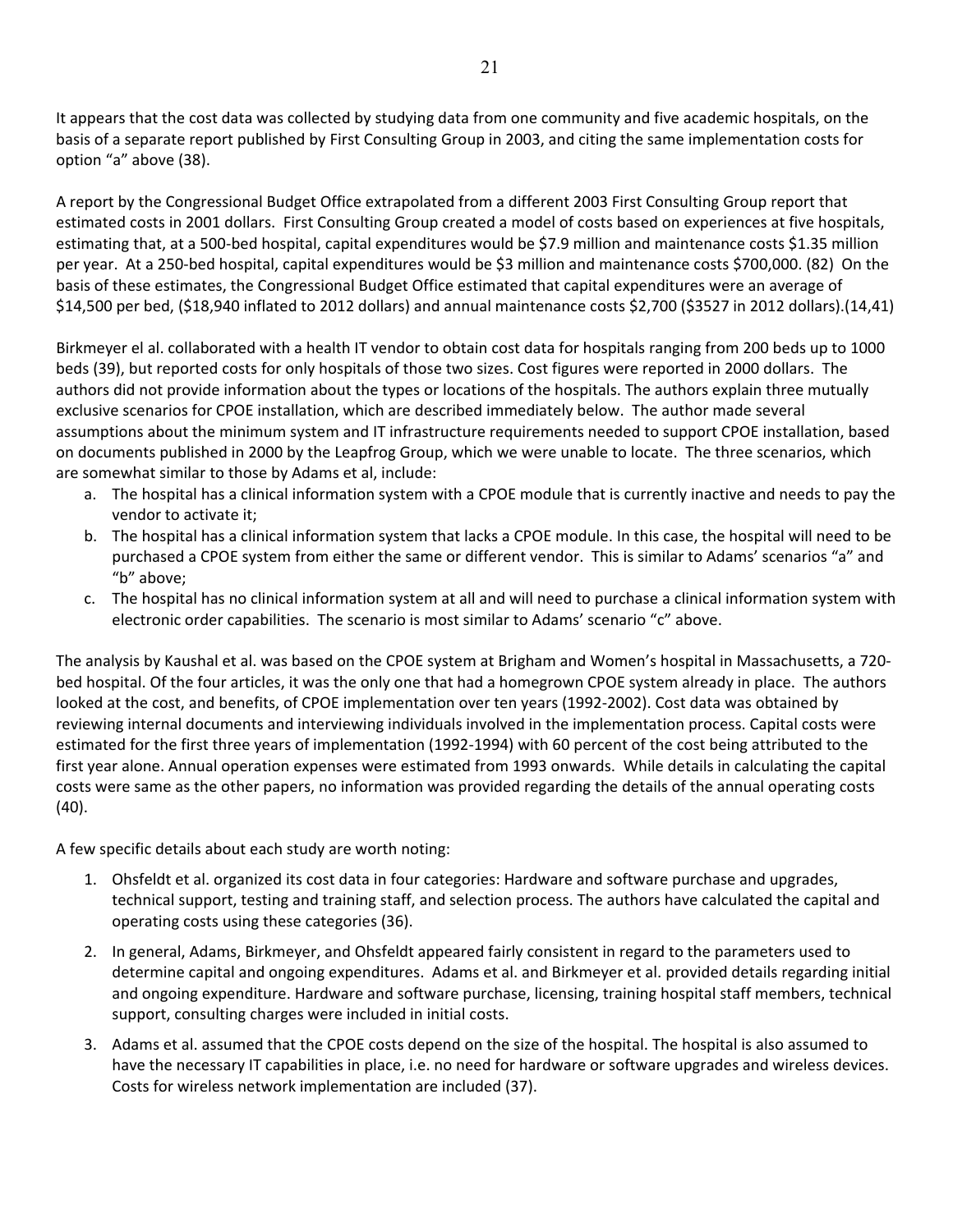- 4. Birkmeyer et al. also included network upgrades, content development, testing, and ordering catalogue charges as part of initial costs. Ongoing costs include annual maintenance of hardware equipment, maintain network connectivity, software license, and IT/non‐IT staffing (39).
- 5. Kaushal et al. included costs of hardware, such as computers and printers, software, leadership and training in the capital costs. Costs of clinical data repository and medication administration system are not included. Specific components of annual ongoing costs were not provided (40).
- 6. None of the studies examined the value of physician time when estimating costs of the system.

Studies that included the costs of EHRs did not mention the cost of establishing and maintaining order sets; however, these are not included in all EHR systems.

**Tables** below list capital expenditures, and recurring annual costs.

We also looked for information on the useful lifespan of CPOE systems during our literature searches. The only published source we could find was a cost-effectiveness analysis by Wu et al. (2). We contacted Bill Spooner, Senior Vice President and Chief Information Officer, Sharp HealthCare, San Diego, California, and Member, the College of Healthcare Information Management Executives (CHIME) (3). On the basis of these sources, we used ten years for the base case estimate and a range of eight to 20 years.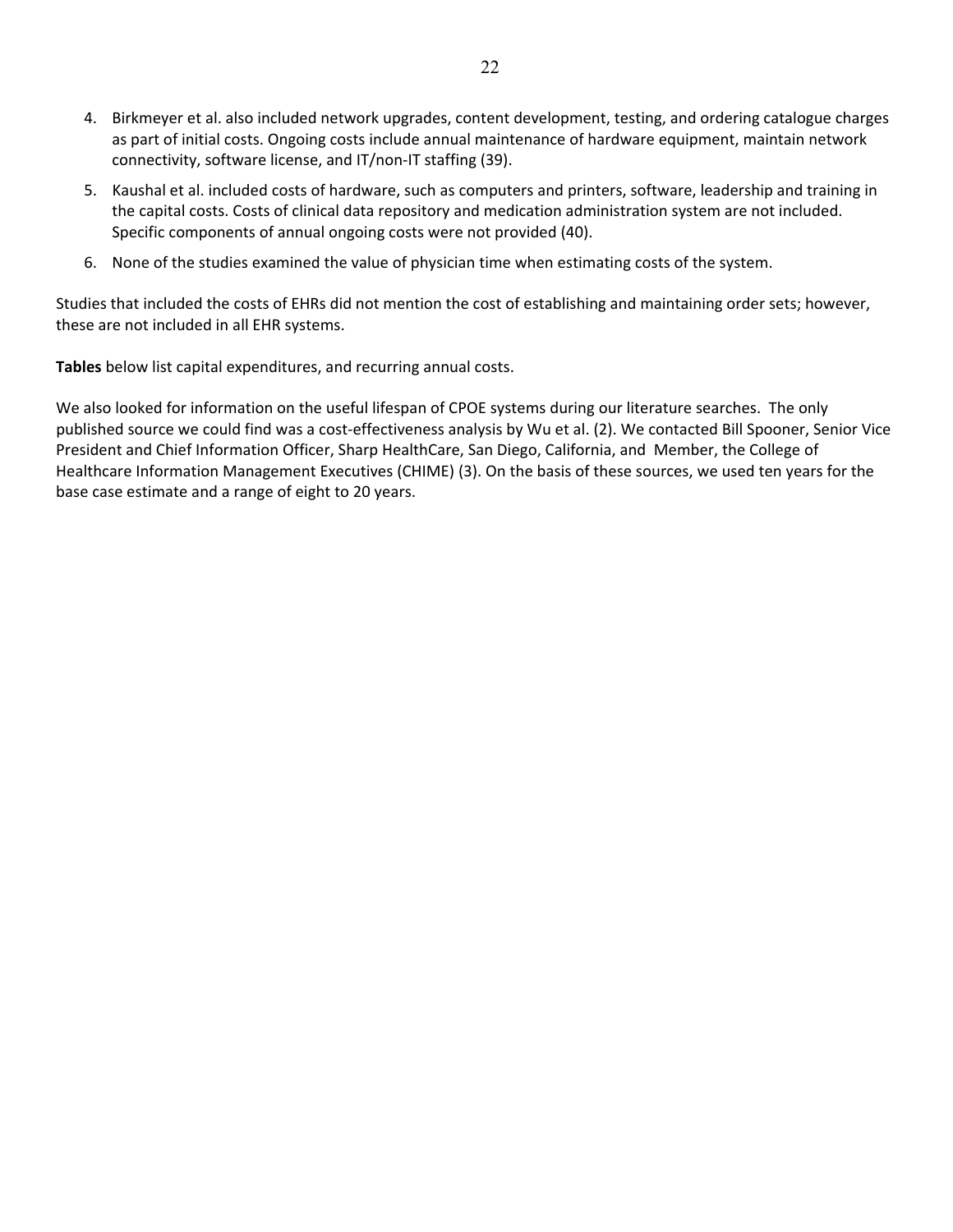|  |  |  |  |  | Table 8: One-time Capital Costs of CPOE Implementation: |
|--|--|--|--|--|---------------------------------------------------------|
|--|--|--|--|--|---------------------------------------------------------|

| <b>Bed Size</b> | <b>Description of CPOE System</b>                   | Cost (Inflated to 2012 dollars) | Citation, or<br><b>Derived Using</b><br><b>Equations</b> |             |                         |
|-----------------|-----------------------------------------------------|---------------------------------|----------------------------------------------------------|-------------|-------------------------|
|                 |                                                     |                                 |                                                          |             | From                    |
|                 |                                                     | Mean                            |                                                          | Range       |                         |
|                 |                                                     |                                 | Low                                                      | High        |                         |
| 50              | <b>Existing Electronic Health Record</b><br>System  |                                 |                                                          |             | Ohsfeldt 2005<br>(36)   |
|                 | <b>Existing Electronic Health Record</b>            | \$2,152,428                     | \$1,184,352                                              | \$3,120,503 | Congressional           |
|                 | System                                              |                                 |                                                          |             | <b>Budget Office</b>    |
|                 |                                                     |                                 | \$943,904                                                |             | 2008 (41)               |
|                 | <b>Existing Electronic Health Record</b>            |                                 |                                                          |             | Zimlichman              |
|                 | System*                                             | \$867,121                       |                                                          |             | 2013(12)                |
|                 |                                                     |                                 |                                                          |             |                         |
|                 | <b>Existing Electronic Health Record</b>            |                                 |                                                          |             | Ohsfeldt 2005           |
| 100             | System                                              | \$2,552,733                     | \$1,372,918                                              | \$3,732,547 | (36)                    |
|                 | <b>Existing Electronic Health Record</b>            |                                 |                                                          |             | Congressional           |
|                 | System                                              |                                 |                                                          |             | <b>Budget Office</b>    |
|                 |                                                     |                                 | \$1,887,807                                              |             | 2008 (41)               |
|                 | <b>Existing Electronic Health Record</b>            |                                 |                                                          |             | Zimlichman              |
|                 | System*                                             | \$2,060,505                     |                                                          |             | 2013(12)                |
|                 |                                                     |                                 |                                                          |             |                         |
| 200             | <b>Existing Electronic Health Record</b><br>System  | \$3,414,987                     | \$1,788,164                                              | \$5,041,811 | Ohsfeldt 2005<br>(36)   |
|                 | <b>Existing Electronic Health Record</b>            |                                 |                                                          |             |                         |
|                 | System, Much Lower or Higher                        |                                 |                                                          |             | Ohsfeldt 2005           |
|                 | <b>Fixed Costs</b>                                  |                                 | \$894,081                                                | \$7,562,716 | (36)                    |
|                 | <b>Existing Electronic Health Record</b>            |                                 |                                                          |             | Birkmeyer               |
|                 | System                                              |                                 | \$1,944,643                                              | \$5,548,714 | 2002 (39)               |
|                 | <b>Replacing Existing Information</b>               |                                 |                                                          |             | Birkmeyer               |
|                 | System with a New System from a                     |                                 |                                                          |             | 2002 (39)               |
|                 | Different Vendor                                    |                                 | \$3,591,107                                              | \$5,254,425 |                         |
|                 | <b>Existing Electronic Health Record</b>            |                                 |                                                          |             | Congressional           |
|                 | System                                              |                                 |                                                          |             | <b>Budget Office</b>    |
|                 |                                                     |                                 | \$3,775,614                                              |             | 2008 (41)<br>Zimlichman |
|                 | <b>Existing Electronic Health Record</b><br>System* | \$4,417,237                     |                                                          |             | 2013(12)                |
|                 |                                                     |                                 |                                                          |             |                         |
|                 | <b>Existing Electronic Health Record</b>            |                                 |                                                          |             | Ohsfeldt 2005           |
| 250             | System                                              | \$4,149,098                     | \$2,156,286                                              | \$6,141,910 | (36)                    |
|                 | Purchasing CPOE Module from                         |                                 |                                                          |             | <b>Adams 2004</b>       |
|                 | <b>Existing Vendor</b>                              |                                 |                                                          | \$6,239,063 | (37)                    |
|                 | Adding CPOE from Different                          |                                 |                                                          |             |                         |
|                 | Vendor to Existing Information                      |                                 |                                                          |             | Adams 2004<br>(37)      |
|                 | System                                              |                                 |                                                          | \$7,362,094 |                         |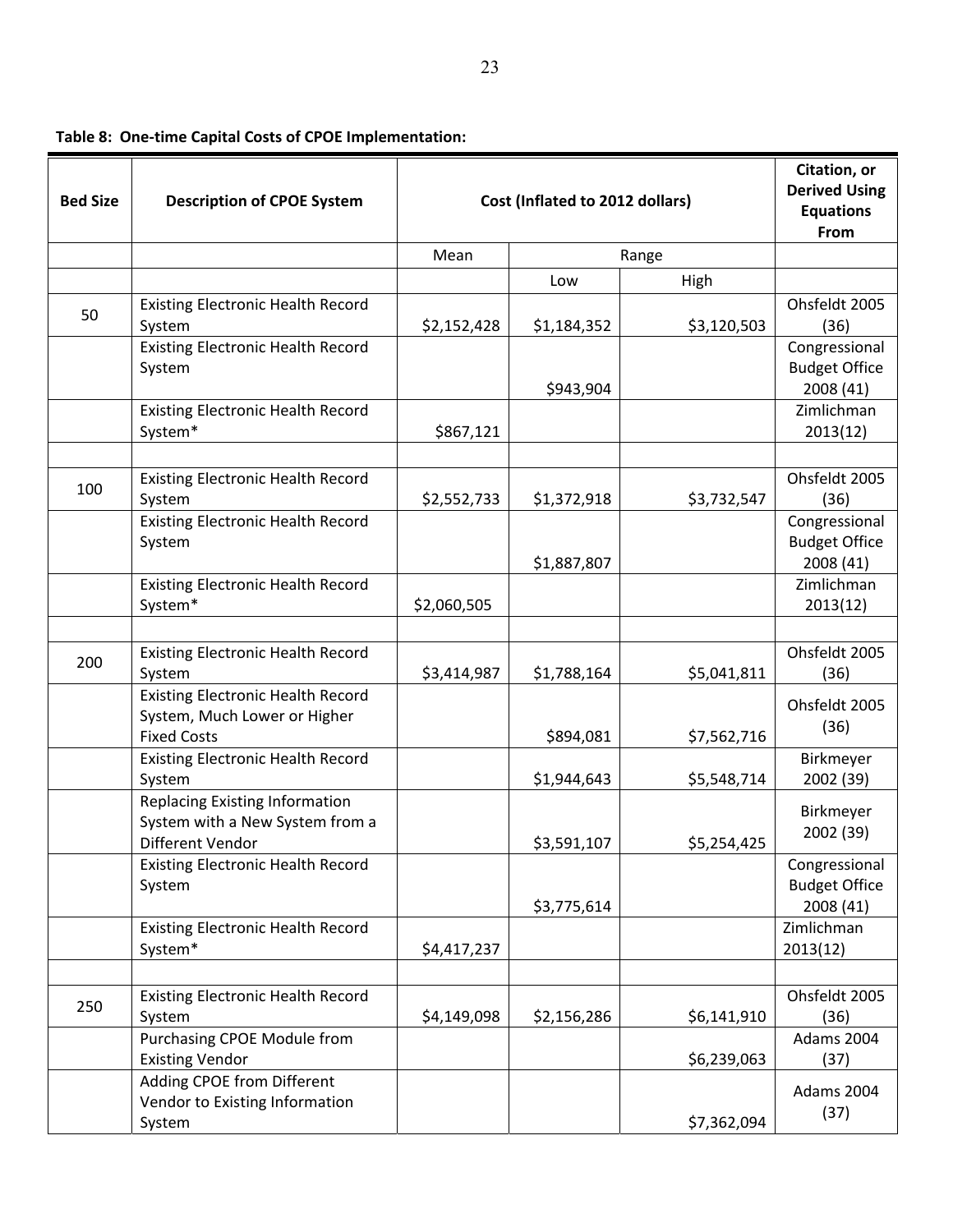|     | Replacing the Existing Information<br>System with a New System from a<br>Different Vendor |              |              | \$11,230,315 | Adams 2004<br>(37)                                 |
|-----|-------------------------------------------------------------------------------------------|--------------|--------------|--------------|----------------------------------------------------|
|     | <b>Existing Electronic Health Record</b><br>System                                        |              | \$4,719,518  |              | Congressional<br><b>Budget Office</b><br>2008 (41) |
|     | <b>Existing Electronic Health Record</b><br>System*                                       | \$5,580,586  |              |              | Zimlichman<br>2013(12)                             |
|     |                                                                                           |              |              |              |                                                    |
| 460 | <b>Existing Electronic Health Record</b><br>System                                        | \$6,041,516  | \$3,105,641  | \$8,977,389  | Ohsfeldt 2005<br>(36)                              |
|     | <b>Existing Electronic Health Record</b><br>System                                        |              | \$8,683,913  |              | Congressional<br><b>Budget Office</b><br>2008 (41) |
|     | <b>Existing Electronic Health Record</b><br>System*                                       | \$10,357,318 |              |              | Zimlichman<br>2013(12)                             |
|     |                                                                                           |              |              |              |                                                    |
| 500 | <b>Existing Electronic Health Record</b><br>System                                        | \$6,950,856  | \$3,573,207  | \$10,328,503 | Ohsfeldt 2005<br>(36)                              |
|     | Purchasing CPOE Module from<br><b>Existing Vendor</b>                                     |              |              | \$9,857,718  | Adams 2004<br>(37)                                 |
|     | Adding CPOE from Different<br>Vendor to Existing Information<br>System                    |              |              | \$11,916,613 | Adams 2004<br>(37)                                 |
|     | Replacing the Existing Information<br>System with a New System from a<br>Different Vendor |              |              | \$21,212,809 | Adams 2004<br>(37)                                 |
|     | <b>Existing Electronic Health Record</b><br>System                                        |              | \$9,439,036  |              | Congressional<br><b>Budget Office</b><br>2008 (41) |
|     | <b>Existing Electronic Health Record</b><br>System*                                       | \$11,247,148 |              |              | Zimlichman<br>2013(12)                             |
|     |                                                                                           |              |              |              |                                                    |
| 720 | <b>Existing Electronic Health Record</b><br>System                                        | \$9,871,174  | \$5,101,282  | \$14,641,066 | Ohsfeldt 2005<br>(36)                              |
|     | <b>Existing Electronic Health Record</b><br>System                                        |              | \$13,592,212 |              | Congressional<br><b>Budget Office</b><br>2008 (41) |
|     | <b>Existing Electronic Health Record</b><br>System*                                       | \$16,026,676 |              |              | Zimlichman<br>2013(12)                             |

\* Used in analysis as base case value.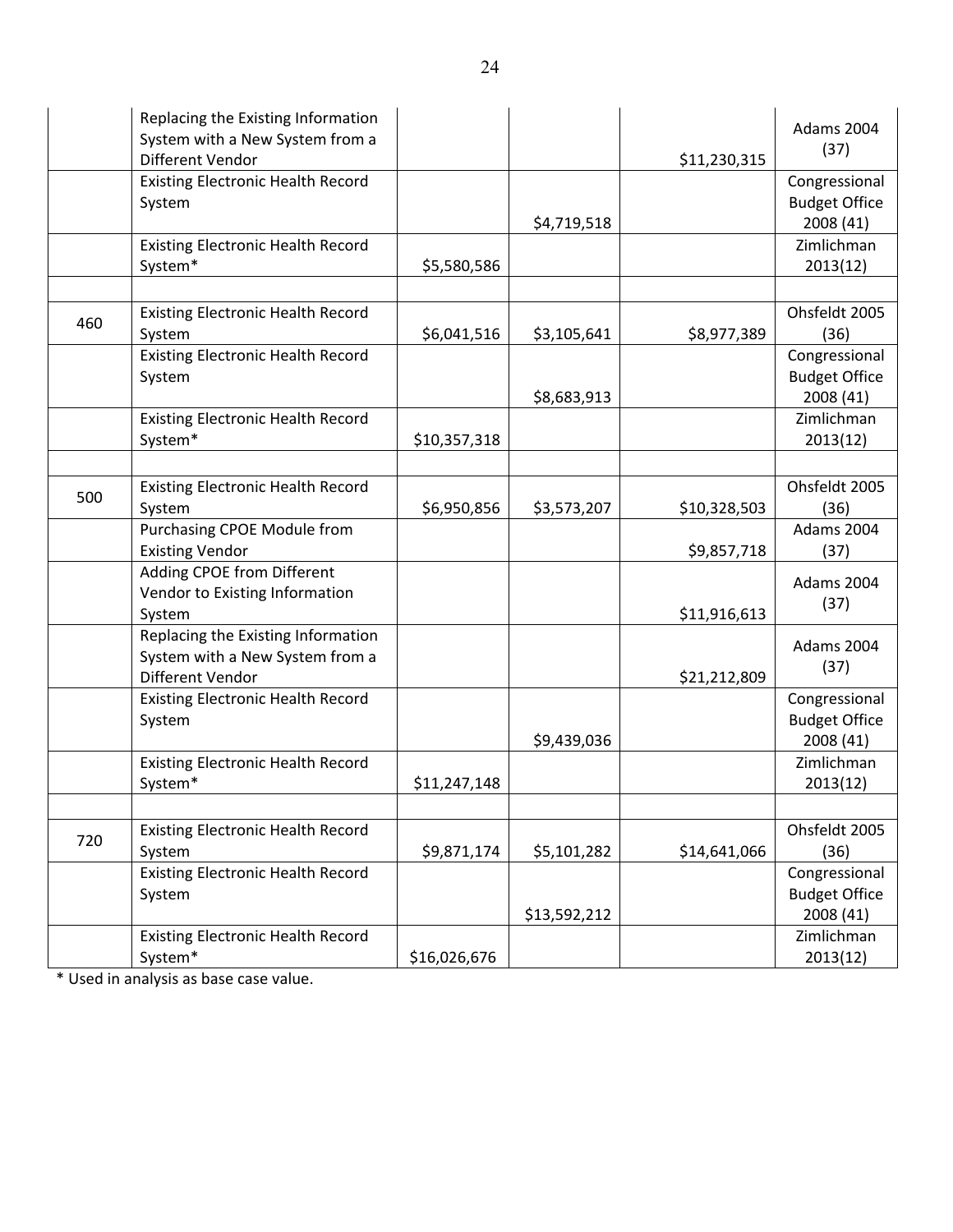| <b>Bed</b><br><b>Size</b> | <b>Type of CPOE System</b>                     | Cost (In 2012 dollars) |           |             | <b>Citation, or Derived</b><br><b>Using Equations from</b> |
|---------------------------|------------------------------------------------|------------------------|-----------|-------------|------------------------------------------------------------|
|                           |                                                | Mean                   |           | Range       |                                                            |
|                           |                                                |                        | Low       | High        |                                                            |
|                           | <b>Existing Electronic Health</b>              |                        |           |             |                                                            |
| 50                        | Record System                                  | \$383,944              | \$199,508 | \$568,380   | Ohsfeldt 2005 (36)                                         |
|                           | <b>Existing Electronic Health</b>              |                        |           |             | <b>Congressional Budget</b>                                |
|                           | Record System                                  |                        | \$175,761 |             | Office 2008 (41)                                           |
|                           | <b>Existing Electronic Health</b>              |                        |           |             | Zimlichman 2013(12)                                        |
|                           | Record System                                  | \$155,413              |           |             |                                                            |
|                           |                                                |                        |           |             |                                                            |
| 100                       | <b>Existing Electronic Health</b>              |                        |           |             |                                                            |
|                           | Record System                                  | \$467,064              | \$241,472 | \$692,656   | Ohsfeldt 2005 (36)                                         |
|                           | <b>Existing Electronic Health</b>              |                        |           |             | <b>Congressional Budget</b>                                |
|                           | Record System                                  |                        | \$351,523 |             | Office 2008 (41)                                           |
|                           | <b>Existing Electronic Health</b>              | \$369,301              |           |             | Zimlichman 2013(12)                                        |
|                           | Record System*                                 |                        |           |             |                                                            |
|                           |                                                |                        |           |             |                                                            |
| 200                       | <b>Existing Electronic Health</b>              |                        |           |             |                                                            |
|                           | Record System                                  | \$646,373              | \$332,326 | \$960,420   | Ohsfeldt 2005 (36)                                         |
|                           | <b>Existing Electronic Health</b>              |                        |           |             |                                                            |
|                           | Record System                                  |                        | \$359,996 | \$1,053,322 | Birkmeyer 2002 (39)                                        |
|                           | Replacing the Existing                         |                        |           |             |                                                            |
|                           | Information System with a<br>New System from a |                        |           |             |                                                            |
|                           | Different Vendor                               |                        | \$231,998 | \$623,993   | Birkmeyer 2002 (39)                                        |
|                           | <b>Existing Electronic Health</b>              |                        |           |             | <b>Congressional Budget</b>                                |
|                           | Record System                                  |                        | \$703,045 |             | Office 2008 (41)                                           |
|                           | <b>Existing Electronic Health</b>              |                        |           |             |                                                            |
|                           | Record System*                                 | \$791,694              |           |             | Zimlichman 2013(12)                                        |
|                           |                                                |                        |           |             |                                                            |
|                           | <b>Existing Electronic Health</b>              |                        |           |             |                                                            |
| 250                       | Record System                                  | \$794,690              | \$407,976 | \$1,181,403 | Ohsfeldt 2005 (36)                                         |
|                           | <b>Purchasing CPOE Module</b>                  |                        |           |             |                                                            |
|                           | from Existing Vendor                           |                        |           | \$873,468   | Adams 2004 (37)                                            |
|                           | Adding CPOE from                               |                        |           |             |                                                            |
|                           | Different Vendor to                            |                        |           |             |                                                            |
|                           | <b>Existing Information</b>                    |                        |           |             |                                                            |
|                           | System                                         |                        |           | \$960,816   | Adams 2004 (37)                                            |
|                           | Replacing the Existing                         |                        |           |             |                                                            |
|                           | Information System with a                      |                        |           |             |                                                            |
|                           | New System from a                              |                        |           |             |                                                            |
|                           | Different Vendor                               |                        |           | \$1,247,813 | Adams 2004 (37)                                            |

## **Table 9: Annual Maintenance Costs of CPOE:**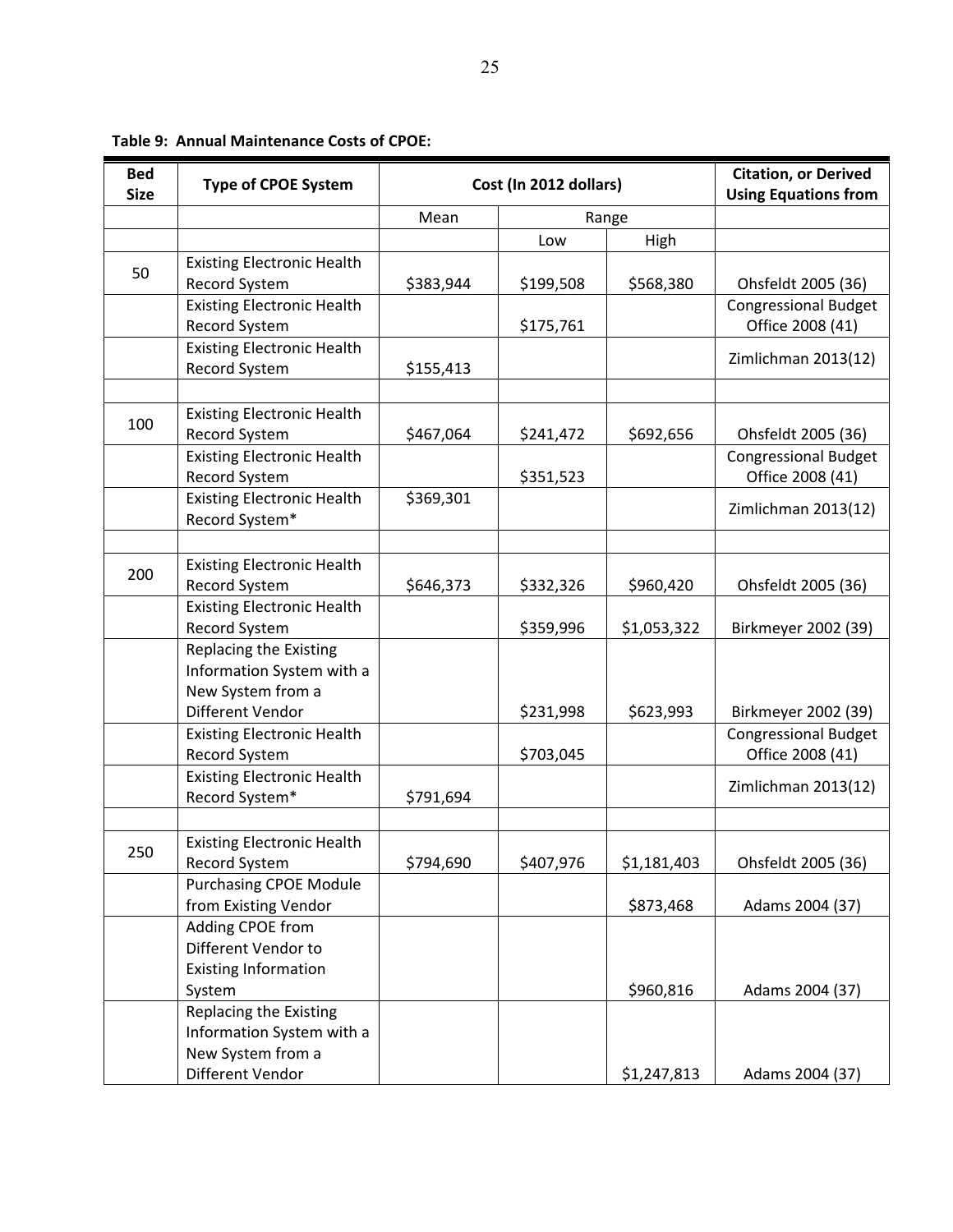| <b>Bed</b><br><b>Size</b> | <b>Type of CPOE System</b>        | Cost (In 2012 dollars) |             |             | <b>Citation, or Derived</b><br><b>Using Equations from</b> |
|---------------------------|-----------------------------------|------------------------|-------------|-------------|------------------------------------------------------------|
|                           | <b>Existing Electronic Health</b> |                        |             |             | <b>Congressional Budget</b>                                |
|                           | Record System                     |                        | \$878,807   |             | Office 2008 (41)                                           |
|                           | <b>Existing Electronic Health</b> |                        |             |             | Zimlichman 2013(12)                                        |
|                           | Record System*                    | \$1,000,199            |             |             |                                                            |
|                           |                                   |                        |             |             |                                                            |
| 460                       | <b>Existing Electronic Health</b> |                        |             |             |                                                            |
|                           | Record System                     | \$1,194,122            | \$611,746   | \$1,776,497 | Ohsfeldt 2005 (36)                                         |
|                           | <b>Existing Electronic Health</b> |                        |             |             | <b>Congressional Budget</b>                                |
|                           | <b>Record System</b>              |                        | \$1,617,005 |             | Office 2008 (41)                                           |
|                           | <b>Existing Electronic Health</b> |                        |             |             | Zimlichman 2013(12)                                        |
|                           | Record System*                    | \$1,856,324            |             |             |                                                            |
|                           |                                   |                        |             |             |                                                            |
| 500                       | <b>Existing Electronic Health</b> |                        |             |             |                                                            |
|                           | Record System                     | \$1,379,321            | \$706,622   | \$2,052,021 | Ohsfeldt 2005 (36)                                         |
|                           | <b>Purchasing CPOE Module</b>     |                        |             |             |                                                            |
|                           | from Existing Vendor              |                        |             | \$1,684,547 | Adams 2004 (37)                                            |
|                           | Adding CPOE from                  |                        |             |             |                                                            |
|                           | Different Vendor to               |                        |             |             |                                                            |
|                           | <b>Existing Information</b>       |                        |             |             |                                                            |
|                           | System                            |                        |             | \$1,871,719 | Adams 2004 (37)                                            |
|                           | Replacing the Existing            |                        |             |             |                                                            |
|                           | Information System with a         |                        |             |             |                                                            |
|                           | New System from a                 |                        |             |             |                                                            |
|                           | Different Vendor                  |                        |             | \$2,495,625 | Adams 2004 (37)                                            |
|                           | <b>Existing Electronic Health</b> |                        |             |             | <b>Congressional Budget</b>                                |
|                           | <b>Record System</b>              |                        | \$1,757,614 |             | Office 2008 (41)                                           |
|                           | <b>Existing Electronic Health</b> |                        |             |             | Zimlichman 2013(12)                                        |
|                           | Record System*                    | \$2,015,807            |             |             |                                                            |

\* Used in analysis as base case value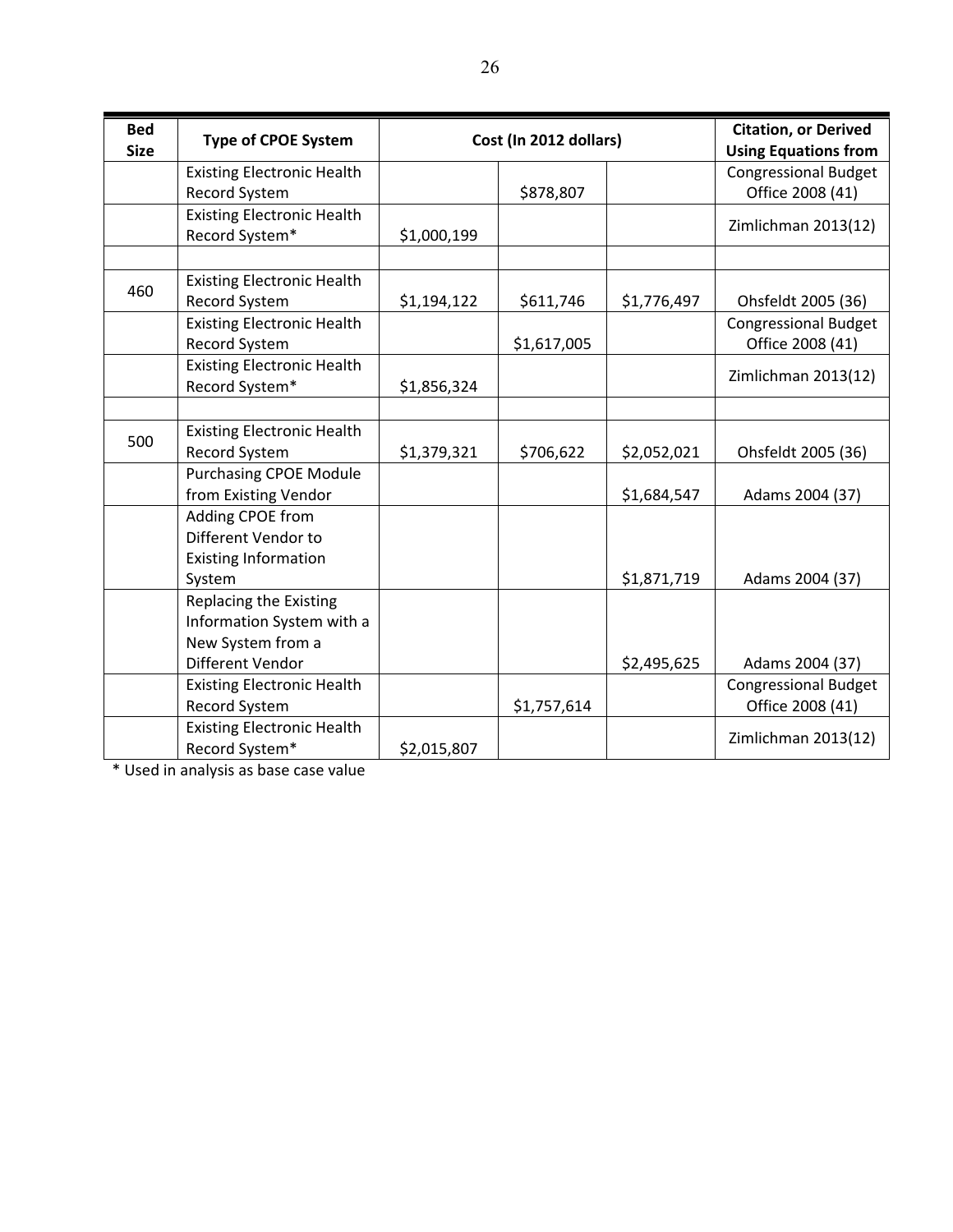## *Examining Cost Offsets from Improved Medication and Laboratory Ordering*

One advantage of CPOE identified in some of the studies is that the decision support software can be used to suggest less expensive medications that can substitute for more expensive ones, and to suggest conversions to oral medications from intravenous ones, which tend to be more expensive (13, 40). Similarly, CPOE can reduce the ordering of redundant laboratory tests (26).

Adams et al. estimated average savings per hospital for all three types of cost-saving decision support (brand to generic, IV to oral, and intercepting redundant laboratory tests), based on observations of ordering practices at six community hospitals. We selected this source because it included all three types of decision support and was based at multiple hospitals, as opposed to one hospital, which some earlier studies were (26). The authors also reported the mean admissions per studied hospital. This enabled us to calculate the mean cost offset on per admission. We inflated the estimate to 2012 and included it in our model. **Table** below lists these estimates.

Lau also studied the cost savings associated with converting medications from IV to PO, but only studied four medications and one academic tertiary care hospital. The total savings was \$1,167,000 for a 982‐bed hospital, or \$1,188 per bed per year (2010 dollars) (15). Given, on average, there are 43.9 admissions per bed per year in U.S. hospitals (based on American Hospital Association data discussed later, (5) the Lau estimates suggest a savings of approximately \$27.06 per admission (\$30.39 inflated to 2012), which is much higher than the estimates from Adams et al.

To address this uncertainty, we used a flat distribution for the total costs offsets associated with these decision support features, as listed below. The Congressional Budget Office report reviewed the literature on these topics as well, which produced relatively similar estimates (41).

# **Table 10: Annual Cost Offsets to Hospitals from CPOE Implementation through Improvements in Medication and Laboratory Ordering (13‐15) Median: \$40.81, Range \$28.83‐\$52.78**

| Category                   |                                | <b>Mean Annual</b><br>Cost-offset<br>per Studied<br>Hospital<br>(2006 Dollars) | Mean<br><b>Admissions</b><br>per Studied<br>Hospital<br>per Year | <b>M-CPI</b> | <b>Mean Cost-offset</b><br>per Admission<br>(2012 Dollars) |
|----------------------------|--------------------------------|--------------------------------------------------------------------------------|------------------------------------------------------------------|--------------|------------------------------------------------------------|
| <b>Medication Ordering</b> |                                |                                                                                |                                                                  |              |                                                            |
|                            | Substitution of Less Expensive | \$154,800                                                                      | 11,055                                                           | 1.473        | \$20.63                                                    |
|                            | <b>Medications</b>             |                                                                                |                                                                  |              |                                                            |
|                            | Substitution of Oral for       | \$47,900                                                                       | 11,055                                                           | 1.473        | \$6.38-\$30.39                                             |
|                            | Intravenous Medications        |                                                                                |                                                                  |              |                                                            |
| Elimination of Redundant   |                                | \$11,800                                                                       | 11,055                                                           | 1.473        | \$1.57                                                     |
| Laboratory Tests           |                                |                                                                                |                                                                  |              |                                                            |
|                            |                                |                                                                                |                                                                  | <b>Total</b> | \$28.58-\$52.78                                            |

# *Obtaining Information about CPOE's Effects on Workflow*

CPOE affects staff workflow in both beneficial and non‐beneficial ways. The equation we used to determine the cost of workflow changes was:

Cost of workflow changes = (change in hours of work per year for given type of provider)\*(number of providers of that type working at the hospital in 2009)\*(hourly wage)\*(benefit multiplier)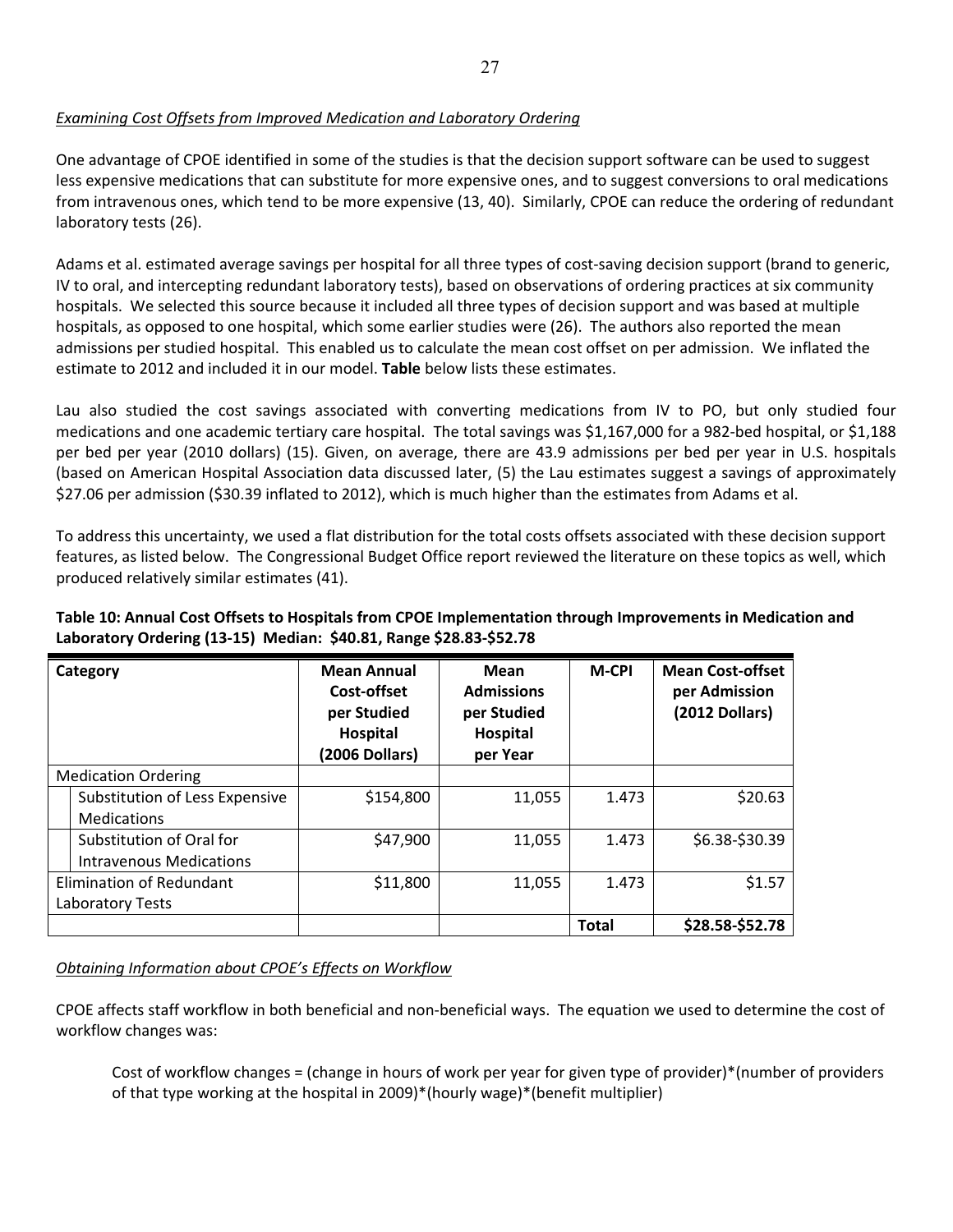**Tables** below present the results of our literature search pertaining to changes in hours of work per day due to CPOE, stratified according to the type of provider. Given that very few studies have addressed issues of CPOE's effects on workflow, we did not restrict our analysis to studies that only included CPOE systems with CDS. The parameters relevant to estimating the costs associated with workflow changes are listed on the subsequent pages. We used data from the American Hospital Association to estimate the numbers of providers working in hospitals of different sizes, as discussed in subsequent sections. We obtained wage and benefit data from the Bureau of Labor Statistics and other sources. We obtained information on days of work per year from a variety of sources.

|            | (29)                | Change              |  | (30)      | <b>Citation</b> |
|------------|---------------------|---------------------|--|-----------|-----------------|
|            |                     |                     |  | (32)      | Tierney         |
| (31)       |                     | +0.55 hours per day |  | 1993 (42) |                 |
|            | +0.72 hours per day |                     |  | (34)      | Shu 2001        |
| (33)       |                     |                     |  | (43)      |                 |
| (35)       |                     | +0.73 hours per day |  | (36)      | <b>Bates</b>    |
| (medical)  |                     |                     |  | 1994 (44) |                 |
| (37)       |                     | +1.22 hours per day |  | (38)      | <b>Bates</b>    |
| (surgical) |                     |                     |  | 1994 (44) |                 |

Table 11: Effect of CPOE on Workflow of Interns\*: Median Change +0.725, Range +0.55 to +1.22 Hours of Work per **Day**

\*Interns are physicians who have completed medical school and are in their first year of post‐graduate residency training

| (39)     | Change           | (40)      | <b>Citation</b>    |
|----------|------------------|-----------|--------------------|
| (41)     | - 1.31 hours per | (42)      | Dean               |
| day      |                  |           | Franklin 2007 (45) |
| (43)     | - 0.33 hours per | (44)      | Taylor             |
| .<br>day |                  | 2002 (46) |                    |

Table 13: Effect of CPOE on Workflow of Pharmacists: Median Change -1.32, Range -3.33 to +0.50 Hours of Work per **Day**

| (45) | <b>Change (Hours</b> | (46)               | <b>Citation</b> |
|------|----------------------|--------------------|-----------------|
|      | per Day)             |                    |                 |
| (47) | - 3.33 hours per     | (48)               | Taylor          |
| day  |                      | 2002 (46)          |                 |
| (49) | - 1.86 hours per     | (50)               | Wietholter      |
| day  |                      | 2009 (47)          |                 |
| (51) | - 0.77 hours per     | (52)               | <b>Barron</b>   |
| day  |                      | 2006 (48)          |                 |
| (53) | +0.50 hours per      | (54)               | Dean            |
| day  |                      | Franklin 2007 (45) |                 |

Table 14: Effect of CPOE on Workflow of Physicians\*: Median Change +0.77, Range 0.58 to 0.96 Hours of Work per Day **(+/‐ 25%)**

| (55)      | Change       | '56) | CDS? | (57)               | <b>Citation</b> |
|-----------|--------------|------|------|--------------------|-----------------|
| (58)      | + 24 seconds | '59) | No   | (60)               | Dean            |
| per order |              |      |      | Franklin 2007 (45) |                 |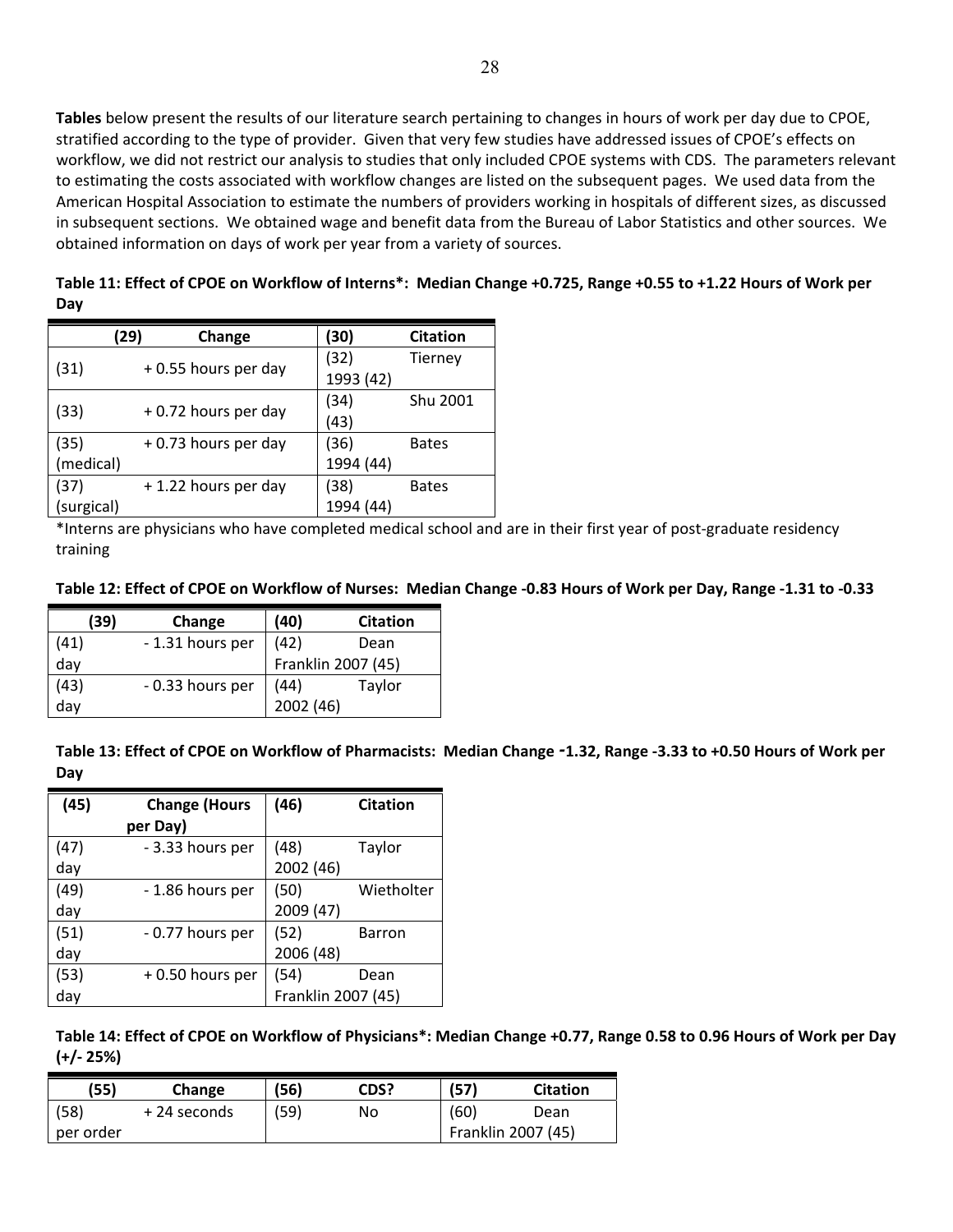| (61)                        | +0.77 hours per | (62)      | Not  | (63)      | Amusan |
|-----------------------------|-----------------|-----------|------|-----------|--------|
| day †                       |                 | mentioned |      | 2008 (49) |        |
| (64)                        | +35 seconds     | (65)      | Verv | (66)      | Evans  |
| per order                   |                 | limited   |      | 1998 (50) |        |
| $\sim$ $\sim$ $\sim$ $\sim$ | $\mathbf{r}$    |           |      |           |        |

(67) \* Physicians have completed residency training.

(68) † See discussion below of how estimate differs from other studies.

Most of the workflow estimates are reported in hours of work per day, which can be converted to an annual cost by multiplying by the number of days of work per year. The table below provides this information for each of the types of providers discussed above. However, the units used in studies of physician time vary. Therefore, we considered three different methods of estimating the additional hours of physician time spent entering orders via CPOE per hospital per year.

The first and second methods were based on studies reporting the number of additional hours per physician per day among hospitalists, which we extrapolated to providers directly responsible for the patients care (i.e., not consultants). These methods assume that the total physician time spent on CPOE per hospital per year is roughly the same at hospitals with and without hospitalists and intensivists.

In the first method, we multiplied the hours CPOE requires per physician per day, the projected number of FTE hospitalists and intensivists per hospital (estimated from AHA data), and the days inpatient physicians work per year. We did not have a range based on the literature that used the same units; therefore, we arbitrarily used a range for the probability distribution that was +/‐ 25% of 0.77 hours per physician per day.

We assumed that hospitalists and intensivists write most orders and estimated the number of these physicians per hospital using bed size (see below). For hospitals lacking hospitalists and intensivists, we based estimates on hospitals having them. We created a similar regression model estimating full-time equivalents of hospitalists and intensivists at hospitals having both providers. The probability model used the resulting intercept and coefficients for all hospitals.

In the second method, we multiplied the hours CPOE requires per physician per day, and total inpatient days per hospital per year. We then divided the product by the average patient load carried by a hospitalist, and by 365. The average patient load carried by a hospitalist is about 15 patients per day, ranging from the low teens to the mid‐20s (we assumed from 13 to 25), based on statistics from the Society for Hospital Medicine's annual survey (51).

The third method was based on the number of additional seconds required per order, the estimated number of orders per patient per day, and the total inpatient days per hospital per year. In considering the estimated number of orders, we needed to include all orders, not just medication orders, because implementing CPOE means that physicians would need to place diet, activity, do-not-resuscitate and other orders via computer as well. However, we were unable to find studies that reported the number of orders of all kinds per patient per day. Several studies did report the number of medication orders per admission or per patient per day (see **Table** below). Also, Bates et al. reported that 40% of the orders were for medications in a 700‐bed teaching hospital (26). Where necessary to derive total orders per day from studies listed in **Table**, we assumed a 90‐percent occupancy and an average length of stay in the hospital of 4.8 days (52).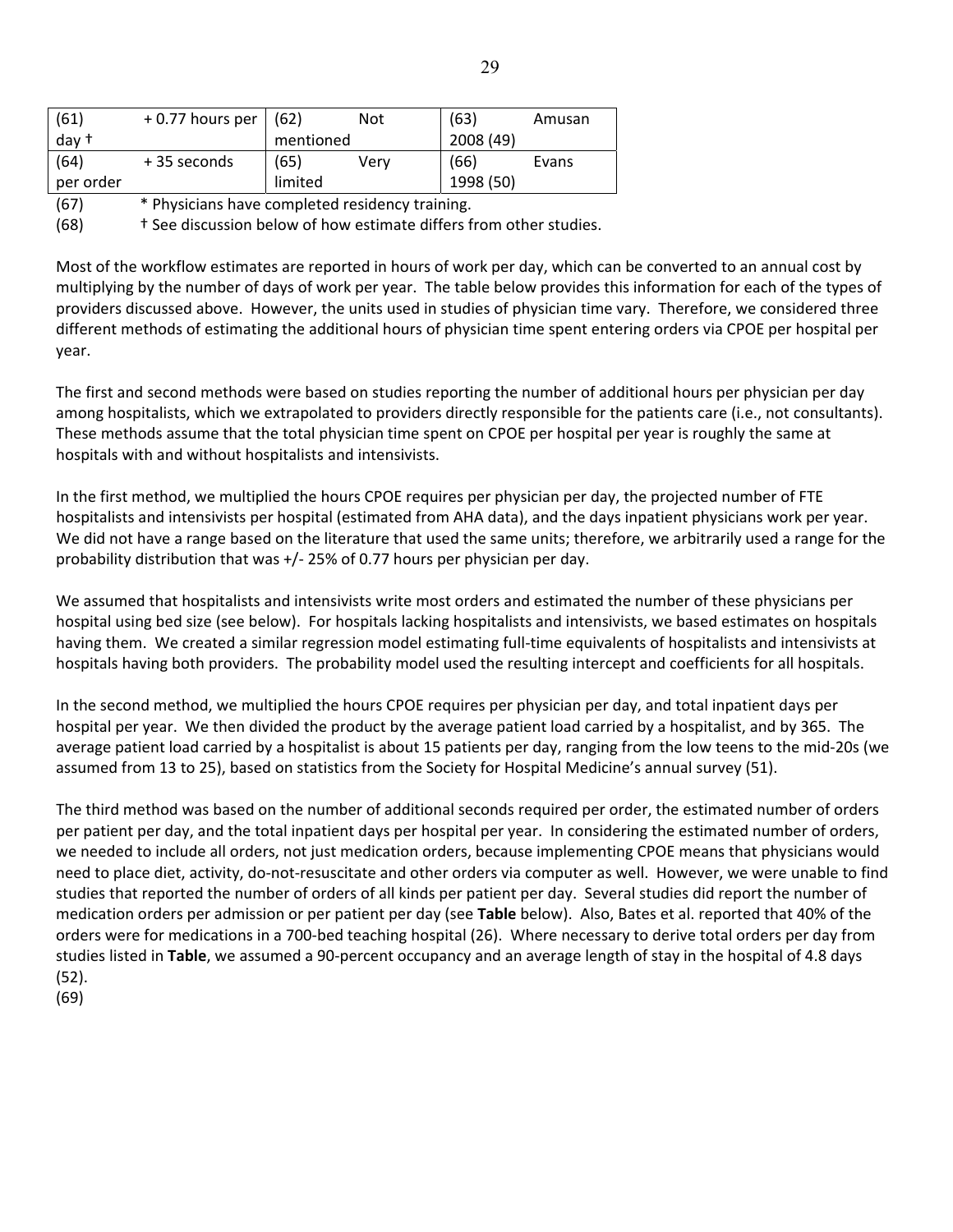| (70)<br>$\overline{B}$<br>efore CPOE                                                          | (71)                                                                          | $(72)$ Aft<br>er CPOE                                                       | (73)                                                                          | (74)                                                                                 | (75)                                                                                          | Cita<br>(76)<br>tion                 |
|-----------------------------------------------------------------------------------------------|-------------------------------------------------------------------------------|-----------------------------------------------------------------------------|-------------------------------------------------------------------------------|--------------------------------------------------------------------------------------|-----------------------------------------------------------------------------------------------|--------------------------------------|
| (77)<br>D<br>ata Reported<br>on<br><b>Medication</b><br><b>Orders</b>                         | (78)<br><b>De</b><br>rived<br>Estimate,<br><b>Medication</b><br><b>Orders</b> | (79)<br>Dat<br>a Reported on<br><b>Medication</b><br><b>Orders</b>          | (80)<br><b>De</b><br>rived<br>Estimate,<br><b>Medication</b><br><b>Orders</b> | (81)<br><b>De</b><br>rived<br><b>Estimate, All</b><br>Orders per<br><b>Admission</b> | (82)<br><b>De</b><br>rived<br><b>Estimate, All</b><br>Orders per<br><b>Patient per</b><br>Day | (83)                                 |
| $(84)$ 6.<br>81 drugs /<br>patient                                                            | (85)<br>6.<br>8                                                               | (86)<br>6.6<br>9                                                            | (87)<br>6.<br>7 <sup>1</sup>                                                  | (88)<br>16<br>.75/ admission                                                         | (89)<br>3.<br>$\overline{4}$                                                                  | (90)<br>Oliv<br>en 2005 (53)         |
| (91)<br>$\overline{\mathbf{1}}$<br>3,328<br>medications<br>prescribed /<br>1650<br>inpatients | (92)<br>8.<br>$\mathbf{1}$                                                    | $(93)$ 14,<br>064<br>medications<br>prescribed /<br>1650 inpatients         | (94)<br>8.<br>$5\phantom{.}$                                                  | (95)<br>21<br>.25/ admission                                                         | (96)<br>4.<br>$\overline{4}$                                                                  | Sha<br>(97)<br>wahna 2011<br>(54)    |
| $(98)$ 1<br>036<br>prescriptions<br>reviewed by<br>pharmacists/<br>134 charts                 | (99)<br>7.<br>$\overline{7}$                                                  | $(100)$ 242<br>9 prescriptions<br>reviewed by<br>pharmacists/<br>253 charts | (101)<br>9.<br>6                                                              | (102)<br>24<br>/ admission                                                           | (103)<br>5                                                                                    | (104)<br>Shul<br>man 2005 (55)       |
| $(105)$ 7<br>286 orders /<br>592<br>admissions                                                | (106)<br>12<br>.3                                                             | $(107)$ 705<br>8 orders / 603<br>admissions                                 | (108)<br>11<br>.7                                                             | (109)<br>29<br>.25/ admission                                                        | (110)<br>6.<br>$\overline{1}$                                                                 | (111)<br>Van<br>Doormal 2009<br>(27) |
| (112) 2<br>450 orders<br>$/129$ pts                                                           | (113)<br>19<br>.0                                                             | $(114)$ 235<br>3/147                                                        | (115)<br>16<br>.0                                                             | $(116)$ 40<br>/ admission                                                            | (117)<br>8.<br>$\overline{3}$                                                                 | (118)<br>Don<br>ayi 2007 (56)        |
| (119) 2<br>6.6 orders $/$<br>admission                                                        | (120)<br>26<br>.6                                                             | 30.<br>(121)<br>$\overline{2}$                                              | (122)<br>30<br>$.2\phantom{0}$                                                | 75.5<br>(123)<br>/ admission                                                         | (124)<br>15<br>$\cdot$ 3                                                                      | (125)<br>Bat<br>es 1999 (26)         |
| (126)                                                                                         | (127)                                                                         | (128)<br>16,<br>000 orders/day                                              | (129)<br>16<br>,000<br>orders/690<br>patients/day                             | (130)                                                                                | 25<br>(131)<br>$\mathbf{.4}$                                                                  | (132)<br>Bat<br>es 1999 (26)         |

**Table 15: Number of Orders per Patient per Day: Median 6.1, Range 3.4 to 25.4**

## **(133)**

The third method may overestimate the true cost because it does not account for changes physicians make to their overall workflow in response to CPOE. We chose the first method as the base case for the analysis and used the other two in sensitivity analyses.

For all types of providers affected by CPOE implementation, after obtaining information (above) on the number of hours lost or saved per day due to CPOE, we then needed information on the number of days each provider worked per year, their hourly wage, and their benefit rate. Data, assumptions, and citations are listed in **Table** below**.**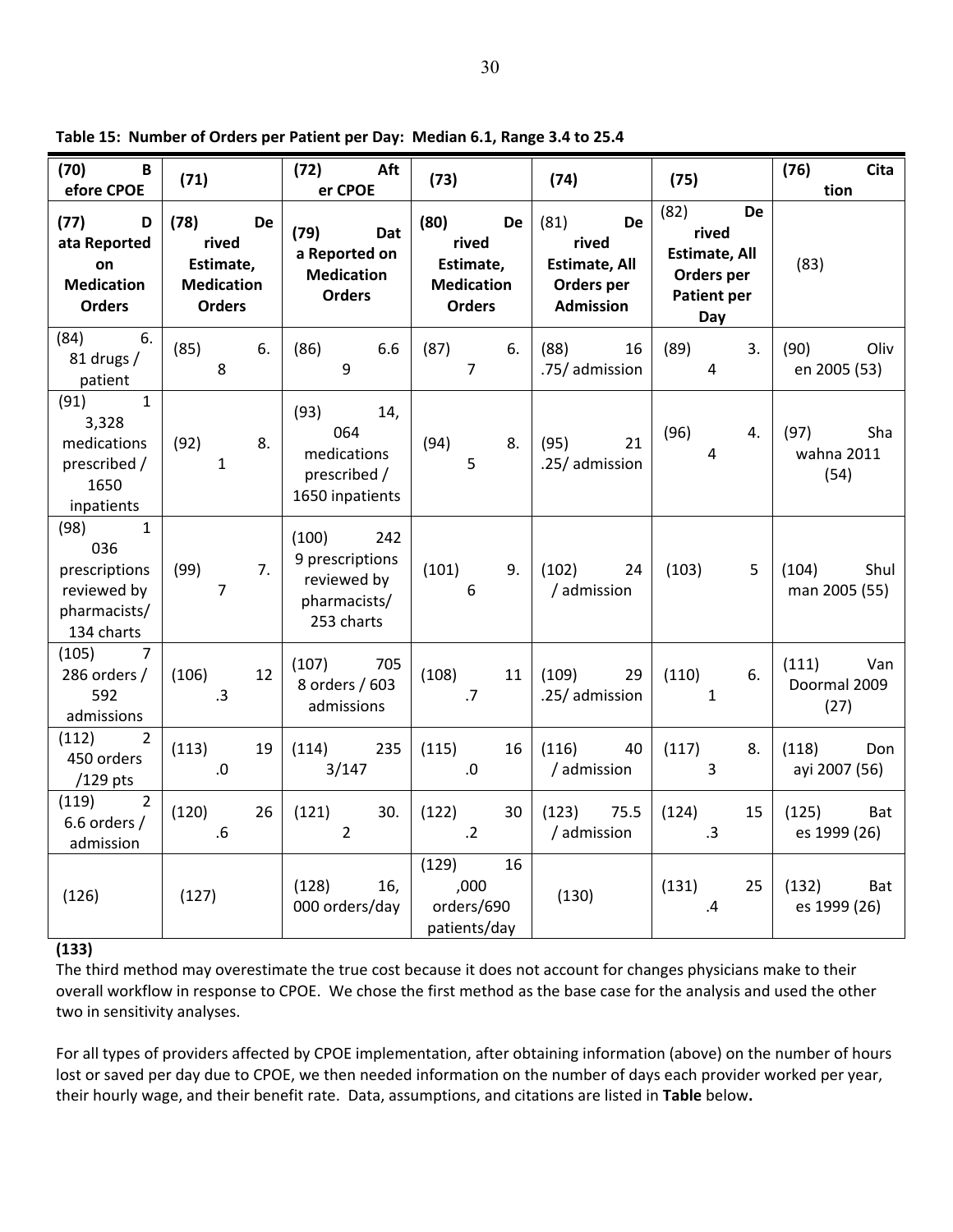For nurses, we conducted two sensitivity analyses, one assuming that they worked 20% more and one assuming that they worked 20% few days per year than in the base case analysis.

Most of the studies on workflow assessed the effects of CPOE only a year or so after implementation. Consequently, the effects may not have yet reached a mature, steady state in the hospital during which providers, particularly physicians, would have reached their maximum comfort level with the new systems. We conducted two sensitivity analyses addressing this issue. In one, we eliminated the costs attributable to attending physicians (but not interns, because those change every year). In another, we assumed that the reduction in work experienced by nurses and pharmacists following CPOE would be 20% larger after the first year, reflecting increased efficiency with greater experience.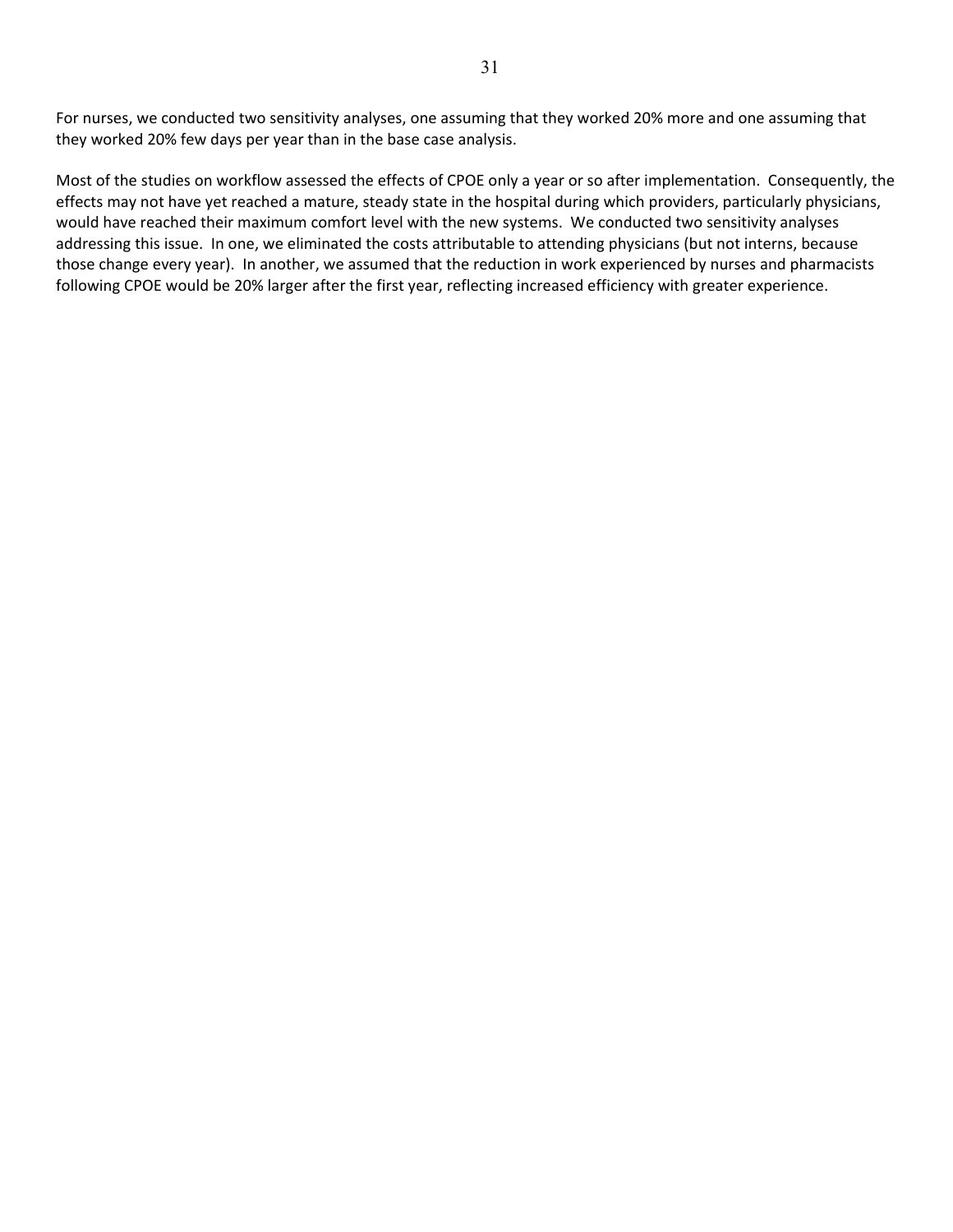|     | (134)<br>Type of<br>Provider                 | (135)<br>Hourly<br><b>Wage (2009)</b> | (136)<br><b>Benefit</b><br>Rate (2009)     | (137)<br>Days<br>of Work in            | (138)<br><b>Assumptions</b>                                                                                                                                                                                                                                                                                                                                                                  | (139)<br><b>Citations</b>                                                                                                                                                                  |
|-----|----------------------------------------------|---------------------------------------|--------------------------------------------|----------------------------------------|----------------------------------------------------------------------------------------------------------------------------------------------------------------------------------------------------------------------------------------------------------------------------------------------------------------------------------------------------------------------------------------------|--------------------------------------------------------------------------------------------------------------------------------------------------------------------------------------------|
|     |                                              |                                       |                                            | <b>Hospital per</b><br>Year, Base Case |                                                                                                                                                                                                                                                                                                                                                                                              |                                                                                                                                                                                            |
|     |                                              |                                       |                                            | (Range)                                |                                                                                                                                                                                                                                                                                                                                                                                              |                                                                                                                                                                                            |
|     | (140)<br>Intern                              | \$14.17<br>(141)                      | (142)<br>32% of<br>wages                   | (143)<br>$158+$                        | (144)<br>Hourly wage<br>derived from annual<br>stipends of \$46,245,<br>50.6% of interns' weeks<br>spent in inpatient<br>settings, 3 weeks<br>vacation per year, and<br>mean weekly work hours<br>of 66.6. Days of work<br>per year derived from<br>50.6% of interns' weeks<br>spent in inpatient<br>settings, 3 weeks<br>vacation per year, and<br>requirement for one day<br>off in seven. | (145)<br>American<br>Association of<br><b>Medical Colleges</b><br>2008 (21); Landrigan<br>2006 (16);<br><b>Accreditation Council</b><br>for Graduate Medical<br><b>Education 2010 (17)</b> |
|     | (146)<br>Licensed<br><b>Vocational Nurse</b> | \$18.88<br>(147)                      | (148)<br>34.1%<br>of total<br>compensation | (149)                                  | (150)                                                                                                                                                                                                                                                                                                                                                                                        | (151)<br><b>Bureau</b><br>of Labor Statistics,<br>National<br>Compensation<br>Survey, 2009 (22);<br>Employer Cost of<br>Employee<br>Compensation 2009<br>(23)                              |
| (1) | (153)<br>Full<br>Time                        | (154)                                 | (155)                                      | 172<br>(156)<br>$(96-200)$<br>(157)    | (158)<br>Assumes 2-4<br>12-hour shifts per week<br>and 2-4 weeks vacation<br>per year                                                                                                                                                                                                                                                                                                        | (159)<br>Spetz<br>2011 (18)                                                                                                                                                                |

Table 16: Parameters Relevant to Estimating Costs of Workflow Changes, Including Wages, Benefits, and Days of Work per Year for Each Type of Provider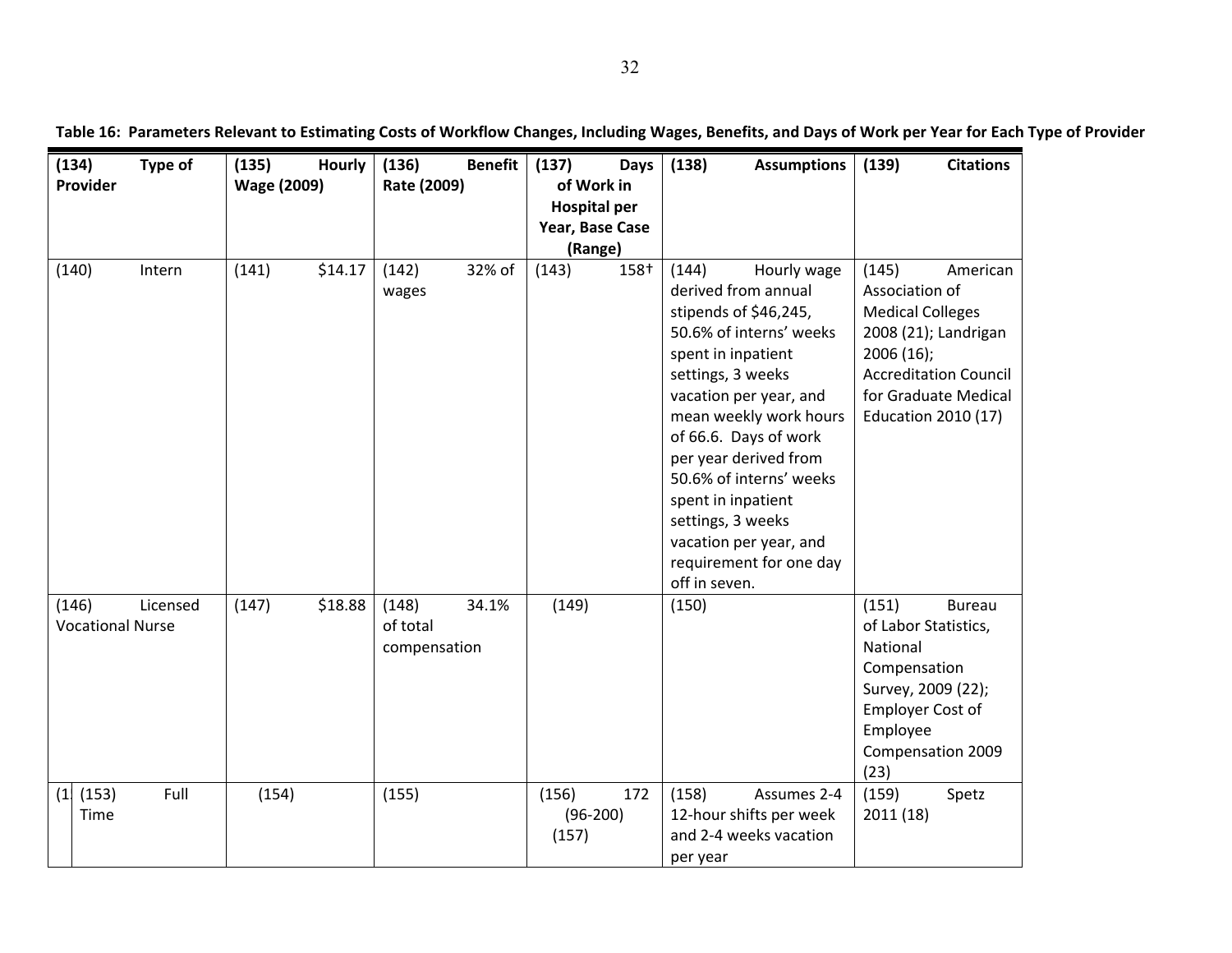|              | (1   (161)    | Part       | (162) |         | (163)        |       | (164)                | 108 | (165)                     | Assumes 50-               | (166)                | Spetz         |
|--------------|---------------|------------|-------|---------|--------------|-------|----------------------|-----|---------------------------|---------------------------|----------------------|---------------|
|              | Time          |            |       |         |              |       | $(48-150)$           |     | 75% of full time          |                           | 2011 (18)            |               |
| (167)        |               | Registered | (168) | \$32.76 | (170)        | 34.1% | (171)                |     | (172)                     |                           | (173)                | <b>Bureau</b> |
| <b>Nurse</b> |               |            | (169) |         | of total     |       |                      |     |                           |                           | of Labor Statistics, |               |
|              |               |            |       |         | compensation |       |                      |     |                           |                           | National             |               |
|              |               |            |       |         |              |       |                      |     |                           |                           | Compensation         |               |
|              |               |            |       |         |              |       |                      |     |                           |                           | Survey, 2009(22);    |               |
|              |               |            |       |         |              |       |                      |     |                           |                           | Employer Cost of     |               |
|              |               |            |       |         |              |       |                      |     |                           |                           | Employee             |               |
|              |               |            |       |         |              |       |                      |     |                           |                           | Compensation 2009    |               |
|              |               |            |       |         |              |       |                      |     |                           |                           | (23)                 |               |
| (1)          | (175)         | Full       | (176) |         | (177)        |       | (178)                | 172 | (180)                     | Assumes 2-4               | (181)                | Spetz         |
|              | Time          |            |       |         |              |       | $(96-200)$           |     |                           | 12-hour shifts per week   | 2011(18)             |               |
|              |               |            |       |         |              |       | (179)                |     |                           | and 2-4 weeks vacation    |                      |               |
|              |               |            |       |         |              |       |                      |     | per year                  |                           |                      |               |
| (1)          | (183)         | Part       | (184) |         | (185)        |       | (186)                | 108 | (187)                     | Assumes 50-               | (188)                | Spetz         |
|              | Time          |            |       |         |              |       | $(48-150)$           |     | 75% of full time          |                           | 2011 (18)            |               |
| (189)        |               | Pharmacist | (190) | \$52.49 | (191)        | 34.1% | (192)                |     | (193)                     |                           | (194)                | <b>Bureau</b> |
|              |               |            |       |         | of total     |       |                      |     |                           |                           | of Labor Statistics, |               |
|              |               |            |       |         | compensation |       |                      |     |                           |                           | National             |               |
|              |               |            |       |         |              |       |                      |     |                           |                           |                      |               |
|              |               |            |       |         |              |       |                      |     |                           |                           | Compensation         |               |
|              |               |            |       |         |              |       |                      |     |                           |                           | Survey, 2009 (22);   |               |
|              |               |            |       |         |              |       |                      |     |                           |                           | Employer Cost of     |               |
|              |               |            |       |         |              |       |                      |     |                           |                           | Employee             |               |
|              |               |            |       |         |              |       |                      |     |                           |                           | Compensation 2009    |               |
|              |               |            |       |         |              |       |                      |     |                           |                           | (23)                 |               |
|              | (1   (196)    | Full       | (197) |         | (198)        |       | (199)                | 187 | (201)                     | Assumes                   | (202)                |               |
|              | Time          |            |       |         |              |       | $(168-235)$          |     |                           | that pharmacists have     |                      |               |
|              |               |            |       |         |              |       | (200)                |     |                           | similar shift patterns as |                      |               |
|              |               |            |       |         |              |       |                      |     |                           | hospitalists, such as     |                      |               |
|              |               |            |       |         |              |       |                      |     |                           | working 7 days on 7 days  |                      |               |
|              |               |            |       |         |              |       |                      |     | off                       |                           |                      |               |
| (2)          | (204)<br>Time | Part       | (205) |         | (206)        |       | (207)<br>$(126-176)$ | 140 | (209)<br>75% of full time | Assumes                   | (210)                |               |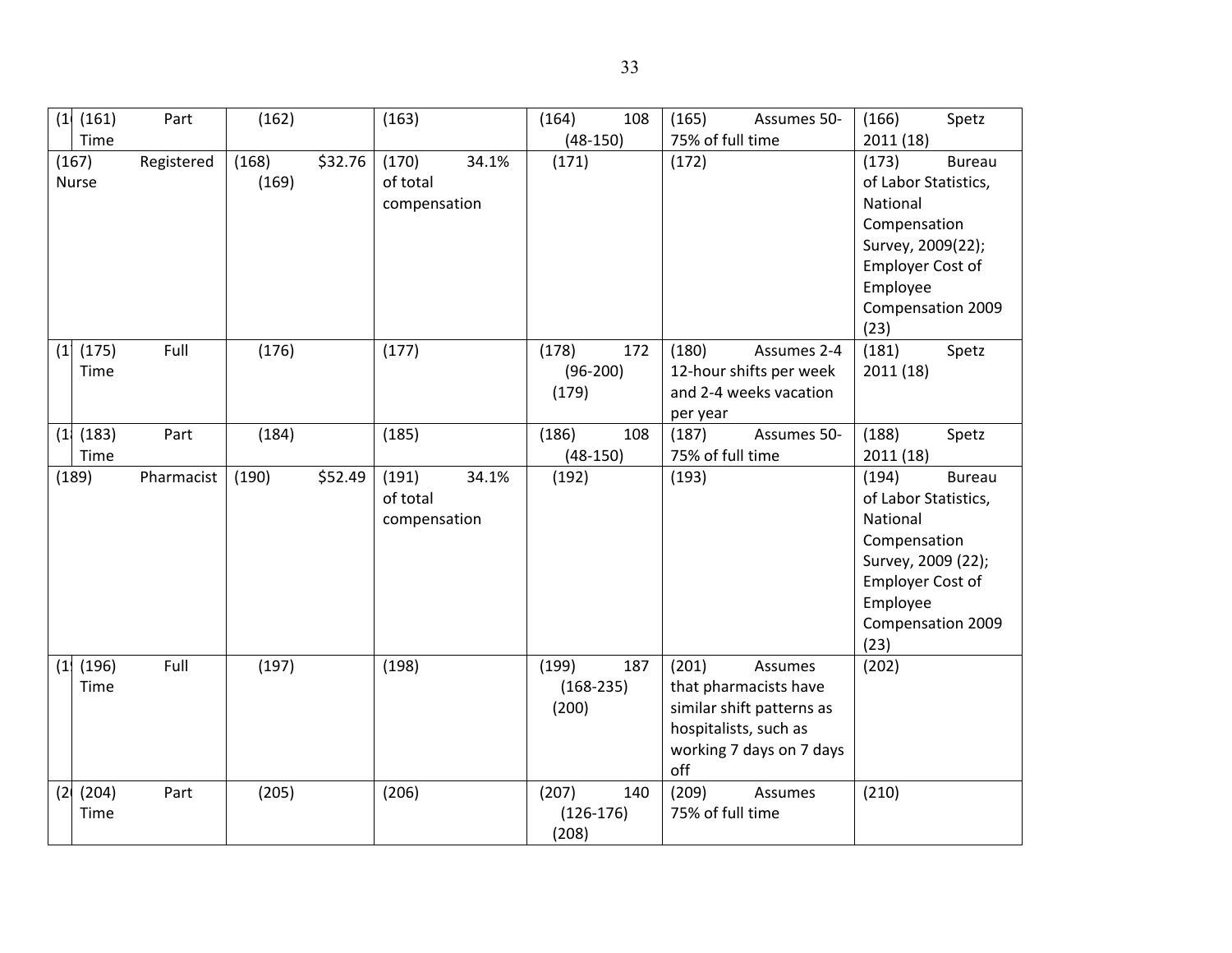|     | (211)<br>Physician | Inpatient | (212) | \$83.99 | (213)<br>of total<br>compensation | 34.1% | (214)                         |     | (215)                     |                                                         | (216)<br>National<br>Compensation<br>Employer Cost of<br>Employee<br>(23)                     | Bureau<br>of Labor Statistics,<br>Survey, 2009 (22);<br>Compensation 2009                              |
|-----|--------------------|-----------|-------|---------|-----------------------------------|-------|-------------------------------|-----|---------------------------|---------------------------------------------------------|-----------------------------------------------------------------------------------------------|--------------------------------------------------------------------------------------------------------|
| (2) | (218)<br>Time      | Full      | (219) |         | (220)                             |       | (221)<br>$(168-235)$          | 187 | (222)                     | Based on<br>Society of Hospital<br>Medicine survey data | (223)<br><b>Survey Focused</b><br>personal<br>communication,<br>for Hospital<br>13, 2011 (19) | Society<br>for Hospital Medicine<br>Survey 2008-2009;<br>Leslie Flores, Society<br>Medicine, September |
| (2) | (225)<br>Time      | Part      | (226) |         | (227)                             |       | (228)<br>$(126-176)$<br>(229) | 140 | (230)<br>75% of full time | Assumes                                                 | (231)                                                                                         |                                                                                                        |

\* Medical or dental resident in post‐graduate year one of residency training.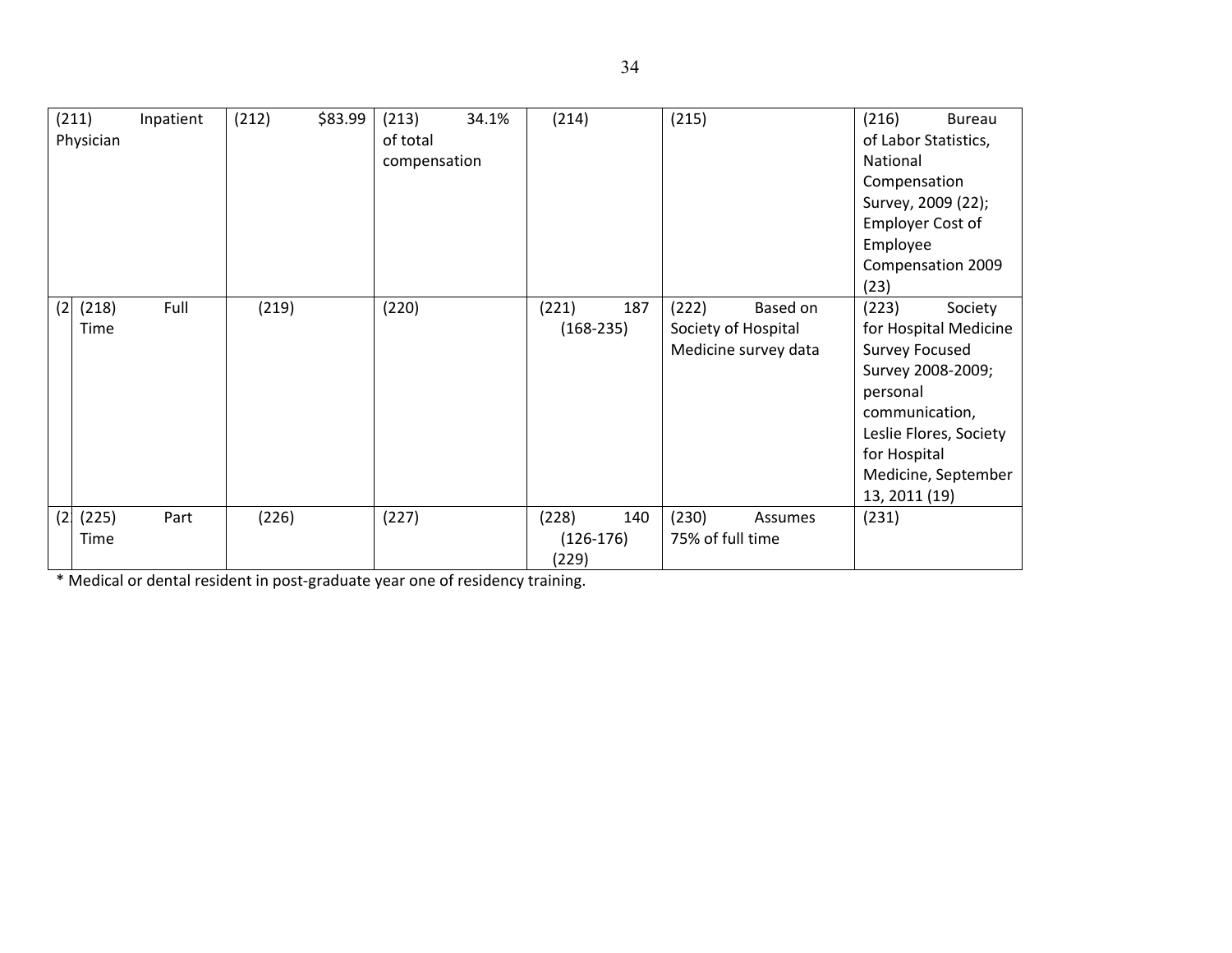## *Estimating Hospital Characteristics Based on American Hospital Association Annual Survey*

We used data from the American Hospital Association (AHA) annual survey of hospitals from fiscal year 2009 for several model parameters related to hospital characteristics. First, we selected general medical and surgical hospitals, thereby excluding facilities that were dedicated to pediatric, long term care, or rehabilitation. Of the 6,335 hospitals listed in the AHA dataset, we included 4,891 (5).

We then stratified these hospitals into five mutually exclusive size quintiles according to the number of total facility beds that were set up and staffed at the end of the reporting period. The AHA defines the reporting period for hospitals as the twelve months between January 1, 2009 and December 31, 2009 (5).

Based on the parameters required for the analysis of workflow, and the parameters required to scale the estimates of pADE costs up to the hospital level, we needed to estimate the following parameters from the AHA data:

- 1. Admissions (variable ADMTOT in the AHA survey)
- 2. Inpatient days and average daily census (which equals inpatient days/365)
- 3. Numbers of providers in the following categories
	- a. Registered nurses
		- i. Full time
		- ii. Part time
	- b. Licensed vocational or practical nurses
		- i. Full time
		- ii. Part time
	- c. Registered pharmacists
		- i. Full time
		- ii. Part time
	- d. Resident physicians
		- i. Full time
		- ii. (We assumed no part time resident physicians)
	- e. Full‐time equivalent hospitalists and intensivists, at the subset of hospitals that had both of those categories of physicians
	- f. We estimated full‐time equivalents as the sum of full time physicians plus 0.75 times part time physicians across both categories

These parameters need to be estimated at the hospital level, given the cost-effectiveness model focuses on a hospitallevel intervention. They tend to vary with hospital size, and for that reason they tend to be correlated. We considered estimating these parameters based on the mean and standard deviation for each quintile, but the mean value for a quintile would not accurately reflect conditions at the smallest hospital or the largest one. Consequently, after examining histograms, frequency statistics, and correlations between selected variables, we chose an alternative method of estimating the parameters. We used multiple linear regression to predict each the parameters as functions of beds + beds‐squared.

The regression model with the beds-squared term had a higher R-squared value than the model without it and the beta for the beds-squared term was significant at p<0.0001 in almost all cases. For the sake of consistency, we used chose to estimate all parameters as a function of beds plus beds‐squared using the values for the betas and the intercept obtained from the regression models. Thus, the regression models provided us with equations that we could use to estimate each of these parameters, with the only input to the models being the beds variable. This method tailors the parameter to the size of the hospital with much greater precision than using quintile averages would. Correlations between all of the size‐related parameters are now all 1, since all of them are functions of bed size.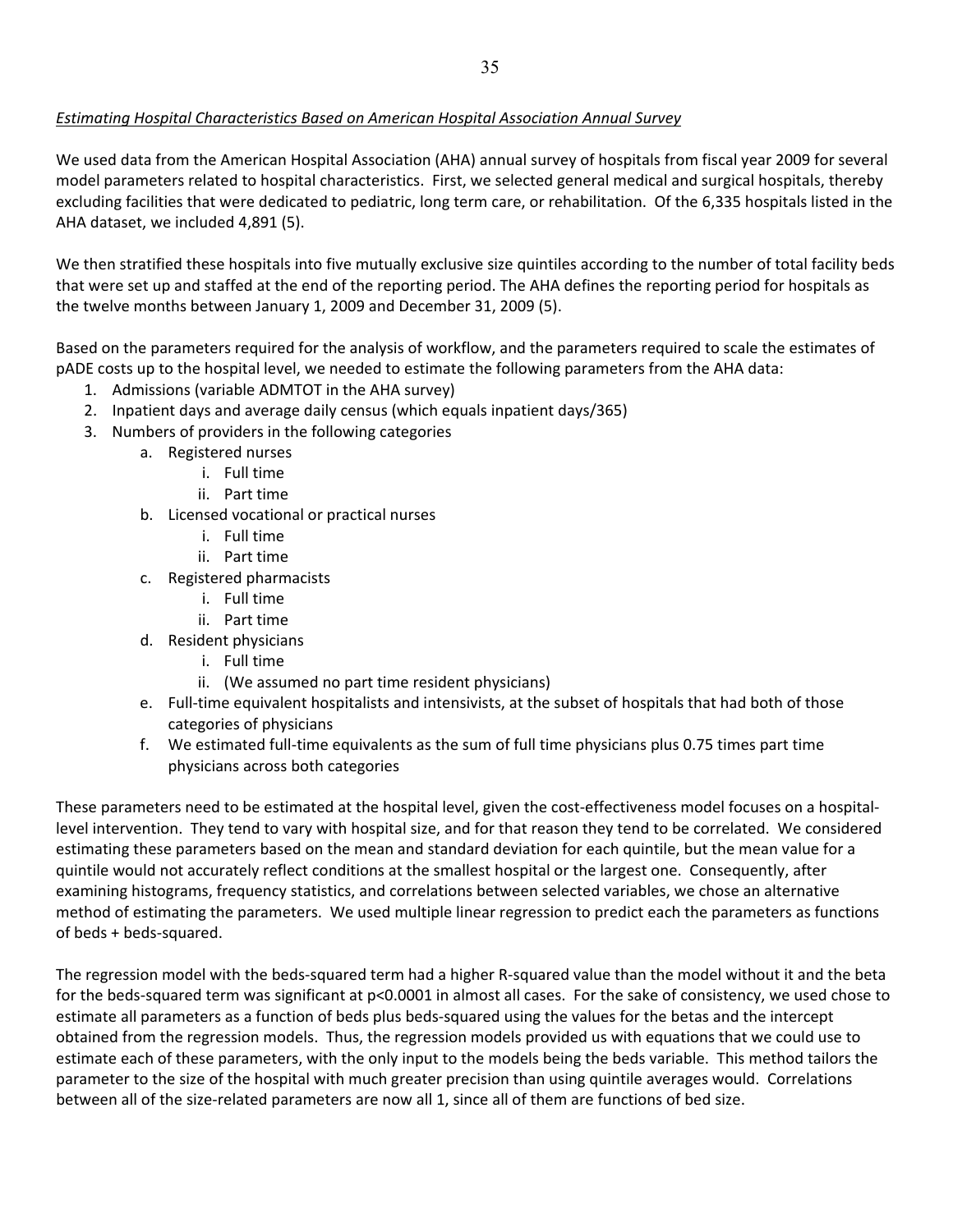Taking this approach meant that how we estimated bed size in the TreeAge model was an important issue. We addressed this as follows. First, we examined the range and distribution of beds for each of the four upper quintiles. Quintile 2 included hospitals with 25 to 72 beds, Quintile 3 had 72 to 141 beds, Quintile 4 had 141 to 267 beds, and Quintile 5 had 267 to 2249 beds. Histograms showed flat distributions of bed sizes across Quintiles 2, 3, and 4, and a sharply declining distribution for Quintile 5. For the TreeAge cost-effectiveness model, we needed to select distributions for the Monte Carlo probabilistic sensitivity analyses. We selected flat distributions for Quintiles 2 through 4, with ranges extending from the lowest to highest values within each respective quintile.

For Quintile 5, the two distributions that most closely resembled that of original data were the log normal and exponential distributions. **Table** below shows frequency statistics for the original data, a log normal distribution, and three iterations of an exponential distribution that we attempted to fit to the data.

For the exponential distributions, we used the equation *predicted beds* = 267\* e <sup>( $\lambda$ \* rank)</sub> where 267 is the size of the first</sup> hospital in Quintile 5, λ describes the shape of the exponential function, and *rank* represents the rank of the hospital within Quintile 5 when hospitals are ranked by bed size from 267 to 2249. To obtain an initial estimate for λ, we derived λ empirically for each hospital in the original data set using the equation λ = Ln(*beds*/267)/*rank* where *beds* equaled the actual number of beds in each hospital. We then averaged λ across the hospitals, obtaining 0.0008799 with a standard deviation of 0.0002068. However, this value for λ (Exponential 1) did not produce a distribution that performed as well as some slightly higher ones that we considered (Exponential 2 and 3).

To estimate the log normal distribution, we used Microsoft Excel 2007 to obtain the natural logarithms for each of the bed sizes for hospitals in Quintile 5, then obtained the log normal distribution of that transformed data. The mean of the log normal distribution was 6.060705005, and the standard deviation 0.367902539. Ultimately, we concluded that the log normal distribution had the closest mean, standard deviation, and skewness to the original data so we used the log normal distribution in the model.

|                 | <b>Original Data</b> | <b>Log Normal</b> | <b>Exponential</b> | <b>Exponential</b> | Exponential |
|-----------------|----------------------|-------------------|--------------------|--------------------|-------------|
|                 |                      |                   |                    | 2                  | 3           |
| Mean            | 463.5                | 461.4             | 423.3              | 645.1              | 452.9       |
| <b>Median</b>   | 395.5                | 429.4             | 410.6              | 583.9              | 435.4       |
| <b>SD</b>       | 222.6                | 178.0             | 104.5              | 285.6              | 126.8       |
| <b>Skewness</b> | 3.0                  | 1.3               | 0.3                | 0.5                | 0.3         |
| <b>Kurtosis</b> | 14.2                 | 3.1               | $-1.1$             | $-0.9$             | $-1.1$      |
| <b>Minimum</b>  | 267                  | 116.8             | 267.2              | 267.4              | 267.3       |
| <b>Maximum</b>  | 2249                 | 1729              | 630.8              | 1274.7             | 709.3       |
| Lambda          | n/a                  | n/a               | 0.0008799          | 0.0016             | 0.001       |

**Table 17: Bed Size Distributions Considered for Quintile 5**

The AHA data did not enable us to distinguish major teaching from non‐teaching hospitals. In addition, many residents rotate at non‐teaching institutions, writing orders there. Consequently, we did not attempt to distinguish these types of hospitals. The AHA data enabled us to estimate the number of resident physicians and dentists, on average, per hospital, as a function of size. Very few of the residents are likely to be dentists, and those who are will be using the CPOE systems as well, so we did not attempt to distinguish dental residents. However, not all residents spend equal amounts of time writing orders—the vast majority of orders are made by interns. Consequently, after estimating the number of resident physicians and dentists per hospital, we multiplied by the percentage of residents who are interns. In 2008-2009, there were 108,176 physician residents and 25,848 of them were in post-graduate year 1, indicating that interns represent 23.9% of all physician residents(20). These percentages generally remain stable over time due to caps on residency positions placed by the Balanced Budget Act. We assumed that 23.9% of all residents in the AHA data were interns.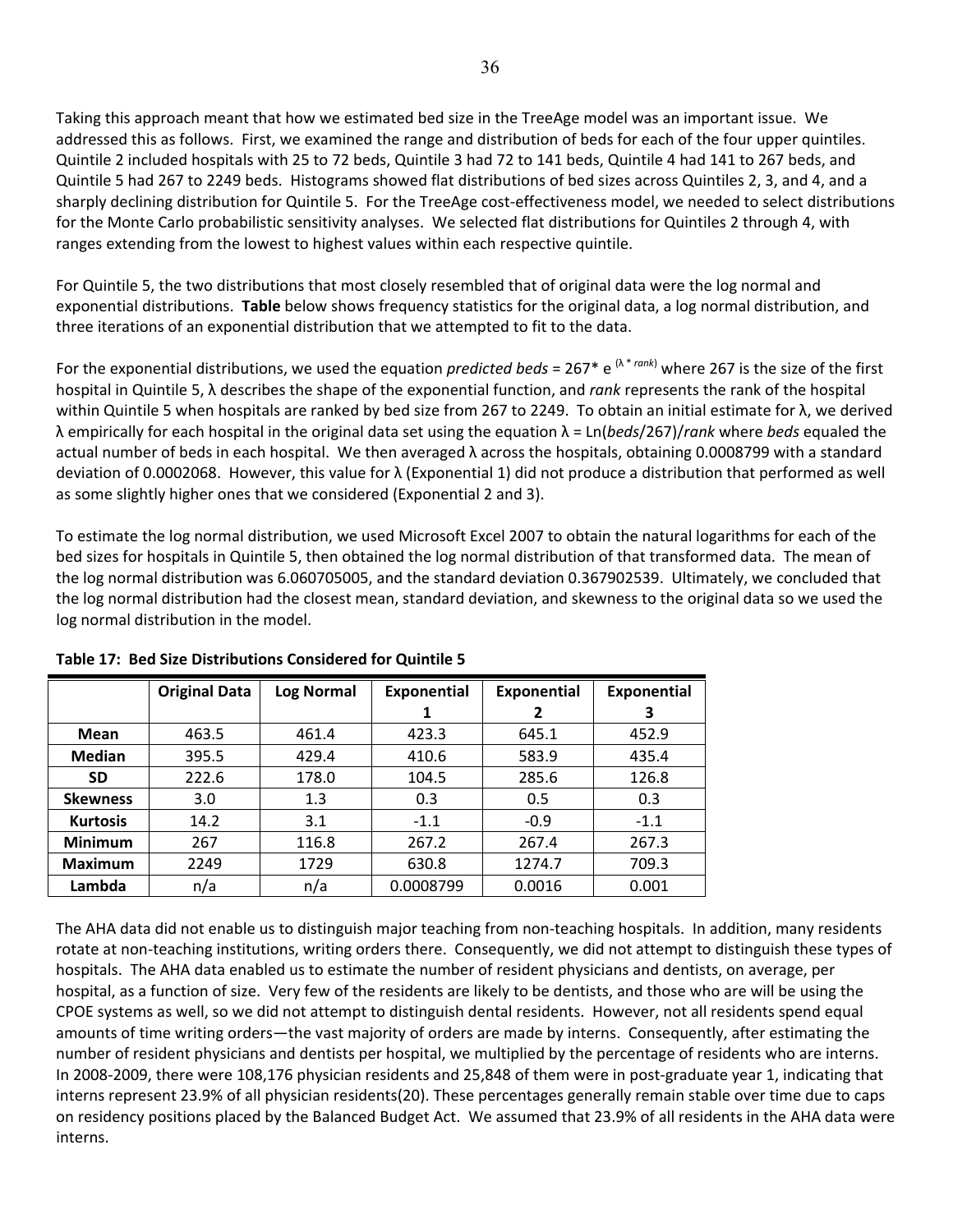**Table** below lists the various model parameters obtained from the AHA data along with means and standard deviations (these are based on the original data, not the modeled estimates based on bed size). We include these statistics even though the TreeAge model does not incorporate these parameters so that readers can have a sense of the scale of the parameters.

| <b>Model</b>               |                                                                                                       |                   |                   |                   |                   |                |
|----------------------------|-------------------------------------------------------------------------------------------------------|-------------------|-------------------|-------------------|-------------------|----------------|
| <b>Parameters</b>          |                                                                                                       |                   |                   |                   |                   |                |
|                            | <b>Quintile 1</b>                                                                                     | <b>Quintile 2</b> | <b>Quintile 3</b> | <b>Quintile 4</b> | <b>Quintile 5</b> | <b>Overall</b> |
| <b>Number of Hospitals</b> |                                                                                                       |                   |                   |                   |                   |                |
|                            | 978                                                                                                   | 978               | 978               | 978               | 978               | 4891           |
|                            | Hospital Size (Number of Beds Set Up and Staffed for Use), Mean (S.D)                                 |                   |                   |                   |                   |                |
|                            | 21.2                                                                                                  | 48.3              | 104               | 198               | 463 (222.5)       | 166.9          |
|                            | (5.3)                                                                                                 | (13.2)            | (19.7)            | (35.5)            |                   | (189.5)        |
|                            | Number of Physicians and Dentists on Each Hospital's Payroll, Mean (S.D)                              |                   |                   |                   |                   |                |
| Full-time                  | 2.6(4.6)                                                                                              | 8.2(22.8)         | 10.9(30.7)        | 19.1 (49.5)       | 63.8              | 20.9 (85.5)    |
|                            |                                                                                                       |                   |                   |                   | (173.8)           |                |
| Part-time                  | 0.6(1.6)                                                                                              | 1.5(4.6)          | 3.01(9.5)         | 6.4(20.5)         | 21.7(64.1)        | 6.6(31.5)      |
|                            | Licensed Vocational Nurses on Each Hospital's Payroll, Mean (S.D)                                     |                   |                   |                   |                   |                |
| Full-time                  | 5.7(5.0)                                                                                              | 9.8(9.4)          | 14.6(15.7)        | 23(25.5)          | 41.1 (45.8)       | 18.8 (27.9)    |
| Part-time                  | 2.5(2.9)                                                                                              | 3.7(4.5)          | 5.3(6.6)          | 7.8(9.8)          | 11.7(15.1)        | 6.20(9.49)     |
|                            | Number of Registered Nurses on Each Hospital Payroll, Mean (S.D)                                      |                   |                   |                   |                   |                |
| Full-time                  | 23.2                                                                                                  | 49.4              | 106.8             | 226               | 667               | 214.6          |
|                            | (15.8)                                                                                                | (36.6)            | (65.8)            | (114.6)           | (495)             | (329.8)        |
| Part-time                  | 13.4                                                                                                  | 23.7              | 54.4              | 111               | 265 (253.5)       | 93.4 (155.3)   |
|                            | (13.5)                                                                                                | (25.3)            | (53.0)            | (101.3)           |                   |                |
|                            | Number of Licensed Pharmacists on Each Hospital Payroll, Mean (S.D)                                   |                   |                   |                   |                   |                |
| Full-time                  | 0.8(1.5)                                                                                              | 2.5(4.1)          | 4.8(5.5)          | 10.0(8.8)         | 28.5(25)          | 9.3(15.9)      |
| Part-time                  | 0.6(1.0)                                                                                              | 1.0(1.5)          | 1.9(2.3)          | 3.6(3.8)          | 9.1(10.1)         | 3.2(5.9)       |
|                            | Number of Medical and Dental Residents on Each Hospital Payroll, Mean (S.D)                           |                   |                   |                   |                   |                |
|                            | 0.04(0.5)                                                                                             | 0.7(3.4)          | 3.4(26.6)         | 10.6(39.0)        | 87 (184.7)        | 20.3 (91.6)    |
|                            | Sum of Number of Physicians Affiliated with Each Hospital through Physician Arrangements (i.e., Other |                   |                   |                   |                   |                |
|                            | than Employment), Mean (S.D)                                                                          |                   |                   |                   |                   |                |
|                            | 19.2                                                                                                  | 18.2              | 58.7              | 99.2              | 293.5             | 977.7          |
|                            | (167.3)                                                                                               | (72.1)            | (246.8)           | (270.8)           | (592.8)           | (337.9)        |
|                            | Admissions per Hospital, Excluding Newborns, Mean (S.D)                                               |                   |                   |                   |                   |                |
|                            | 693                                                                                                   | 1,666             | 3,991             | 8,848             | 21,408            | 7,324          |
|                            | (451)                                                                                                 | (1,097)           | (2, 247)          | (3,737)           | (11, 504)         | (9,389)        |
| Inpatient Days, Mean (S.D) |                                                                                                       |                   |                   |                   |                   |                |
|                            | 2,818                                                                                                 | 8,858             | 21,814            | 46,364            | 119,664           | 39,920         |
|                            | (1,679.8)                                                                                             | (4, 322)          | (7,937.4)         | (13, 667)         | (67, 565)         | (52, 749)      |

**Table 18: Data for Hospitals in Each of Five Different Size Quintiles, for 2009(5)**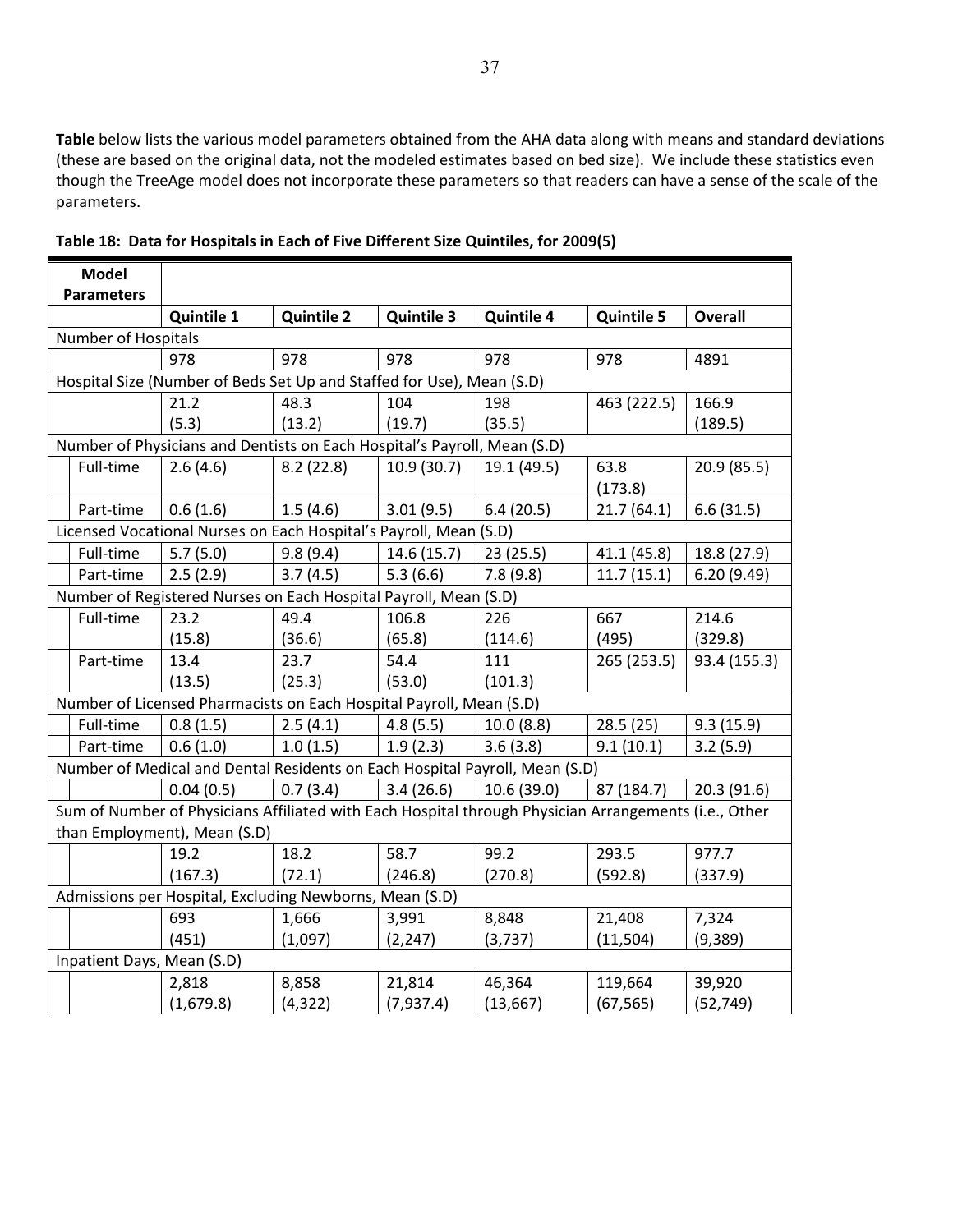## **Section 6: Estimating the Costs and Health Effects of Adverse Drug Events**

Few studies have examined the costs of preventable adverse drug events specifically as opposed to adverse drug events in general. One study found that preventable adverse drug events are more costly than non-preventable ones (57). Given so few studies have addressed this question, we used studies whether or not they considered preventability. **Table** below shows the costs per ADE.

Most studies have reported the costs to hospitals. However, the internal resource cost of care to hospitals is not the same as the free market price of that care. Experts recommend using the free market prices in economic analyses. Consequently, for the analysis from the societal perspective, we needed to factor in the difference between the resource costs to hospital associated with ADEs and the free market value of the care the hospitals were providing. We chose a statistic that reflects the ratio of healthcare expenditures on hospitalizations to the resource costs spent by hospitals: the aggregate operating margin for hospitals. This was 4.4% in 2009 (9). We used this statistic to inflate the costs of ADEs in **Table**, thereby better reflecting the cost to society per ADE. More recently, a study used cost‐to‐charge ratios to estimate the total cost, including hospitalization, operational and capital cost, associated with ADEs at five community hospitals. This study reported costs for both preventable ADEs in general as well as costs for all ADEs stratified by severity level (10).

Most of these studies appear to share a common flaw in that they may not adequately control for the fact that patients who experience ADEs are sicker than those who do not, leading to cost estimates that may be too high. One study attempted to address this issue by using propensity scores to match cases with ADEs and controls on their risk for having an ADE. Interestingly, this study found no detectable costs associated with ADEs (only \$270, not statistically different from zero) at one of two study sites, for reasons that appeared due to care practices after ADEs occurred (58).

| (232)<br>A   | (233)<br><b>Setting</b> | (234)   | (235)  | (236)<br>C | (237)    | (238)         | Citati       |
|--------------|-------------------------|---------|--------|------------|----------|---------------|--------------|
| DE or pADE   |                         | ost per | ear of | ost to     | ost to   | on            |              |
|              |                         | Event   | Cost   | Hospitals, | Society, |               |              |
|              |                         |         | Data   | 2012*      | 2012     |               |              |
| (239)<br>A   | (240)<br>Commu          | (241)   | (242)  |            |          | (243)         | <b>Nuck</b>  |
| DE           | nity hospital in        | 188     | 003    |            |          | ols 2008 (58) |              |
|              | intensive care unit     |         |        | \$325      | \$339    |               |              |
| <b>ADE</b>   | Academic hospital       | (244)   | (245)  |            |          | (246)         | Evans        |
|              |                         | 1,939   | 992    | \$6,191    | \$6,463  | 1993 (59)     |              |
| <b>ADE</b>   | (247)<br>Academi        | (248)   | (249)  |            |          | (250)         | Class        |
|              | c hospital              | 2,262   | 993    | \$6,665    | \$6,959  | en 1997 (57)  |              |
| <b>ADE</b>   | Academic hospital       | (251)   | (252)  |            |          | (253)         | <b>Bates</b> |
|              |                         | 3,244   | 993    | \$9,559    | \$9,980  | 1997 (60)     |              |
| <b>ADE</b>   | Academic hospital in    | (254)   | (255)  |            |          | (256)         | <b>Nuck</b>  |
|              | intensive care unit     | 6,647   | 003    | \$11,505   | \$12,011 | ols 2008 (58) |              |
| pADE         | 5 Community             | (257)   | (258)  |            |          | (259)         | Hug          |
|              | Hospitals               | edian   | 006    |            |          | 2012 (10)     |              |
|              |                         | \$2,402 |        | $-$        | \$3,512  |               |              |
| Life Threat- | 5 Community             | (260)   | (262)  |            |          | (263)         | Hug          |
| ening ADE    | <b>Hospitals</b>        | edian   | 006    |            |          | 2012 (10)     |              |
|              |                         | (261)   |        |            |          |               |              |
|              |                         | 5,790   |        |            | \$8,468  |               |              |

## **Table 19: Cost of per Adverse Drug Event**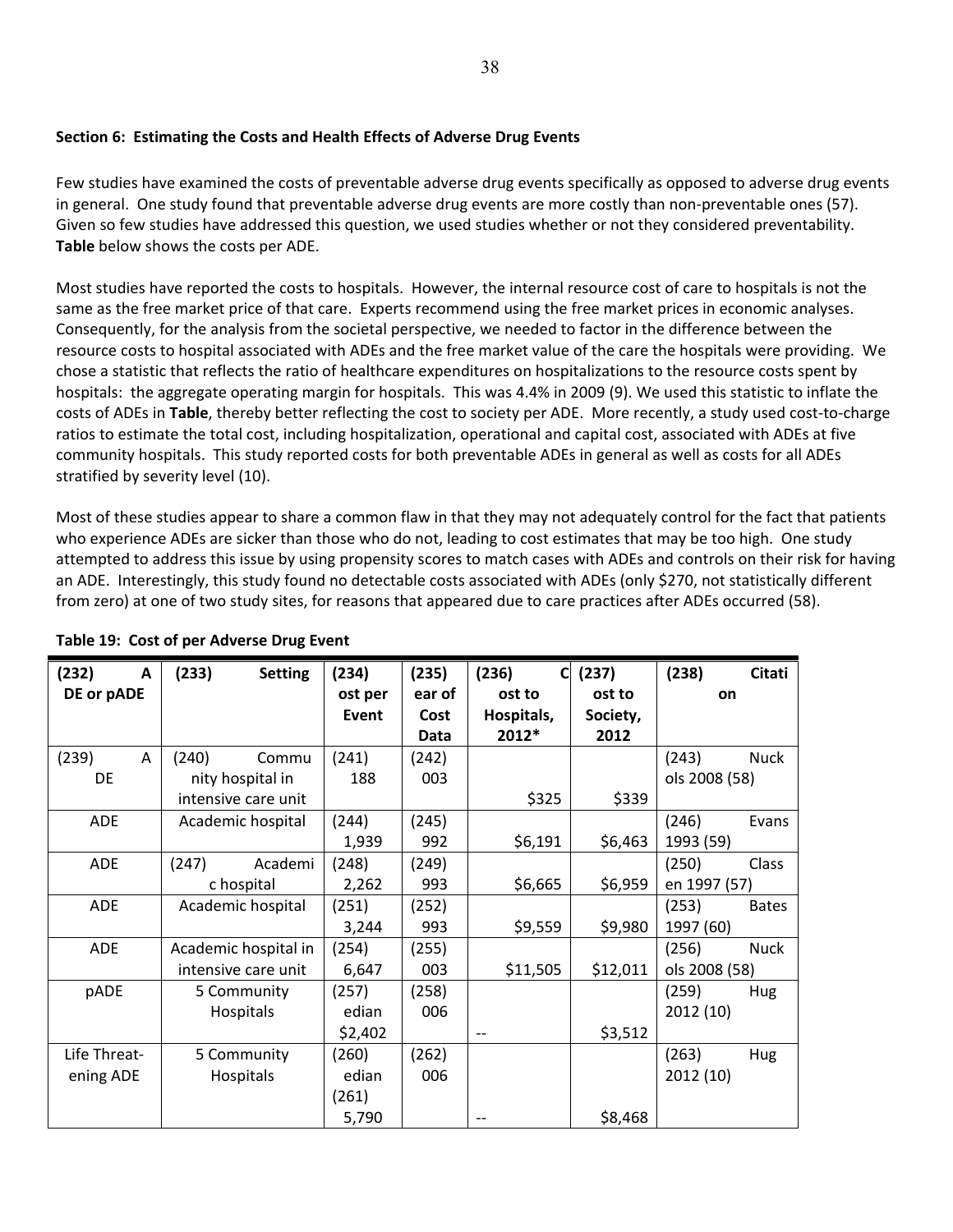| Serious ADE | 5 Community       | (264) | (266) |          |          | (267)     | Hug          |
|-------------|-------------------|-------|-------|----------|----------|-----------|--------------|
|             | Hospitals         | edian | 006   |          |          | 2012(10)  |              |
|             |                   | (265) |       |          |          |           |              |
|             |                   | 2,701 |       | --       | \$3,950  |           |              |
| Significant | 5 Community       | (268) | (270) |          |          | (271)     | Hug          |
| <b>ADE</b>  | Hospitals         | edian | 006   |          |          | 2012(10)  |              |
|             |                   | (269) |       |          |          |           |              |
|             |                   | 2,384 |       | --       | \$3,594  |           |              |
| pADE        | Academic hospital | (272) | (273) |          |          | (274)     | <b>Bates</b> |
|             |                   | 5,857 | 993   | \$17,259 | \$18,018 | 1997 (60) |              |

\* Inflated using M‐CPI for hospital and related services(14)

We used the following values in the analysis:

- Fatal, inpatient care costs before death: base case \$8,468 (range \$325 to \$17,259)
- Life threatening: base case \$8,468 (range \$325 to \$17,259)
- Permanently disabling: base case \$8,468 (range \$325 to \$17,259)
- Serious: base case \$3,950 (range \$339 to \$9,980)
- $\bullet$  Significant: base case \$3,594 (range \$339 to \$9,980)

Another issue to consider is that none of the studies have considered the costs of the inpatient physician care associated with ADEs. To include these costs, we imputed by drawing from the Utah/Colorado study. In that study, inpatient physician care costs represented 3.3% of inpatient medical care costs for preventable adverse events. The Utah/Colorado study used prevailing resource costs, such as costs of physician visits, hospitalizations, etc., to estimate the costs of inpatient and outpatient medical care(11). Consequently, the 3.3% would be of the costs that include the hospital's profit margin. For this analysis, we assumed that patients who experience pADEs would incur inpatient physician care costs that equaled 3.3% of their total hospital care expenditures.

Some particularly severe adverse drug events are likely to result in costs after hospitalization as well as during it. Unfortunately, we know of no studies addressing the period after discharge. To estimate the outpatient costs associated with disabling events, we drew from the only study that has looked at the post‐discharge costs of preventable adverse events (i.e., which included medication-related care as well as other types of care), an analysis based on the Utah/Colorado study (11). That study selected for more severe types of events than most of the studies of preventable adverse drug events, focusing on events that were disabling or that prolonged hospitalization. Sixteen percent of the events in that study involved medications. In a prior analysis that we conducted, we standardized the Utah/Colorado study's costs to nationwide costs in 2008 dollars. The costs per event were \$25,055 for medical care provided during hospitalization (including physician care costs) and \$19,541 for medical care provided after discharge (61). Thus, the inpatient costs per event are much higher in the Utah/Colorado study than in the studies that have focused just on adverse drug events. To extrapolate from the Utah/Colorado study, we assumed, for disabling pADEs, the ratio of outpatient medical care costs to inpatient medical care costs would be the same as in the Utah/Colorado study: 0.78. This assumption is based on the fact that more severe events, particularly those that prolong hospitalization and cause disability, are more likely to generate sizeable costs in the outpatient setting. These same events are likely to result in nursing home admissions, additional visits to outpatient physicians, and so forth, after hospital discharge. Thus, to the degree that the prior studies have accurately measured the inpatient costs of ADEs, our assumptions should produce a rough estimate of outpatient medical care costs of ADEs. For sensitivity analyses, we assumed that outpatient costs ranged from 0.25 to 1.25 times the inpatient costs.

Another cost associated with fatal pADEs is funeral expenses. According to the National Funeral Directors Association Survey, the mean cost of a funeral in 2009 was \$6,560 (62). The true cost attributable to a pADE is not the full funeral expense, but rather the difference in cost that occurs due to having to pay for the funeral early (if the funeral occurred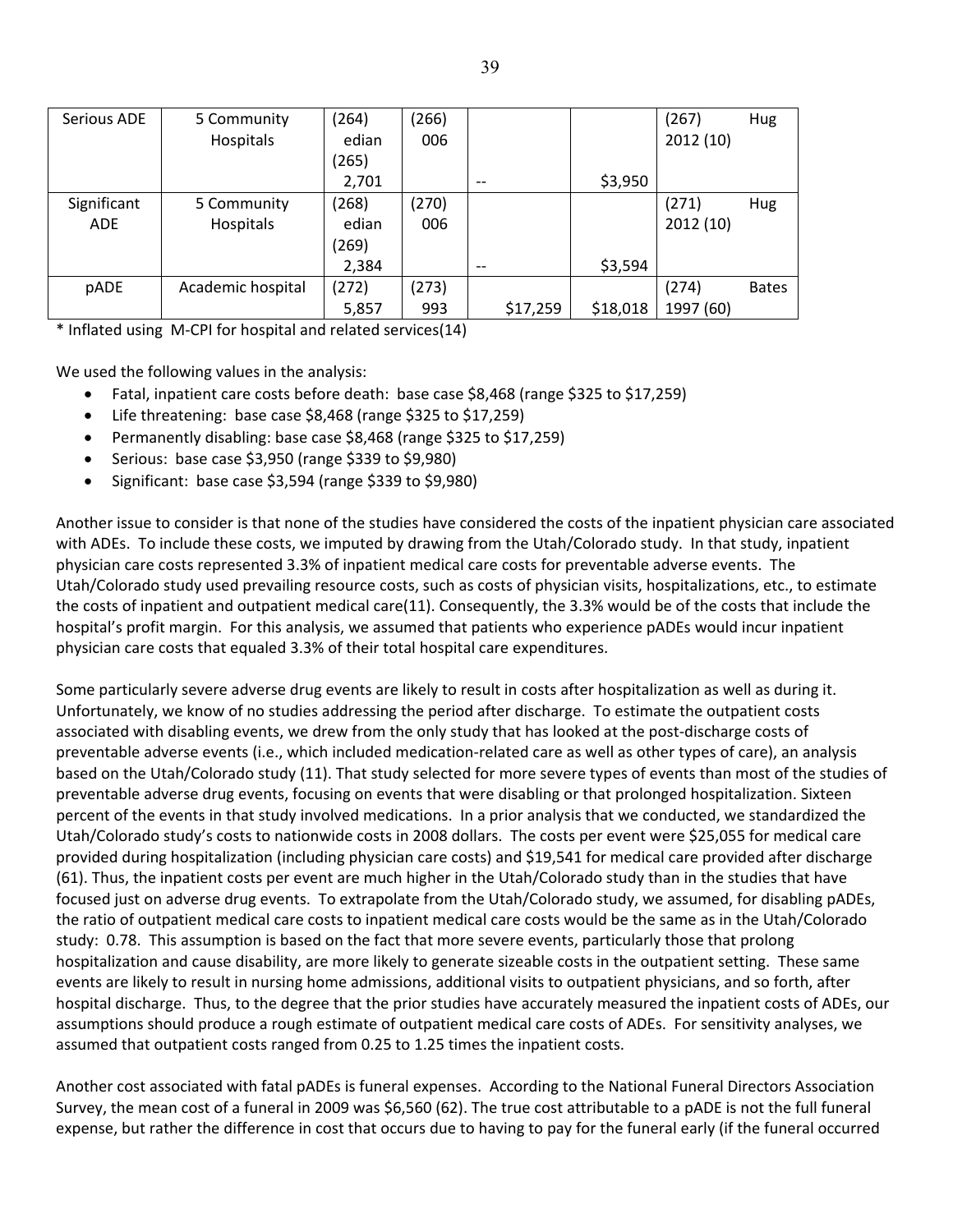later, its cost would be discounted, but it does not occur later, so this generates a cost). We used data on the ages of people who experience pADEs (listed earlier in the Appendix), life tables from the Human Mortality Database for the year 2007 (63), and a discounting rate of 3%(1). **Table** below lists the population‐weighted funeral cost per pADE for each age group. We inflated to 2012 by multiplying by 1.07371, the CPI.

| Age   | Cost per pADE (2009) |  |
|-------|----------------------|--|
| 18-44 | \$5,066              |  |
| 45-54 | \$4,019              |  |
| 55-64 | \$3,249              |  |
| 65-74 | \$2,379              |  |
| 75-84 | \$1,462              |  |
| $85+$ | \$672                |  |

**Table 20: Derived Population‐Weighted Funeral Cost per pADE, by Age Group**

Medication errors can still have costs even when pADEs do not occur. These events often involve rework by pharmacists, physicians, and/or nurses when they are intercepted (39). Many of the studies of the effectiveness of CPOE focused on prescribing and transcribing errors and used routine error detection by pharmacists as the means of detecting medication errors. We, therefore, assumed that all of the medication errors in the model that did not result in pADEs were detected. We also assumed that each one resulted in 10 minutes of work for a pharmacist to detect the error and page the physician. We assumed 20 minutes for a physician, given that the physician would be interrupted from their usual workflow to find a phone and return the call, and would then need to return to their previous work.

## *Estimating Effects of pADEs on Health‐Related Quality of Life*

To identify information on utility weights for patients who did experienced pADEs, we searched the Tufts Cost‐ Effectiveness Analysis (CEA) Registry (64). Searching using the term "adverse drug event" identified one article by Karnon et al., which made assumptions about the effects of ADEs on health-related quality of life (8). We identified no other studies in this search, or in our search of studies of ADEs.

Karnon et al. grouped severe, life-threatening, and fatal-events whereas we sought to distinguish these categories. To make more specific assumptions about permanently disabling and life‐threatening events, we searched the Tufts registry using the term "hospital" and examined the conditions listed and the associated utility weights. A utility weight of 0.5 was similar to experiencing bacteremia, endocarditis, osteomyelitis, septic shock, cardiac surgery, and other major decrements in health status. We assigned permanently disabling pADEs a change in health utility that ranged from 0.3 to 0.5, based on Karnon et al. and the information from the Tufts registry. We assigned life threatening pADEs a change in health utility that ranged from 0.5 to 0.8 during the event, which is assumed to resolve without permanent disability or else it would belong in that category (see below). See **Table** below.

In two sensitivity analyses, we assumed that the change in health utility after a pADE was 0.1 points less and 0.1 points more for each category than assumed in the base case analysis.

| (275)<br>Category         | (276)<br><b>Change in Health</b><br>Utility during pADE,<br>(277)<br><b>Base Case</b><br>(Range) | (278)<br><b>Citation</b>            |
|---------------------------|--------------------------------------------------------------------------------------------------|-------------------------------------|
| Fatal/ NCCMERP Category I | $-0.65$ ( $-0.5$ to $-0.8$ )                                                                     | Karnon 2008 (8), Tufts 2011<br>(64) |

## **Table 21: Assumed Decrements in Health Utility during pADEs**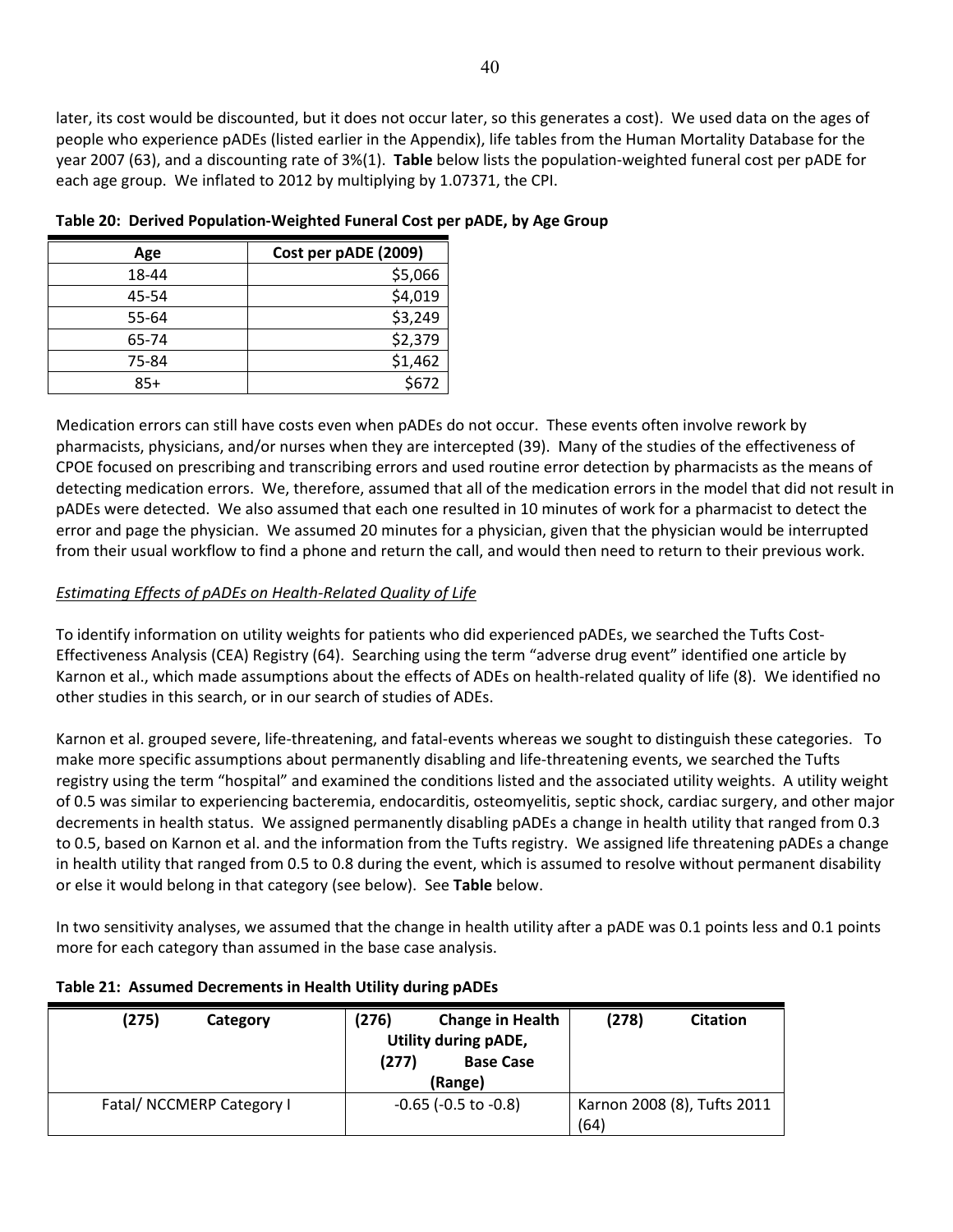| Life Threatening/ NCCMERP Category H                | $-0.65$ ( $-0.5$ to $-0.8$ ) | Karnon 2008 (8), Tufts<br>2011(64) |
|-----------------------------------------------------|------------------------------|------------------------------------|
| Permanently Disabling/<br><b>NCCMERP Category G</b> | $-0.4$ ( $-0.3$ to $-0.5$ )  | Karnon 2008(8), Tufts 2011<br>(64) |
| Serious/ NCCMERP Category F                         | $-0.3$ ( $-0.2$ to $-0.4$ )  | Karnon 2008 (8)                    |
| Significant/ NCCMERP Category E                     | $-0.15$ ( $-0.1$ to $-0.2$ ) | Karnon 2008 (8)                    |

Most pADEs are temporary events; therefore, we also needed to information about the durations of pADEs to determine how long the decrements in health utility would last. Most studies meeting our inclusion criteria did not describe how long ADEs last, but they did describe by how much ADEs prolonged length of stay. These data are listed in **Table** below.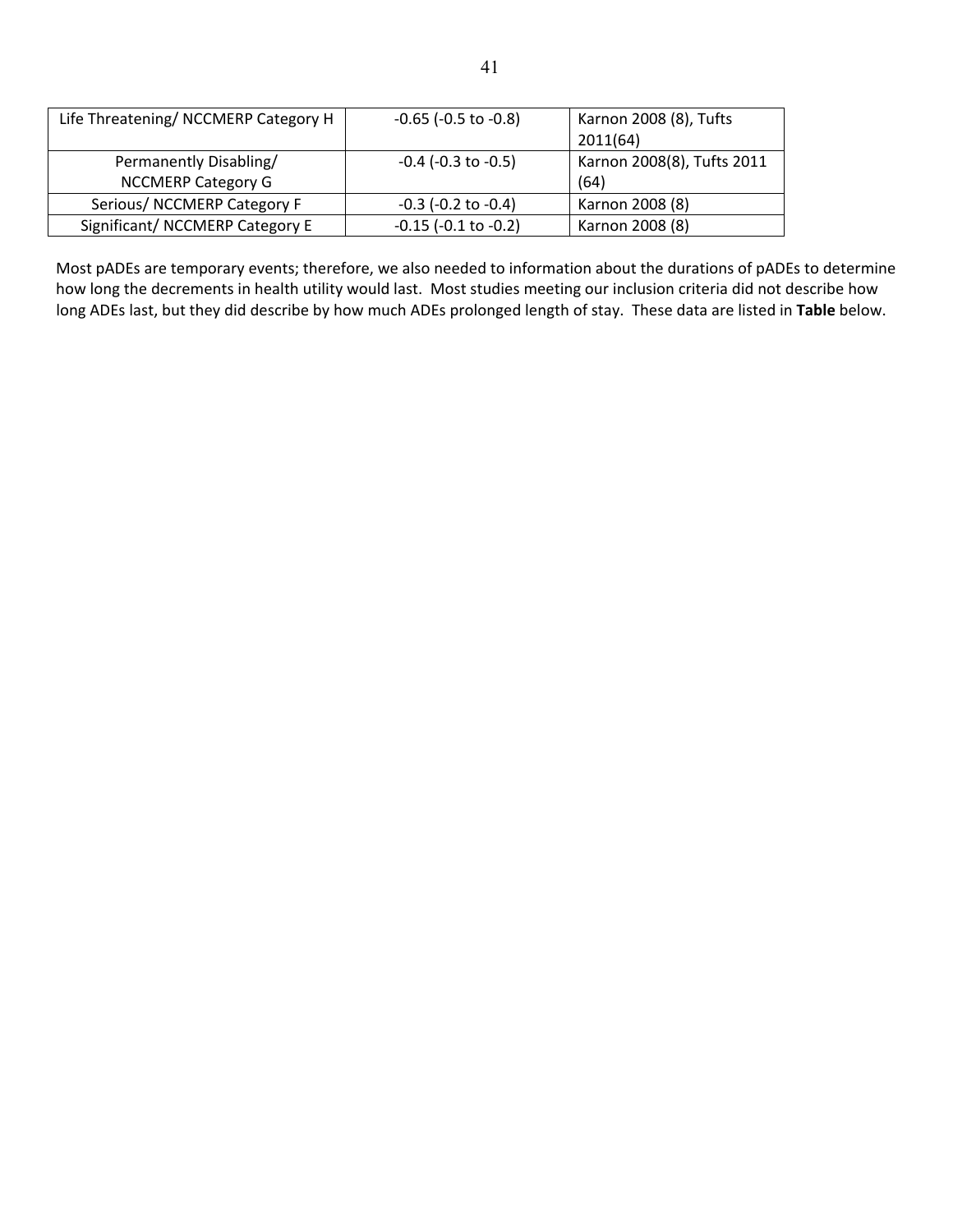| (279)                  |            | (280) |       | <b>Estimate (Days)</b>    | (281)     | <b>Citation</b>   |
|------------------------|------------|-------|-------|---------------------------|-----------|-------------------|
| (282)                  | <b>ADE</b> |       | (283) | $-0.3*$                   | (284)     | <b>Nuckols</b>    |
|                        |            |       |       |                           | 2008 (58) |                   |
| (285)                  | <b>ADE</b> |       | (286) | 1.74                      | (287)     | Classen           |
|                        |            |       |       |                           | 1997 (57) |                   |
| (288)                  | <b>ADE</b> |       | (289) | 1.94                      | (290)     | <b>Evans 1993</b> |
|                        |            |       |       |                           | (59)      |                   |
| (291)                  | <b>ADE</b> |       | (292) | 4.8                       | (293)     | <b>Nuckols</b>    |
|                        |            |       |       |                           | 2008 (58) |                   |
| (294)                  | pADE       |       | (295) | Median 2.36               | (296)     | Hug 2012          |
|                        |            |       |       |                           | (10)      |                   |
| Life Threatening ADE   |            | (297) |       | Median 6.71 (of Total LOS | (298)     | Hug 2012          |
|                        |            |       |       | 10.1 d                    | (10)      |                   |
| <b>Serious ADE</b>     |            | (299) |       | Median 2.63 (of Total LOS | (300)     | Hug 2012          |
|                        |            |       |       | 6.03 d)                   | (10)      |                   |
| <b>Significant ADE</b> |            | (301) |       | Median 2.38 (of Total LOS | (302)     | Hug 2012          |
|                        |            |       |       | 5.78 $d)$                 | (10)      |                   |
| (303)                  | pADE       |       | (304) | $4.6+$                    | (305)     | <b>Bates 1997</b> |
|                        |            |       |       |                           | (60)      |                   |

**Table 22: Additional Days Length of Stay in Hospital Due to Adverse Drug Events**

\* Not statistically different from zero.

When estimating the duration of pADEs, we created the triangular distribution of probabilities as follows. We assumed that the most likely duration (peak of triangle) would be the same as the additional length of stay attributable to ADEs in **Table** above**.** The minimum would be one day. The maximum would be the total length of stay in the hospital (i.e., the pADE occurred on the day of admission, which happens frequently because that is when the greatest number of medications are prescribed). In choosing sources for these estimates, we used data from Hug et al. (2012) because these were stratified by severity. Because the study did not report data for fatal and disabling ADEs, we assumed that the in‐hospital durations of these events were the same as for life‐threatening events. See **Table** below.

## **Table 23: Assumed Durations of pADEs (Days)**

| (306)                                | Category                                  | (307)<br><b>Base Case</b> | (309)<br><b>Citation</b> |
|--------------------------------------|-------------------------------------------|---------------------------|--------------------------|
|                                      |                                           | (Range)                   |                          |
|                                      |                                           | (308)                     |                          |
|                                      | Fatal/ NCCMERP Category I                 |                           |                          |
|                                      | Effects before death                      | $6.71(1-10.1)$ days       | Hug 2012 (10)            |
|                                      | Effects after death                       |                           |                          |
| Life Threatening/ NCCMERP Category H |                                           | $6.71(1-10.1)$ days       | Hug 2012 (10)            |
|                                      | Permanently Disabling/ NCCMERP Category G |                           |                          |
|                                      | Effects during hospitalization            | $6.71(1-10.1)$ days       | Hug 2012 (10)            |
|                                      | Effects after hospitalization             | Remaining lifespan        |                          |
| Serious/ NCCMERP Category F          |                                           | 2.63 (1-6.03) days        | Hug2012 (10)             |
| Significant/ NCCMERP Category E      |                                           | 2.38 (1-5.78) days        | Hug2012 (10)             |

To estimate QALYs lost during hospitalization, we multiplied the decrement in health‐related quality of life that resulted from the pADE and the duration of the pADE during the hospitalization, then divided by 365 to convert to years.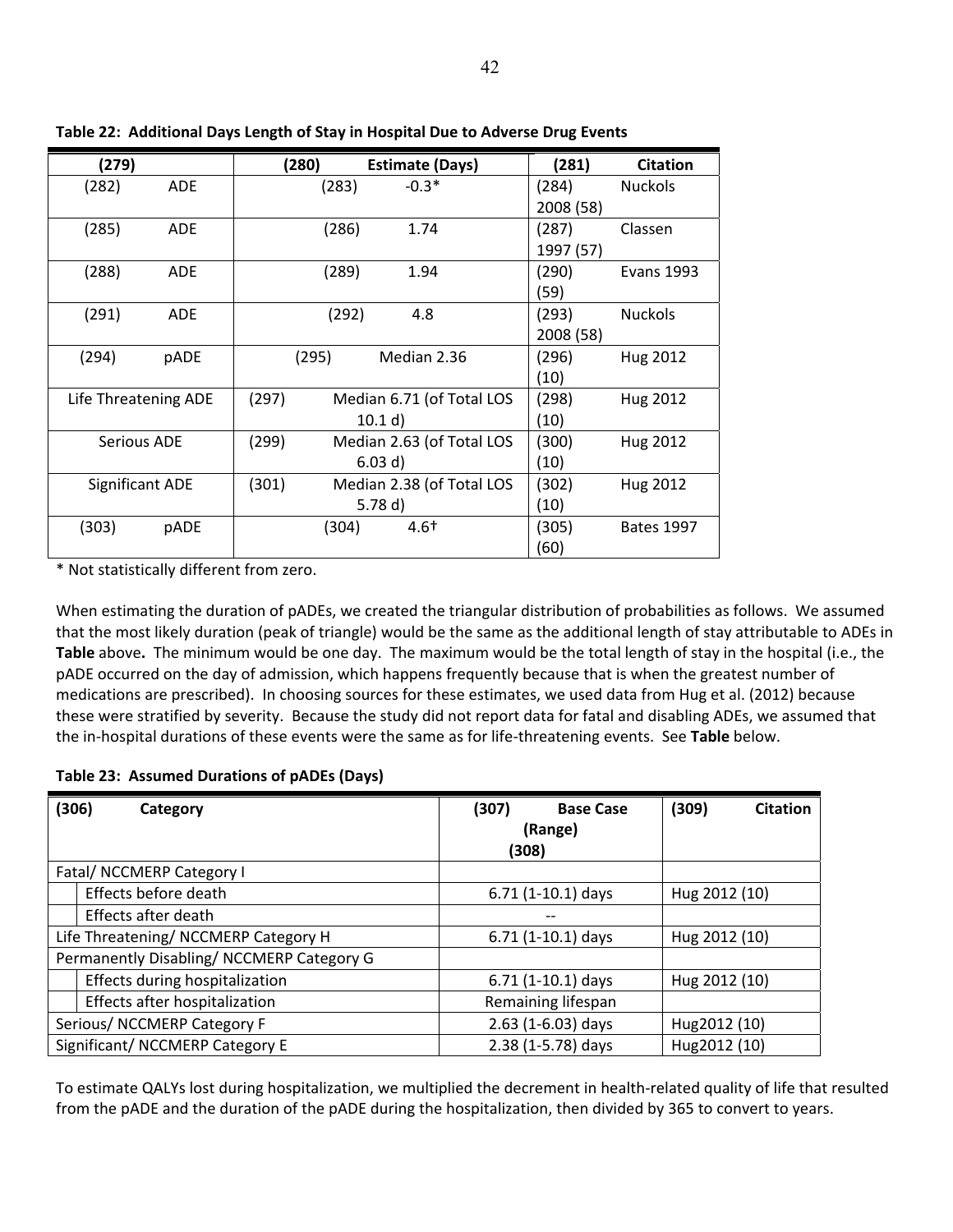For fatal and permanently disabling pADEs, we also needed to calculate the QALYs lost over each person's lifetime.

To estimate QALYs lost per fatal pADE, we used life tables from the Human Mortality Database for the year 2007 (63), data from the Centers from Disease Control and Prevention on health-related quality of life for different age strata(65), population estimates for different age strata from the U.S. Census Bureau for 2009 (66), a discounting rate of 3% for future health effects(1), and data on the ages of people who experience pADEs(6). When using the life tables, we assumed that pADEs occurred during the midpoint of the listed time periods (e.g., 2.5 years into the five year interval). Our probability model was designed to consider adults age 18 and above and Hug et al. reported the percentage of ADEs occurring in the age group 18 to 44 years old, but the life tables and population data sources did not break out statistics starting at age 18. Consequently, it would have been challenging to include the small population between 18 to 20 years old, so we started this stratum at 20. Hug et al. found very few ADEs occurred in the 18 to 44 year old group (6). We, therefore, assumed a negligible percentage of all ADEs occurred in the 18 to 20 year old age range.

| Age                | <b>Population</b> |
|--------------------|-------------------|
| Under 5 years      | 21,299,656        |
| 5 to 9 years       | 20,609,634        |
| 10 to 14 years     | 19,973,564        |
| 15 to 19 years     | 21,537,837        |
| 20 to 24 years     | 21,539,559        |
| 25 to 29 years     | 21,677,719        |
| 30 to 34 years     | 19,888,603        |
| 35 to 39 years     | 20,538,351        |
| 40 to 44 years     | 20,991,605        |
| 45 to 49 years     | 22,831,092        |
| 50 to 54 years     | 21,761,391        |
| 55 to 59 years     | 18,975,026        |
| 60 to 64 years     | 15,811,923        |
| 65 to 69 years     | 11,784,320        |
| 70 to 74 years     | 9,007,747         |
| 75 to 79 years     | 7,325,528         |
| 80 to 84 years     | 5,822,334         |
| 85 to 89 years     | 3,662,397         |
| 90 to 94 years     | 1,502,263         |
| 95 to 99 years     | 401,977           |
| 100 years and over | 64,024            |

We used similar methods to estimate the QALYs lost to disabling pADEs, except that we assumed a lifelong decrement in QALYs of 0.4. This corresponds to a health‐related quality of life of 0.6 related to the pADE, which we multiplied by the pre‐pADE health‐related quality of life for each age strata to determine to post‐pADE health‐related quality of life.

To estimate the lifetime cost of time spent in care (see later), we also needed to calculate the population‐weighted life expectancy after disabling pADEs for each age group. To do so, we used population data from the U.S. Census Bureau (**Table**) and the same life tables we had created for disabling pADEs. We assumed that disabling pADEs did not alter life expectancy, which seemed justifiable given that we had already adjusted for the baseline increased risk of death among those experiencing fatal pADEs.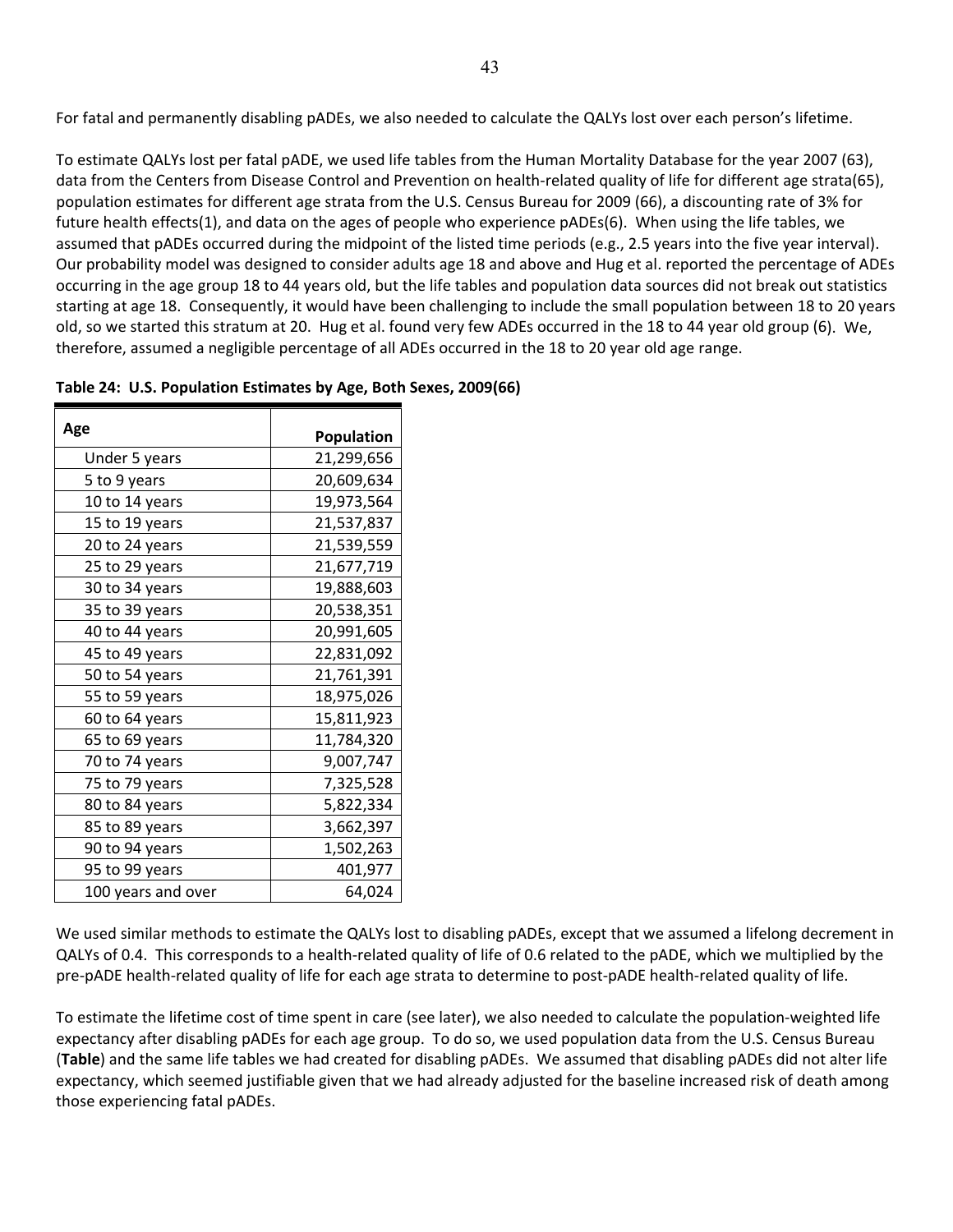| (310)<br>Age<br>Category | Lifetime<br>Decrement in<br><b>QALYs per Fatal</b><br>pADE | Lifetime<br>Decrement in<br><b>QALYs per</b><br><b>Disabling pADE</b> | Life<br><b>Expectancy</b><br>after Event |
|--------------------------|------------------------------------------------------------|-----------------------------------------------------------------------|------------------------------------------|
| $20 - 44$                | 18.94                                                      | 7.58                                                                  | 48.89                                    |
| 45-54                    | 13.97                                                      | 5.59                                                                  | 32.64                                    |
| 55-64                    | 10.82                                                      | 4.33                                                                  | 24.27                                    |
| 65-74                    | 7.61                                                       | 3.05                                                                  | 16.61                                    |
| 75-84                    | 4.44                                                       | 1.78                                                                  | 9.94                                     |
| $>= 85$                  | 2.29                                                       | 0.92                                                                  | 4.95                                     |

**Table 25: Derived QALYs Lost per Fatal or Disabling pADE Over the Lifetime**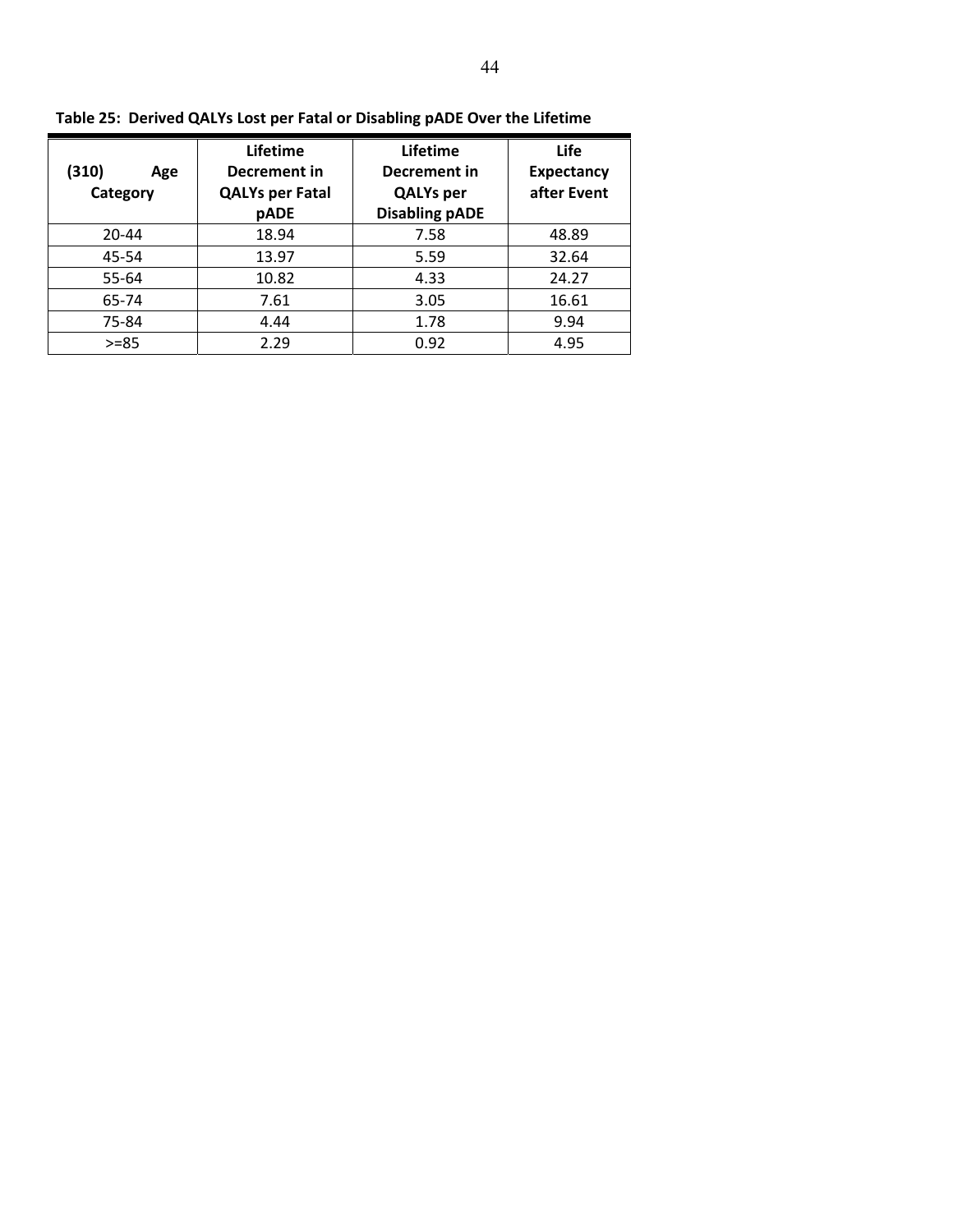## *Estimating Time in Care and Informal Care Giving*

The standard for cost‐effectiveness analyses performed from the societal perspective is to include the value of the time that patients spend in care as well as the value of the time that informal care giving by family members. Unfortunately, there is little data to inform these issues with regards to pADEs. Nevertheless, it should be possible to make some reasonable assumptions on the basis of available information on the severities of these events, and the effects of adverse events in general.

For the inpatient phase of events, we assumed that the duration of the event represented the additional time patients spend in care. For informal care giving, we assumed that all patients who experienced a pADE would have a family member or friend stay with them in the hospital for the duration of the pADE. We counted 24 hours per day, since patients are in the hospital 24 hours a day and nowadays many hospitals allow family members and friends to stay around the clock.

For the outpatient phase of events, we needed to make assumptions about additional time spent in care after discharge among patients with permanently disabling pADEs. No data were available to guide these assumptions, but assuming that this time was zero would not be accurate either, particularly given that outpatient costs represented about a third of all preventable adverse event costs in the Utah/Colorado study(11). Consequently, patients must be spending time in care. We assumed a base case estimate of 6 hours per year and a range of 2 to 60 hours per year for the remainder of their life spans (as in **Table** above).

**Table** below lists our assumptions of the additional time that patients spend in care as a result of pADEs, as well as the time that informal caregivers spend with them during hospitalization.

| (311)<br>Category         | (312)<br>Patient's<br><b>Additional Time</b><br><b>Spent during</b><br>Hospitalization | (313)<br>Care<br><b>Giver's Additional</b><br><b>Time Spent during</b><br>Hospitalization | <b>Additional</b><br>(315)<br><b>Time Patients Spent</b><br><b>Post-Discharge (Hours</b><br>per Year) |
|---------------------------|----------------------------------------------------------------------------------------|-------------------------------------------------------------------------------------------|-------------------------------------------------------------------------------------------------------|
|                           | (Hours per pADE)                                                                       | (Hours<br>(314)<br>per pADE)                                                              |                                                                                                       |
| Fatal/                    | 6.71 $(1-10.1)$ days x                                                                 | 6.71 $(1-10.1)$ days x                                                                    | n/a                                                                                                   |
| <b>NCCMERP Category I</b> | 24 hours/day                                                                           | 24 hours/day                                                                              |                                                                                                       |
| Life Threatening/         | 6.71 $(1-10.1)$ days x                                                                 | 6.71 $(1-10.1)$ days x                                                                    | n/a                                                                                                   |
| <b>NCCMERP Category H</b> | 24 hours/day                                                                           | 24 hours/day                                                                              |                                                                                                       |
| Permanently Disabling/    | 6.71 $(1-10.1)$ days x                                                                 | 6.71 $(1-10.1)$ days x                                                                    | 6 (2 to 60) hours per                                                                                 |
| <b>NCCMERP Category G</b> | 24 hours/day                                                                           | 24 hours/day                                                                              | year                                                                                                  |
| Serious/                  | 2.63 (1-6.03) days $x$                                                                 | 2.63 (1-6.03) days $x$                                                                    | n/a                                                                                                   |
| <b>NCCMERP Category F</b> | 24 hours/day                                                                           | 24 hours/day                                                                              |                                                                                                       |
| Significant/              | 2.38 (1-5.78) days x                                                                   | 2.38 (1-5.78) days x                                                                      | n/a                                                                                                   |
| <b>NCCMERP Category E</b> | 24 hours/day                                                                           | 24 hours/day                                                                              |                                                                                                       |

## **Table 26: Hours Spent in Care and Informal Care Giving during Hospitalization**

#### **(316)**

To turn these time estimates into costs for both patients and family members, we multiplied by wage and benefit data for the general population. The mean hourly wage of workers in the U.S. in 2009 was \$20.99, and benefits were 34.1% of total compensation, for an average hourly cost of \$31.85 (22, 23). We inflated these to 2012 by multiplying by the CPI, 1.07371.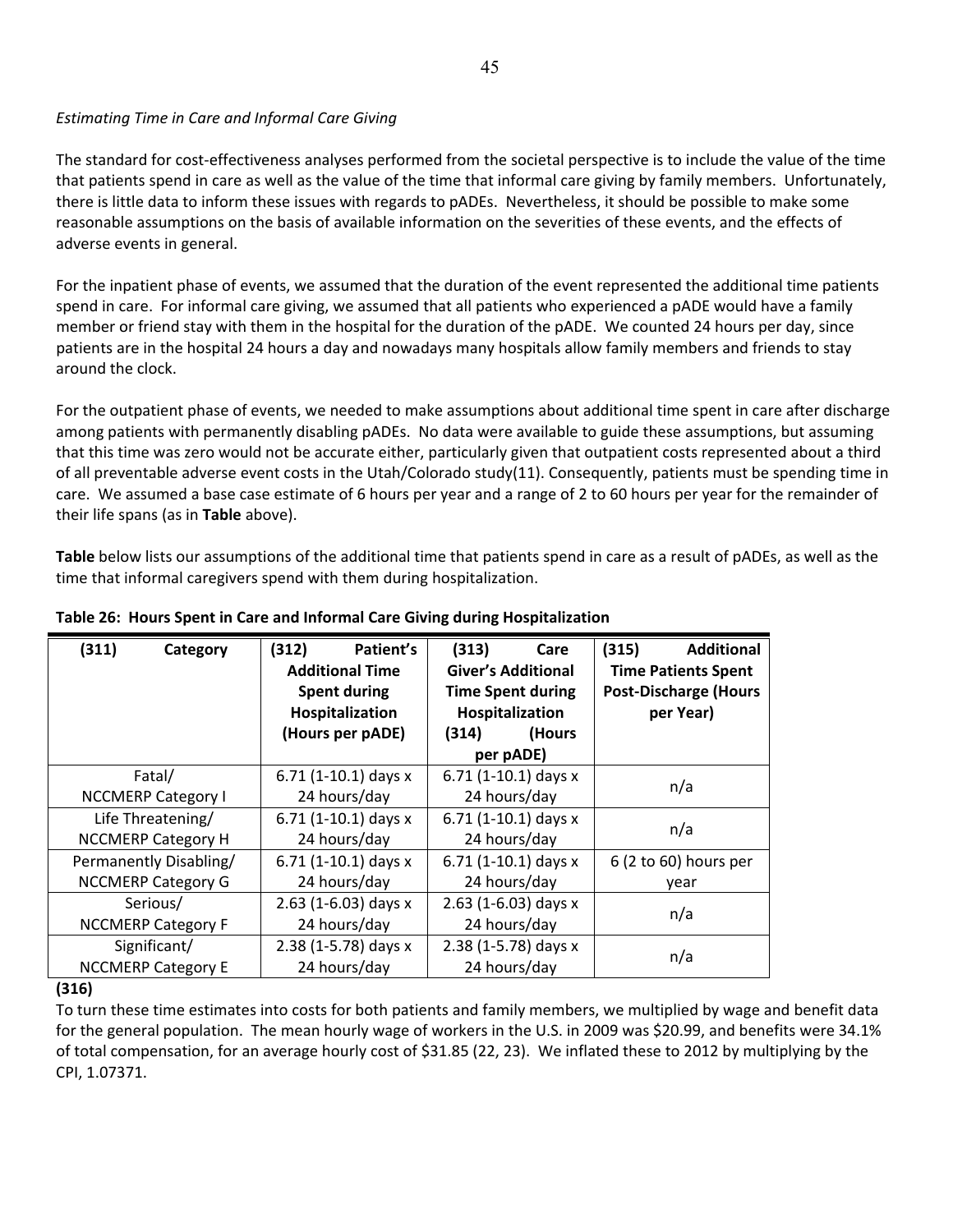#### **References**

- 1. Gold MR, Siegel JE, Russell LB, Weinstein MC, eds. Cost‐effectiveness in health and medicine. Oxford and New York: Oxford University Press; 1996.
- 2. Wu RC, Laporte A, Ungar WJ, **.** Cost‐effectiveness of an electronic medication ordering and administration system in reducing adverse drug events. *J Eval Clin Pract*. 2007;13(3):440‐8.
- 3. Spooner W**.** Senior Vice President and Chief Information Officer, Sharp HealthCare, San Diego, California. Member, the College of Healthcare Information Management Executives (CHIME). Personal communication; April 26, 2012.
- 4. Braithwaite R, Meltzer D, King JJ, Leslie D, Roberts M**.** What does the value of modern medicine say about the \$50,000 per quality‐adjusted life‐year decision rule? *Med Care*. 2008;46(4):349‐56.
- 5. American Hospital Association (AHA)**.** Annual survey database for FY2009. April ed: Health Forum LLC; 2010.
- 6. Hug B, Witkowski D, Sox C, Keohane C, Seger D, Yoon C, et al. Adverse drug event rates in six community hospitals and the potential impact of computerized physician order entry for prevention. *J Gen Intern Med*. 2010;25(1):31‐8.
- 7. Hayward R, Hofer T**.** Estimating hospital deaths due to medical errors: preventability is in the eye of the reviewer. *JAMA*. 2001;286(4):415–20.
- 8. Karnon J, McIntosh A, Dean J, Bath P, Hutchinson A, Oakley J, et al. Modelling the expected net benefits of interventions to reduce the burden of medication errors. *J Health Serv Res Policy*. 2008;13(2):85‐91
- 9. American Hospital Association**.** Trendwatch Chartbook 2010: Trends Affecting Hospitals and Health Systems. Chigaco, IL: Avalere Health for the American Hospital Association; 2010.
- 10. Hug B, Keohane C, Seger D, Yoon C, Bates D**.** The costs of adverse drug events in community hospitals. *Jt Comm J Qual Patient Saf*. 2012;38(3):120‐6.
- 11. Thomas E, Studdert D, Newhouse J**.** Costs of medical injuries in Utah and Colorado. *Inquiry*. 1999;36:255‐64.
- 12. Zimlichman E, Keohane C, Franz C, Everett WL, Seger DL, Yoon C, et al. Return on investment for vendor computerized physician order entry in four community hospitals: the importance of decision support. *Jt Comm J Qual Patient Saf*. 2013;39(7):312‐8.
- 13. Adams M, Bates DW, Coffman G, Everett W 2008; Accessed at Massachusetts Technology Collaborative. New England Healthcare Institute at [www.nehi.net/uploads/full\\_report/cpoe20808\\_final.pdf](http://www.nehi.net/uploads/full_report/cpoe20808_final.pdf) on October 3, 2012.
- 14. Bureau of Labor Statistics 2012; Accessed <http://www.bls.gov/data/> on June 13 2012.
- 15. Lau B, Pinto B, Thiemann D, Lehmann C**.** Budget impact analysis of conversion from intravenous to oral medication when clinically eligible for oral intake. Clin Ther. 2011;33(11):1792‐6.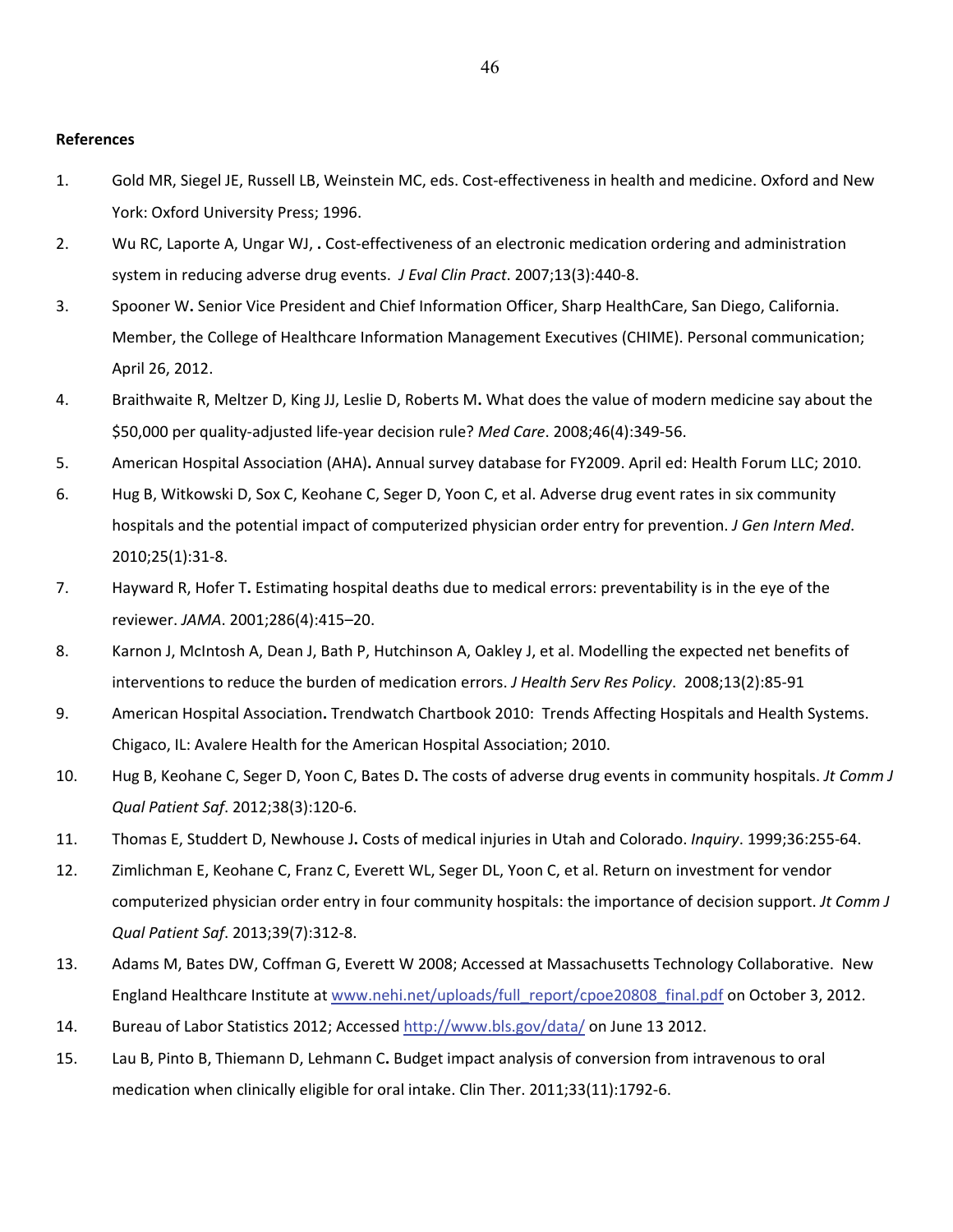- 16. Landrigan C, Barger L, Cade B, Ayas N, Czeisler C**.** Interns' compliance with accreditation council for graduate medical education work‐hour limits. JAMA. 2006;296(9):1063‐70.
- 17. Accreditation Council for Graduate Medical Education 2010; Accessed [http://www.acgme.org/acwebsite/dutyhours/dh](http://www.acgme.org/acwebsite/dutyhours/dh%E2%80%90ComparisonTable2003v2011.pdf)-ComparisonTable2003v2011.pdf on July 1 2011.
- 18. Spetz J 2011; Accessed at California Board of Registered Nursing at <http://www.rn.ca.gov/pdfs/forms/forecasts2011.pdf> on October 3, 2012.
- 19. Society for Hospital Medicine**.** Focused Survey 2008‐2009. In: Flores L, ed; 2011.
- 20. Brotherton S, Etzel S**.** Graduate Medical Education, 2008‐2009. JAMA. 2009;302(12):1357‐72.
- 21. American Association of Medical Colleges**.** AAMC Survey of Resident/Fellow Stipends and Benefits. 2008.
- 22. Bureau of Labor Statistics 2009; Accessed at <http://www.bls.gov/ncs/ncswage2009.htm> on July 13, 2011.
- 23. U.S. Department of Labor: Bureau of Labor Statistics 2009; Accessed <http://data.bls.gov> on July 1 2011.
- 24. Nuckols TK, Smith-Spangler C, Morton SC, Asch SM, Patel VM, Anderson LJ, et al. Factors Influencing the Effectiveness of Computerized Order Entry at Reducing Medication Errors and Adverse Drug Events in Hospital Settings: A Systematic Review and Meta‐Analysis. Syst Rev. 2014;3(1):56.
- 25. Institute of Medicine of the National Academies. 2007; Accessed at [http://www.iom.edu/Reports/2006/Preventing](http://www.iom.edu/Reports/2006/Preventing%E2%80%90Medication%E2%80%90Errors%E2%80%90Quality%E2%80%90Chasm%E2%80%90Series.aspx)-Medication-Errors-Quality-Chasm-Series.aspx on October 3, 2012.
- 26. Bates DW, Kuperman GJ, Rittenberg E, Teich JM, Fiskio J, Ma'luf N, et al. A randomized trial of a computer‐based intervention to reduce utilization of redundant laboratory tests. *Am J Med.* 1999 106(2):144‐50.
- 27. van Doormaal J, van den Bemt P, Zaal R, Egberts A, Lenderink B, Kosterink J, et al. The influence that electronic prescribing has on medication errors and preventable adverse drug events: an interrupted time‐series study. *J Am Med Inform Assoc*. 2009;16(6):816‐25.
- 28. Menendez MD, Alonso J, Rancano I, Corte JJ, Herranz V, Vazquez F**.** Impact of computerized physician order entry on medication errors. *Rev Calid Asist*. 2012;27(6):334‐40.
- 29. Colpaert K, Claus B, Somers A, Vandewoude K, Robays H, Decruyenaere J**.** Impact of computerized physician order entry on medication prescription errors in the intensive care unit: a controlled cross‐sectional trial. *Crit Care*. 2006 10(1):1‐9.
- 30. Leung AA, Keohane C, Amato M, Simon SR, Coffey M, Kaufman N, et al. Impact of Vendor Computerized Physician Order Entry in Community Hospitals. *J Gen Intern Med*. 2012.
- 31. Cullen D, BJ S, Bates D, Burdick E, Edmondson A, Leape L**.** Preventable adverse drug events in hospitalized patients: a comparative study of intensive care and general care units. *Crit Care Med*. 1997 25(8):1289‐97.
- 32. Bates D, Leape L, Cullen D, Laird N, Petersen L, JM T, et al. Effect of computerized physician order entry and a team intervention on prevention of serious medication errors. *JAMA*. 1998;280(15):1311‐6.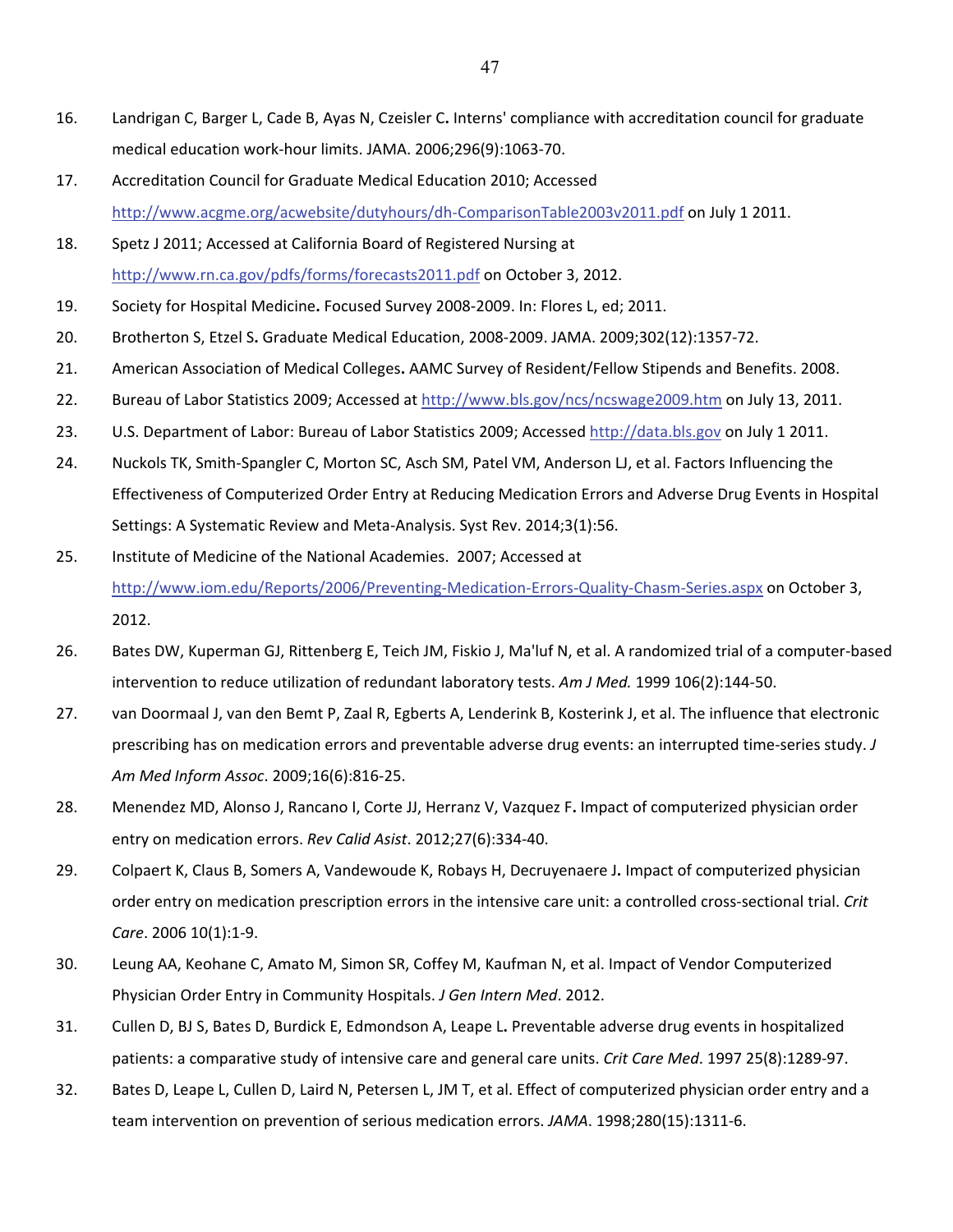- 33. National Coordinating Council for Medication Error Reporting and Prevention (NCC MERP) . Accessed at Office of the Secretariat, United States Pharmacopeia at [http://www.nccmerp.org/pdf/taxo2001](http://www.nccmerp.org/pdf/taxo2001%E2%80%9007%E2%80%9031.pdf)-07-31.pdf on October 3, 2012.
- 34. Folli H, Poole R, Benitz W, Russo J**.** Medication error prevention by clinical pharmacists in two children's hospitals. *Pediatrics*. 1987;79:718‐22.
- 35. Hayward R, Heisler M, Adams J, Dudley R, Hofer T**.** Overestimating outcome rates: statistical estimation when reliability is suboptimal. *Health Serv Res*. 2007;42(4):1718‐38.
- 36. Ohsfeldt R, Ward M, Schneider J, Jaana M, Miller T, Lei Y, et al. Implementation of hospital computerized physician order entry systems in a rural state: feasibility and financial impact. *J Am Med Inform Assoc*. 2005;12(1):20‐7.
- 37. Adams M, Anderson CR, Austin G, Buck CRJ, Buyse M, Castaldo R, et al. 2004; Accessed at First Consulting Group for Massachusetts Technology Collaborative and the New England Healthcare Institute at http://www.nehi.net/publications/21/treatment plan high tech transfusion case statement for implementa [tion\\_of\\_cpoe\\_in\\_all\\_massachusetts\\_hospitals](http://www.nehi.net/publications/14-treatment-plan-high-tech-transfusion-case-statement-for-implementation-of-cpoe-in-all-massachusetts-hospitals/view) on October 3, 2012.
- 38. First Consulting Group 2003; Accessed at [http://www.leapfroggroup.org/media/file/Leapfrog](http://www.leapfroggroup.org/media/file/Leapfrog%E2%80%90AHA_FAH_CPOE_Report.pdf)-[AHA\\_FAH\\_CPOE\\_Report.pdf](http://www.leapfroggroup.org/media/file/Leapfrog%E2%80%90AHA_FAH_CPOE_Report.pdf) on October 3, 2012.
- 39. Birkmeyer CM, Lee J, Bates DW, Birkmeyer JD**.** Will Electronic Order Entry Reduce Health Care Costs? *Effective Clinical Practice*. 2002.
- 40. Kaushal R, Jha AK, Franz C, Glaser J, Shetty KD, Jaggi T, et al. Return on investment for a computerized physician order entry system. *J Am Med Inform Assoc.* 2006;13(3):261‐6.
- 41. Congress of The United States, Congressional Budget Office**.** A CBO Paper: Evidence on the Costs and Benefits of Health Information Technology. No. 2976. 2008.
- 42. Tierney WM, Miller ME, Overhage JM, McDonald CJ**.** Physician Inpatient Order Writing on Microcomputer Workstations: Effects on Resource Utilization. *JAMA*. 1993;269(3):379‐83.
- 43. Shu K, Boyle D, Spurr C, Horsky J, Heiman H, O'Connor P, et al. Comparison of time spent writing orders on paper with computerized physician order entry. *Stud Health Technol Inform*. 2001;84(Pt 2):1207‐11.
- 44. Bates D, Boyle D, Teich J**.** Impact of computerized physician order entry on physician time. *Proc Annu Symp Comput Appl Med Care*. 1994:996.
- 45. Franklin BD, O'Grady K, Donya P, Jacklin A, Barber N**.** The impact of a closed‐loop electronic prescribing and administration system on prescribing errors, administration errors and staff time: a before‐and‐after study. *Qual Saf Health Care*. 2007;16:279–84.
- 46. Taylor R, Manzo J, Sinnett M**.** Quantifying value for physician order‐entry systems: a balance of cost and quality. *Healthc Financ Manage*. 2002;56(7):44‐8.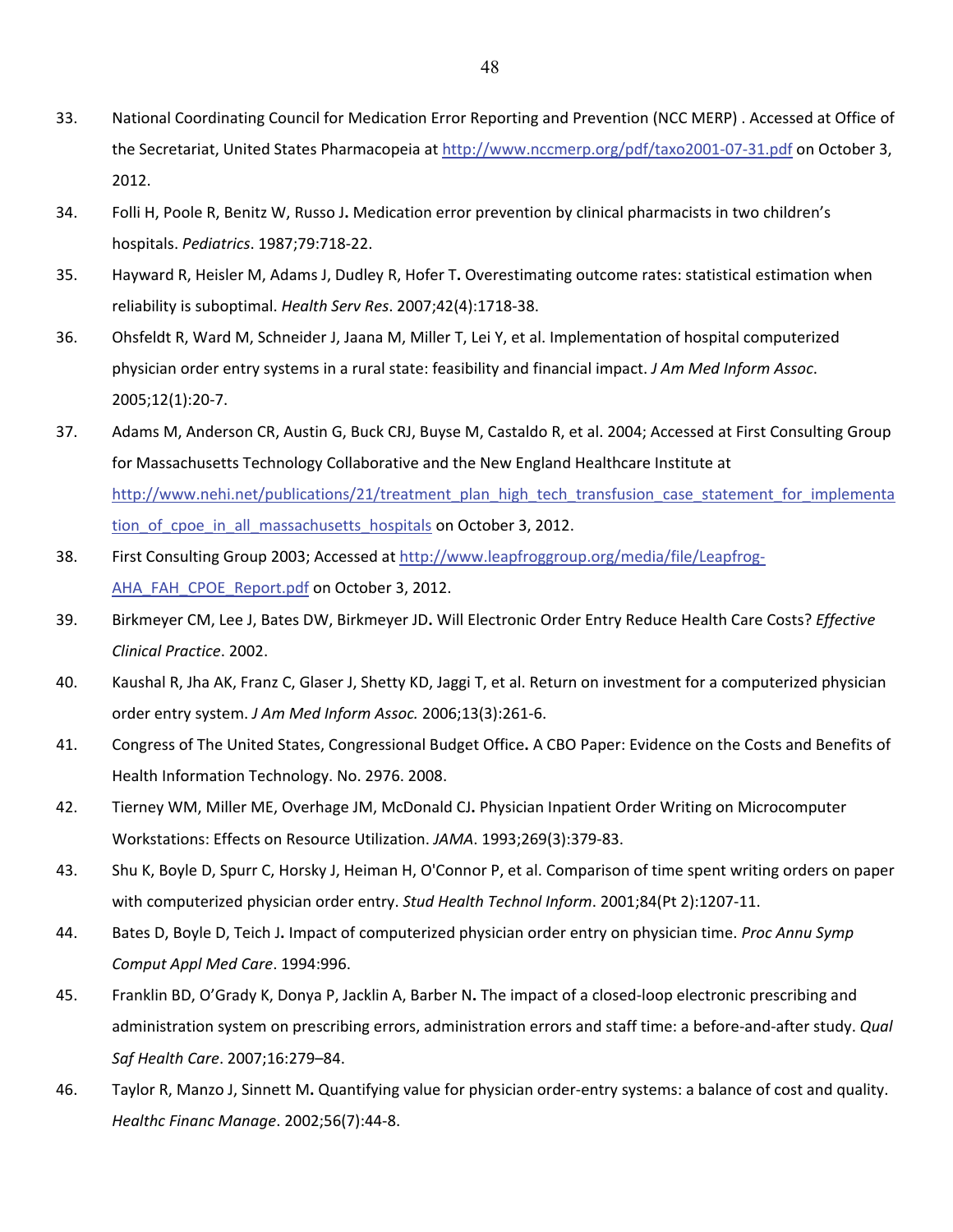- 47. Wietholter J, Sitterson S, Allison S**.** Effects of computerized prescriber order entry on pharmacy order‐processing time. *Am J Health Syst Pharm*. 2009;66(15):1394‐8.
- 48. Barron W, Reed R, Forsythe S, Hecht D, Glen J, Murphy B, et al. Implementing computerized provider order entry with an existing clinical information system. *Jt Comm J Qual Patient Saf*. 2006 32(9):506‐16.
- 49. Amusan A, Tongen S, Speedie S, Mellin A**.** A time‐motion study to evaluate the impact of EMR and CPOE implementation on physician efficiency. *J Healthc Inf Manag*. 2008;22(4):31‐7.
- 50. Evans KD, Benham SW, Garrard CS**.** A comparison of handwritten and computer‐assisted prescriptions in an intensive care unit. *Crit Care*. 1998;2(73):73‐8.
- 51. Nelson B**.** HM's Holy Grail: Appropriate Patient Census. *The Hospitalist*. 2012;16(2):1.
- 52. Centers for Disease Control and Prevention. National Hospital Discharge Survey. 2007. Accessed at [http://www.cdc.gov/nchs/nhds/nhds\\_tables.htm#number](http://www.cdc.gov/nchs/nhds/nhds_tables.htm#number) on July 14 2011.
- 53. Oliven A, Michalake I, Zalman D, Dorman E, Yeshurun D, Odeh M**.** Prevention of prescription errors by computerized, on‐line surveillance of drug order entry. *Int J Med Inform.* 2005;74:377‐86.
- 54. Shawahna R, Rahman N‐U, Ahmad M, Debray M, Yliperttula M, Decleves X**.** Electronic prescribing reduces prescribing error in public hospitals. *J Clin Nurs*. 2011;20(21‐22):3233–45.
- 55. Shulman R, Singer M, Goldstone J, Bellingan G**.** Medication errors: a prospective cohort study of hand‐written and computerised physician order entry in the intensive care unit. *Critical Care*. 2005;9(5):R516‐R21.
- 56. Donyai P, O'Grady K, Jacklin A, Barber N, Franklin BD**.** The effects of electronic prescribing on the quality of prescribing. *Br J Clin Pharmacol*. 2007;65(2):230‐7.
- 57. Classen D, Pestotnik S, Evans R, Lloyd J, Burke J**.** Adverse drug events in hospitalized patients. Excess length of stay, extra costs, and attributable mortality. *JAMA*. 1997;277(4):301‐6.
- 58. Nuckols TK, Paddock SM, Bower AG, Rothschild JM, Fairbanks RJ, Carlson B, et al. Costs of Intravenous Adverse Drug Events in Academic and Nonacademic Intensive Care Units. *Medical Care*. 2008;46(1):17‐24.
- 59. Evans R, Classen D, Stevens L, Pestotnik S, Gardner R, Lloyd J, et al. Using a hospital information system to assess the effects of adverse drug events. *Proc Annu Symp Comput Appl Med Care*. 1993. 161‐5.
- 60. Bates D, Spell N, Cullen D, Burdick E, Laird N, Petersen L, et al. The costs of adverse drug events in hospitalized patients. Adverse Drug Events Prevention Study Group. *JAMA*. 1997;277(4):307‐11.
- 61. Nuckols T, Escarce J**.** Cost implications of ACGME's 2011 changes to resident duty hours and the training environment. *J Gen Intern Med*. 2012;27(2):241‐9.
- 62. National Funeral Directors Association 2010; Accessed at [http://www.nfda.org/about](http://www.nfda.org/about%E2%80%90funeral%E2%80%90service%E2%80%90/trends%E2%80%90and%E2%80%90statistics.html)-funeral-service-/trendsand‐[statistics.html](http://www.nfda.org/about%E2%80%90funeral%E2%80%90service%E2%80%90/trends%E2%80%90and%E2%80%90statistics.html) on July 20, 2011.